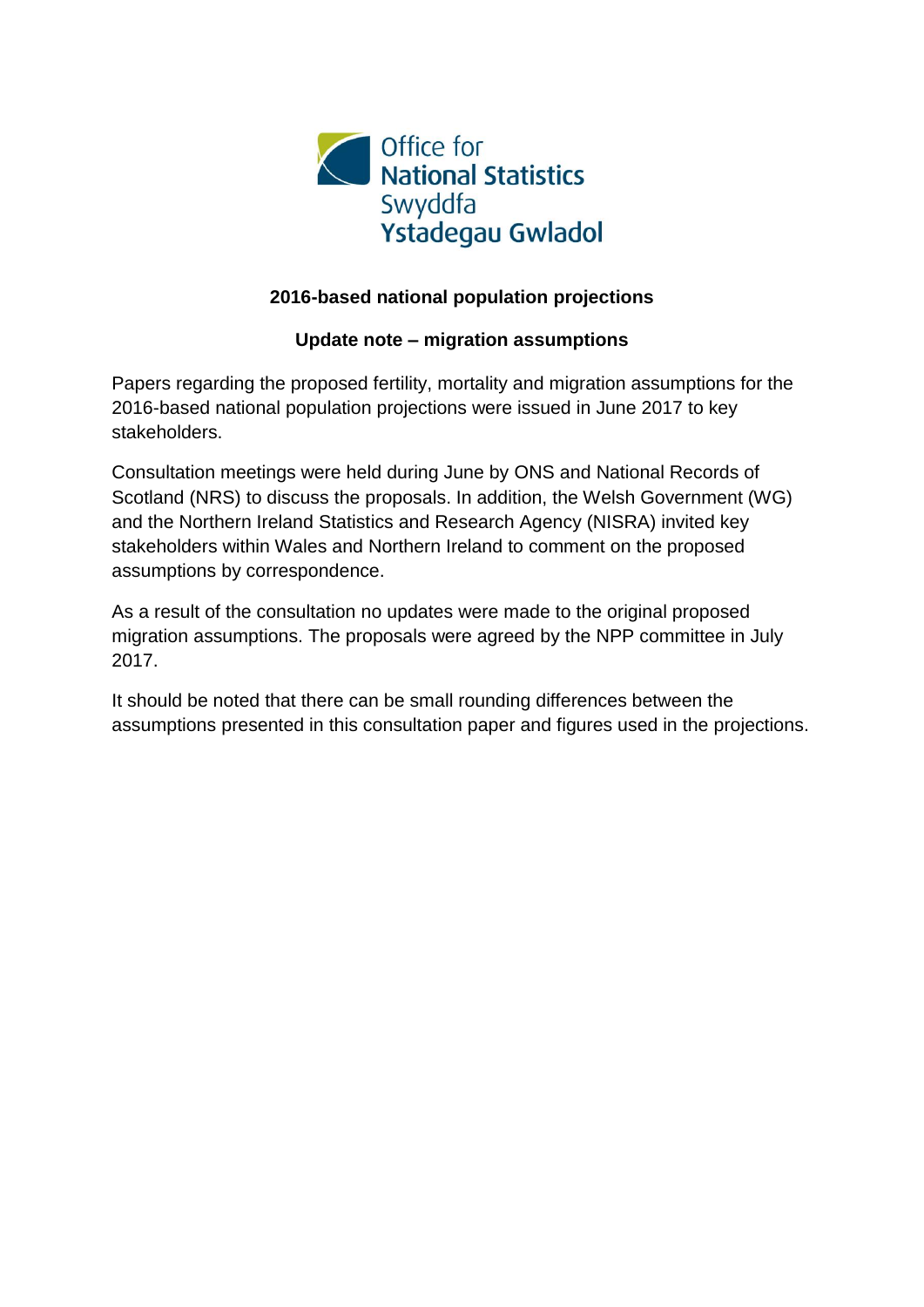### **NPP (17) 4**

### **N ATIONAL POPULATION PROJECTIONS CONSULTATION**

**2016-based national population projections: migration** 



### Paper prepared by the Office for National Statistics Population Statistics Division for NPP consultation

June 2017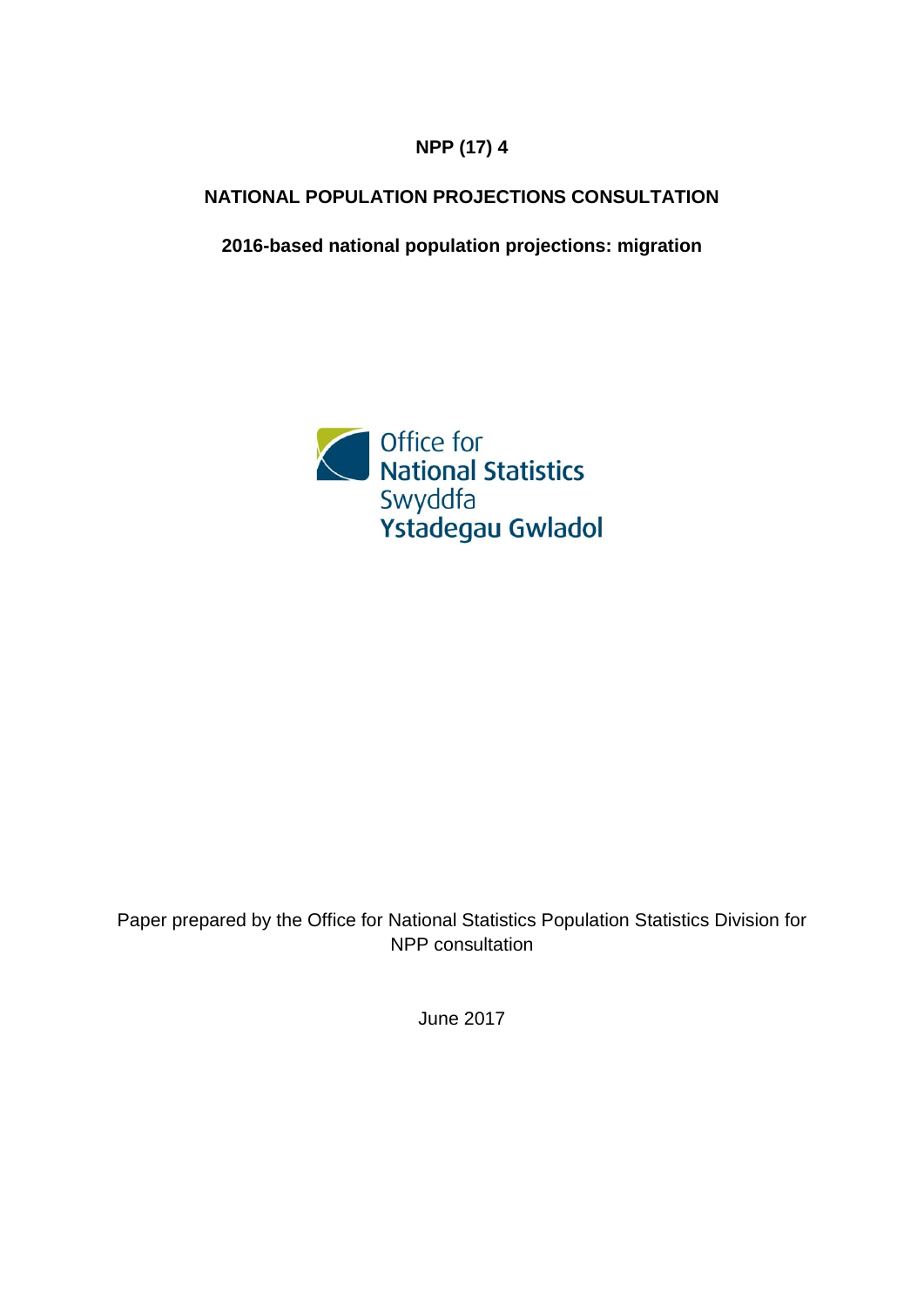# **Table of Contents**

| 9. Persons granted humanitarian protection under various resettlement schemes  31 |  |
|-----------------------------------------------------------------------------------|--|
|                                                                                   |  |
|                                                                                   |  |
| Annex 2: International migration flows and long-term assumptions by country 36    |  |
| Annex 3: Asylum seeker flows and long-term assumptions by country 39              |  |
| Annex 4: Assumed cross border migration flows from the 2014-based National        |  |
|                                                                                   |  |
|                                                                                   |  |
|                                                                                   |  |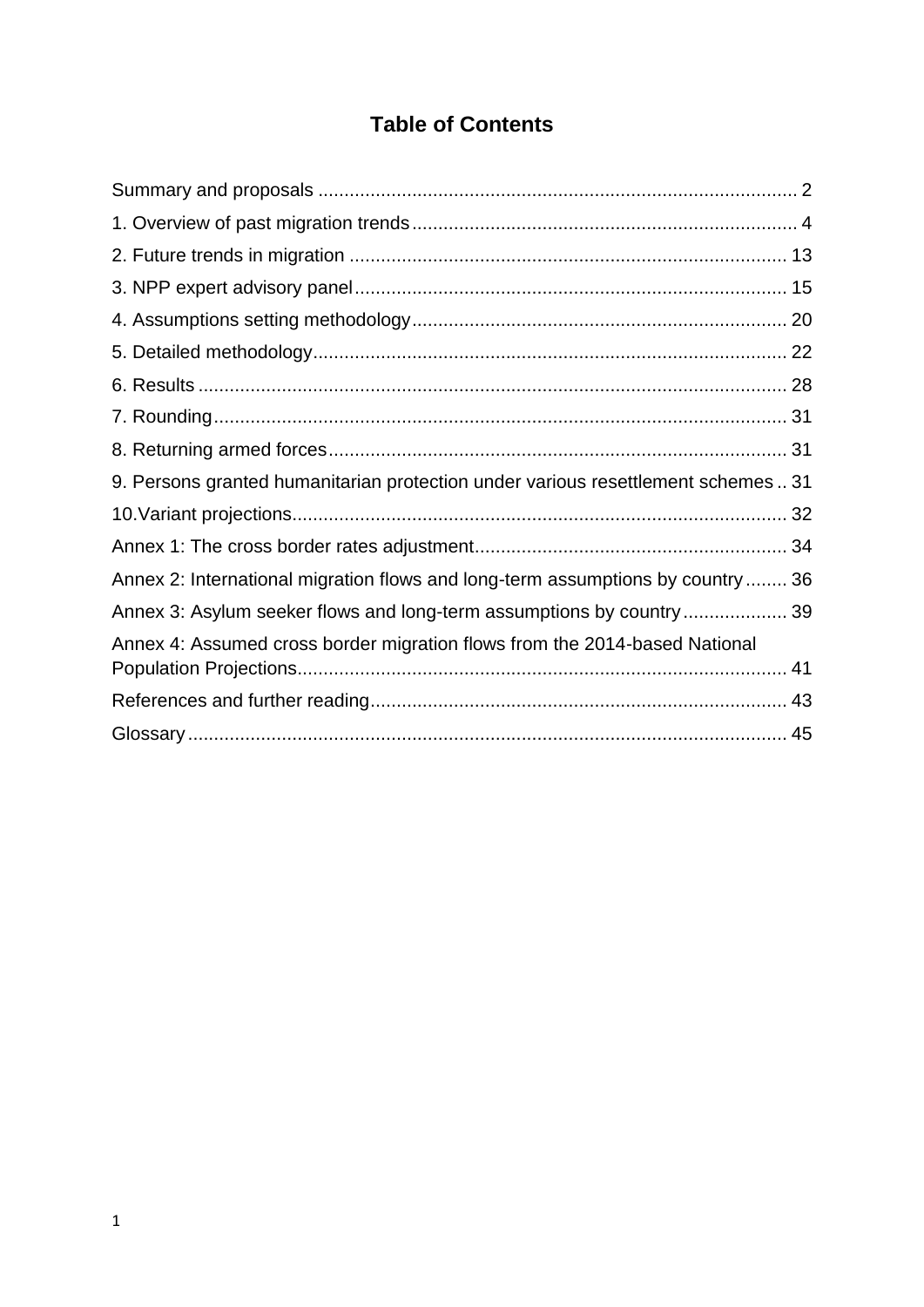# **2016-based National Population Projections: Migration**

## Summary and proposals

The proposed long-term net migration assumption for the UK is +165,000.

The long-term international migration assumptions proposed for the principal 2016 based National Population Projection (NPP) are shown in table 1.

Table 1: Proposed long-term migration assumptions for the 2016-based Principal National Population Projection

|                     |         | Proposed 2016-based<br>international migration<br>(excluding asylum seekers) |            |        | Proposed 2016-based<br>asylum seekers |            |         | Proposed 2016-based total<br>international migration |            |  |
|---------------------|---------|------------------------------------------------------------------------------|------------|--------|---------------------------------------|------------|---------|------------------------------------------------------|------------|--|
|                     | In.     | Out                                                                          | <b>Net</b> | In.    | Out                                   | <b>Net</b> | In.     | Out                                                  | <b>Net</b> |  |
| UK                  | 455,000 | 307,000                                                                      | 148,000    | 24,500 | 7,500                                 | 17,000     | 479,500 | 314,500                                              | 165,000    |  |
| England<br>Northern | 403,500 | 267,000                                                                      | 136,500    | 22,000 | 6,500                                 | 15,500     | 425,500 | 273,500                                              | 152,000    |  |
| Ireland             | 10,000  | 8,500                                                                        | 1,500      |        |                                       | ٠          | 10,000  | 8.500                                                | 1,500      |  |
| Scotland            | 29,000  | 23,000                                                                       | 6,000      | 1,500  | 500                                   | 1,000      | 30,500  | 23,500                                               | 7,000      |  |
| Wales               | 12,500  | 8,500                                                                        | 4,000      | 1,000  | 500                                   | 500        | 13,500  | 9,000                                                | 4,500      |  |

As with the 2014-based NPP, cross border migration will be set as rates derived using data from the last 5 years (see section 5.1). The use of cross border migration rates prevents the projections from producing implausible scenarios such as negative population stocks; ONS are not currently seeking consultation on the use of cross border migration rates.

Figure 1 shows the assumptions for the UK as a whole compared with historical estimates of long-term international migration (LTIM). As with previous projections, it is proposed that long-term assumptions will remain constant throughout the projection and take effect following a short-term run in period of between 5 to 10 years (subject to consultation).

In the 2014-based NPPs, the short-term run in period was set to 7 years, after which the long-term assumptions took effect. For consistency, ONS proposes the 2016 based NPPs also follow a short-term run in period of 7 years.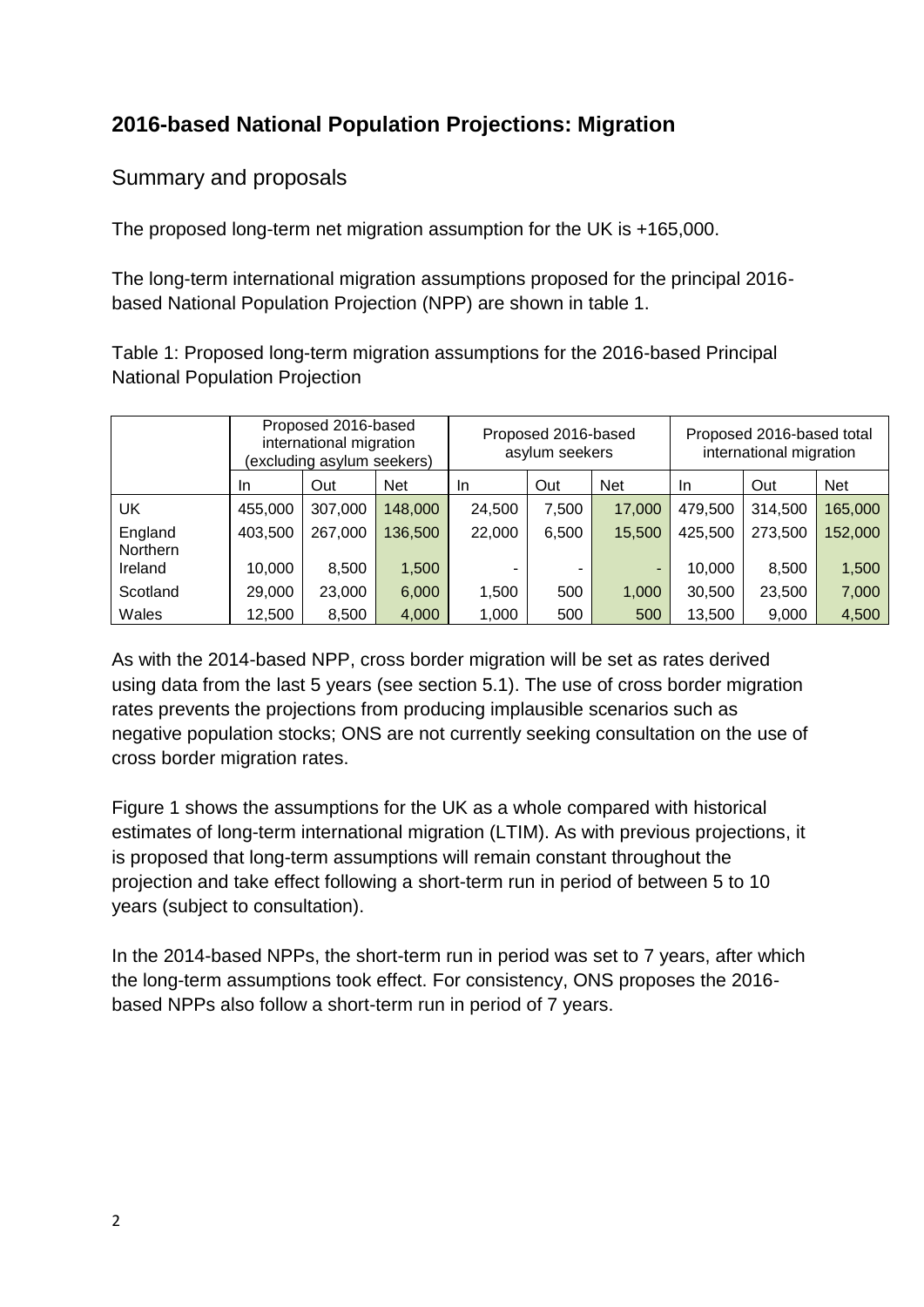Figure 1: Long-term international migration (LTIM) estimates and proposed UK migration assumptions mid-1992 onwards, 2016-based projections



#### Notes:

1. Source of data: Provisional estimates of long-term international migration (LTIM) (2016), LTIM 2.10 table: Citizenship by mid-year (1992 to 2015)

2. Data for 2016 are provisional

3. LTIM estimates of net migration for the years ending mid-2001 to mid-2011 were revised in light of the result of the 2011 census. However, estimates were not revised for inflow and outflow.

Table 2 shows the proposed low and high migration variant projection assumptions. The assumptions were derived by only changing assumptions of international migration; all other assumptions remain identical to those used in the principal projection.

Table 2: Proposed 2016-based low and high migration variant assumptions

| Country                            | Proposed<br>$2016 -$<br>based high<br>variant | Proposed<br>2016-based<br>principal | Proposed<br>2016-based<br>low variant |
|------------------------------------|-----------------------------------------------|-------------------------------------|---------------------------------------|
| Annual net international migration |                                               |                                     |                                       |
| England                            | $+214,500$                                    | $+152,000$                          | $+89,500$                             |
| Northern Ireland                   | $+6,000$                                      | $+1,500$                            | $-3,000$                              |
| Scotland                           | $+15,500$                                     | $+7,000$                            | $-1,500$                              |
| <b>Wales</b>                       | $+9,000$                                      | $+4,500$                            | 0                                     |
| United Kingdom                     | $+245,000$                                    | $+165,000$                          | $+85,000$                             |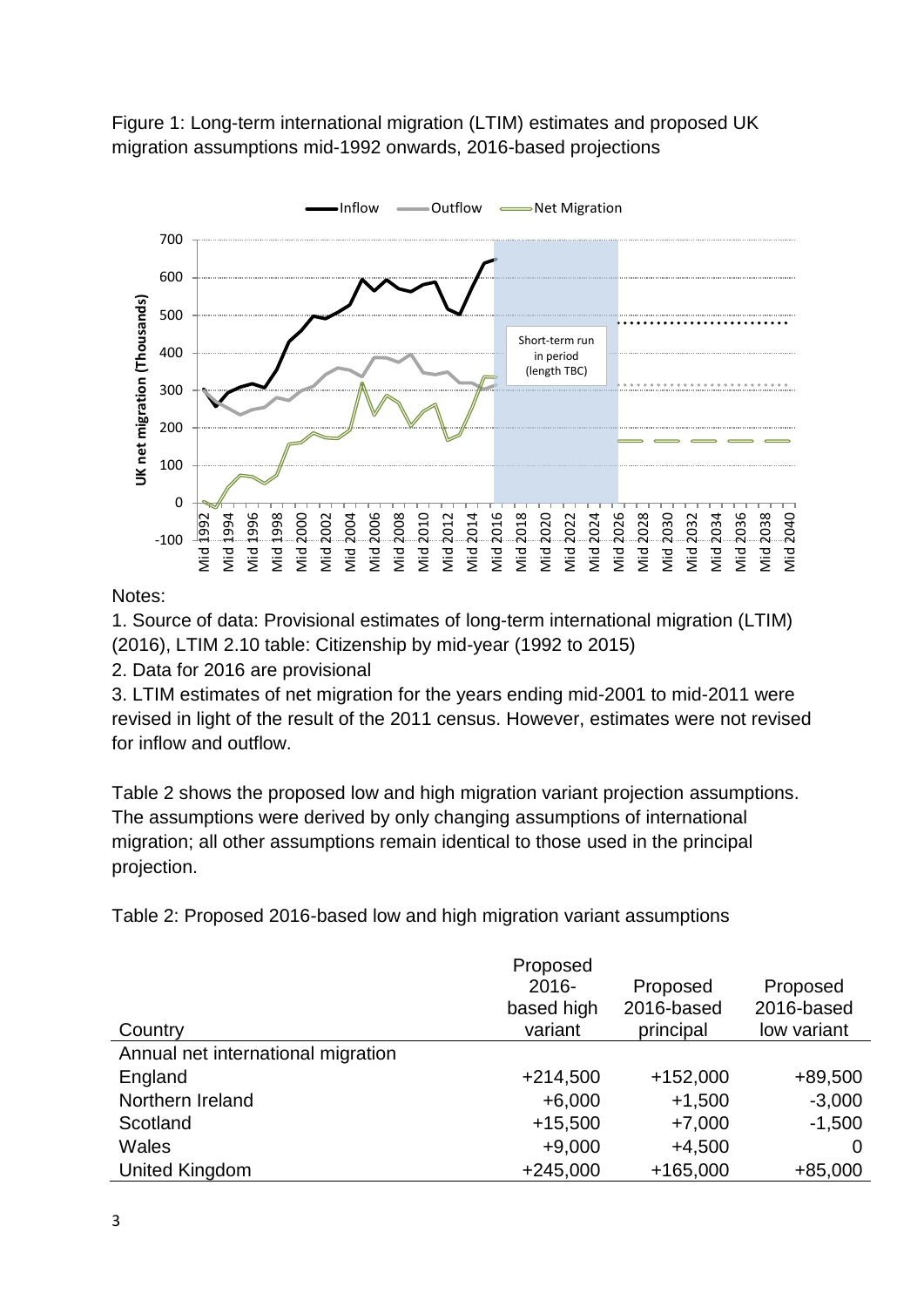ONS welcomes views on:

- The proposed international long-term migration assumptions in table 1
- The length of the short-term run in
- The proposed high and low migration variant assumptions (table 2)

## **1. Overview of past migration trends**

In this section, we provide an overview of historical and recent trends in international migration to the UK and each of its constituent countries.

## 1.1 UK level migration



Figure 2: UK long-term international migration from calendar year 1975 to 2016

Notes:

1. Source: Estimates of long-term international migration (LTIM) and International Passenger Survey (IPS) data, ONS

2. Data for 2016 are provisional

Net migration at the UK level has seen significant change from 1975 to 2016. The UK was characterised by mostly negative net migration until the early 1980s. From 1983 to 1997, net migration was generally positive and relatively stable.

More recently, in the decade from 1998 to 2008, UK net migration followed a strong upward trend as a result of increasing levels of international immigration alongside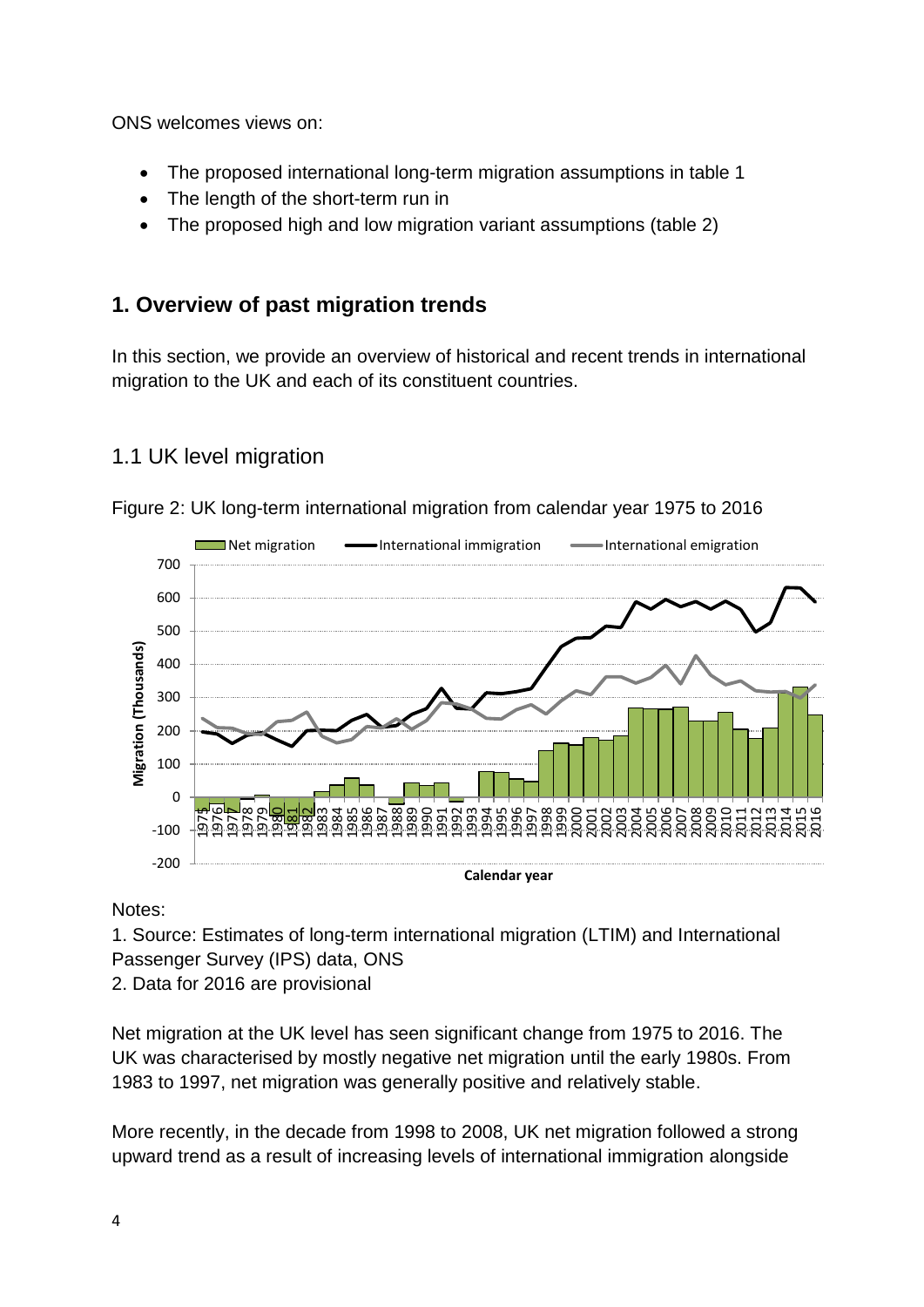comparatively stable levels of emigration. The latest provisional LTIM figures estimate international net migration at +248,000 in 2016.

From 2004 to 2011 International immigration levels remained high but stable at around 550,000 to 600,000 per year. Immigration fell to a low point of 498,000 in 2012 before increasing sharply to the highest levels recorded; for calendar years this was seen in 2014 (estimated at 632,000). The latest provisional estimates of LTIM showed international immigration to the UK at 588,000 in the year ending 2016.

By contrast, international emigration has remained relatively stable since the mid-1970s. There has been an overall increasing trend from 1975 to 2008 (with a peak of 427,000 in 2008) but emigration has remained far below immigration since 2000. In more recent years, emigration has shown a slight downward trend. However, in the latest provisional LTIM figures international emigration was 339,000, an increase compared with the previous year.

## 1.2 Migration trends by constituent country

Please note that at the time of writing the latest long-term international migration (LTIM) estimates at country level are only available up to the calendar year 2015. Additionally, the earliest year for which LTIM estimates are available is 1991.

The data in this section are presented as calendar years unless otherwise stated.



Figure 3: Estimates of international migration for England

Source: Estimates of long-term international migration (LTIM) table 2.06, ONS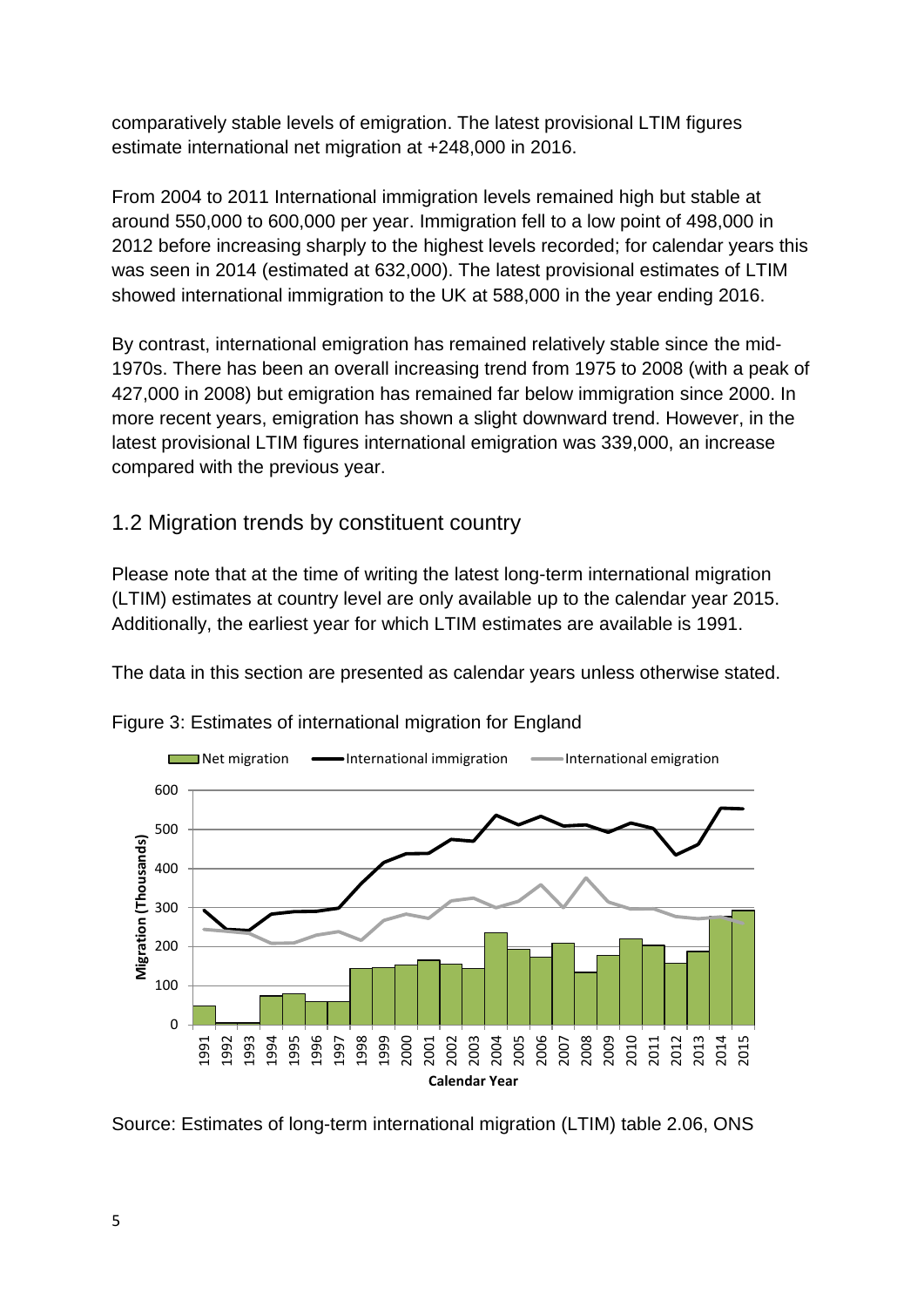Migration trends seen in England are similar to those for the UK as a whole; this is to be expected as the majority of the UK population live in England.

As seen in figure 3, England has experienced significant increases to immigration and comparatively stable emigration from 1991 to 2015. Net migration has remained above 0 throughout this period.

In more recent years, international immigration to England saw a sharp decline between 2011 and 2012, falling from 503,000 in 2011 to 435,000 in 2012. This was followed by a quick increase where international immigration rose to 555,000 in 2014, the highest estimate on record.

International emigration from England has been much more stable when compared with international immigration. The overall trend seen in international emigration is a gradual increase from 284,000 in 2000 to a peak of 377,000 in 2008 followed by a gradual decline to 260,000 in 2015.



Figure 4: Estimates of international migration for Scotland

Source: Estimates of long-term international migration (LTIM) table 2.06, ONS

In the years 1991 to 1998, Scotland generally experienced negative net international migration. From 2000 onwards, net migration followed trends bearing some resemblance to those seen for the UK as a whole, with rising levels of net migration from 2004 until the late 2000s/early 2010s when net migration experienced a dip and fell to a estimated low point of +4,000 in 2013 before rising again to +22,000 in 2015.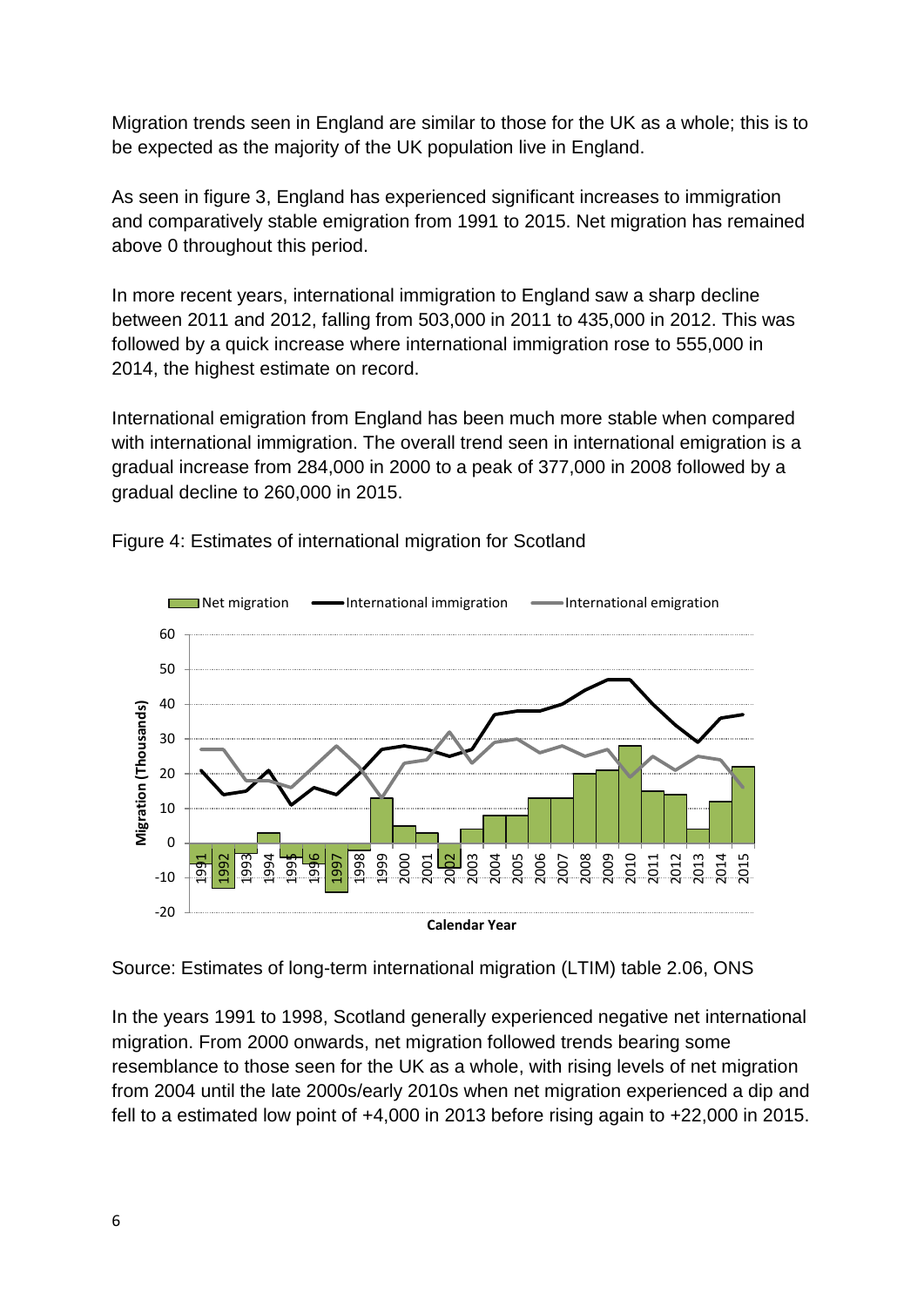In recent years, international immigration to Scotland reached a peak estimate of 47,000 migrants in both 2009 and 2010. This was followed by a sharp fall to 29,000 in 2013 before increasing to 37,000 in 2015. Conversely, international emigration has remained at broadly similar levels since the early 2000s.



Figure 5: Estimates of international migration for Wales

Source: Estimates of long-term international migration (LTIM) table 2.06, ONS

Both international immigration to and international emigration from Wales remained relatively stable between 1991 and 2011. Immigration rose sharply from 13,000 in 2011 to the highest on record of 28,000 in 2014. International emigration experienced fluctuating trends over the same period but remained broadly similar to levels seen in the prior decade.

In recent years, net migration to Wales has seen a notable increase driven by increased immigration and reached a historical peak of 20,000 in 2014. Net migration fell to 16,000 in 2015, but this is still the second highest estimate on record.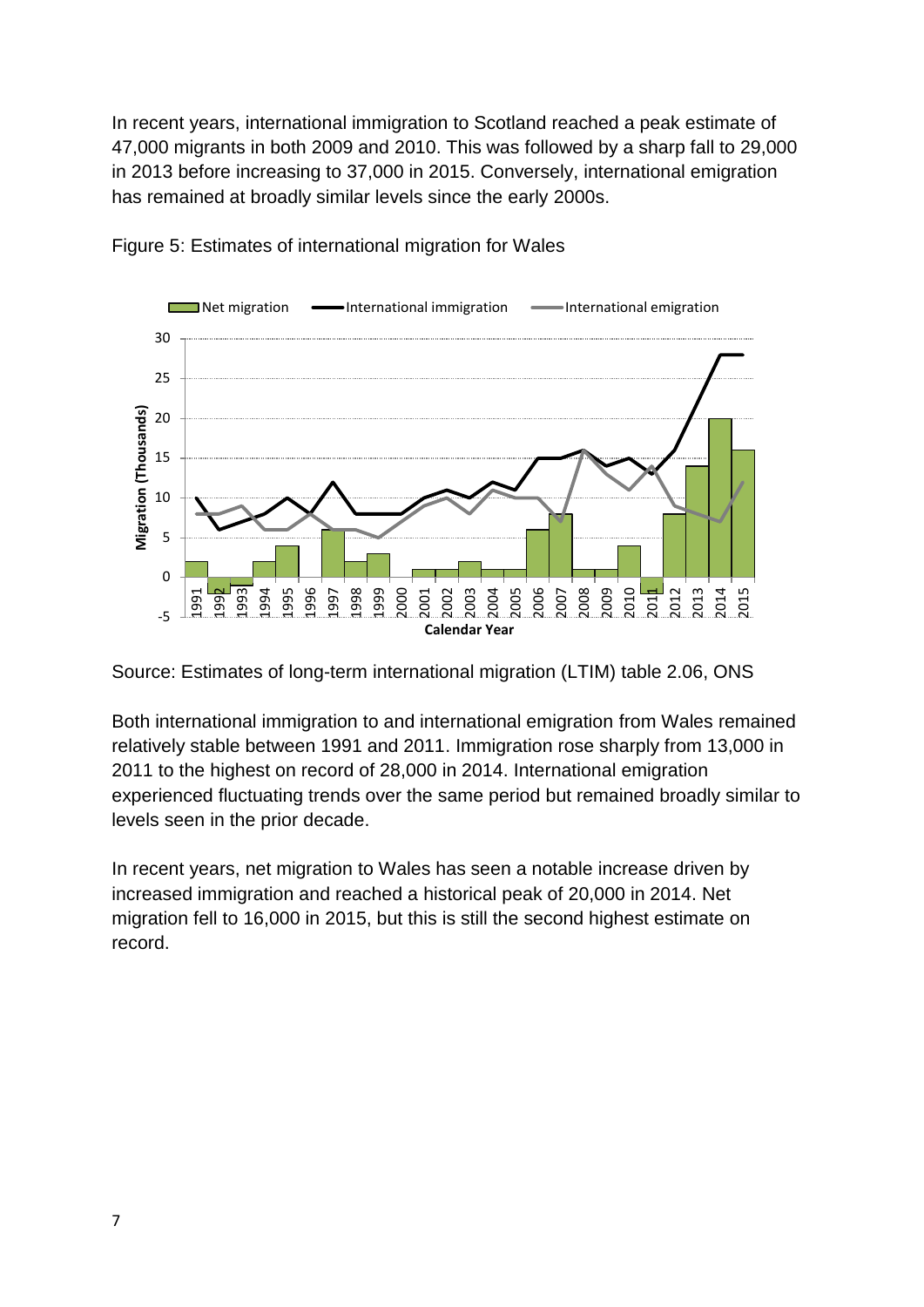

#### Figure 6: Estimates of international migration for Northern Ireland

Notes:

1. The data presented are supplied by the Northern Ireland Statistics and Research Agency (NISRA) for the purpose of producing NPP

2. Data from 2000 onwards are published in Long-term international migration statistics (2015) by NISRA

- 3. Data are presented for the 12 months up to the mid-year
- 4. The earliest available data are for mid-1992

Net migration for Northern Ireland was generally stable from mid-1991 to mid-2004, with international immigration and emigration at broadly similar levels; the exception to this was mid-1999 as seen in figure 6.

International immigration rose sharply from mid-2004 to mid-2007, reaching a peak of around 20,000 in mid-2007, while emigration remained stable over the same period leading to notable increases in net migration.

In more recent years, immigration has fallen to levels similar to that of emigration, causing net migration to remain well below the peak of around +9,000 in mid-2007. The latest long-term international migration statistics from NISRA estimate net migration to Northern Ireland at around +2,800 in mid-2015.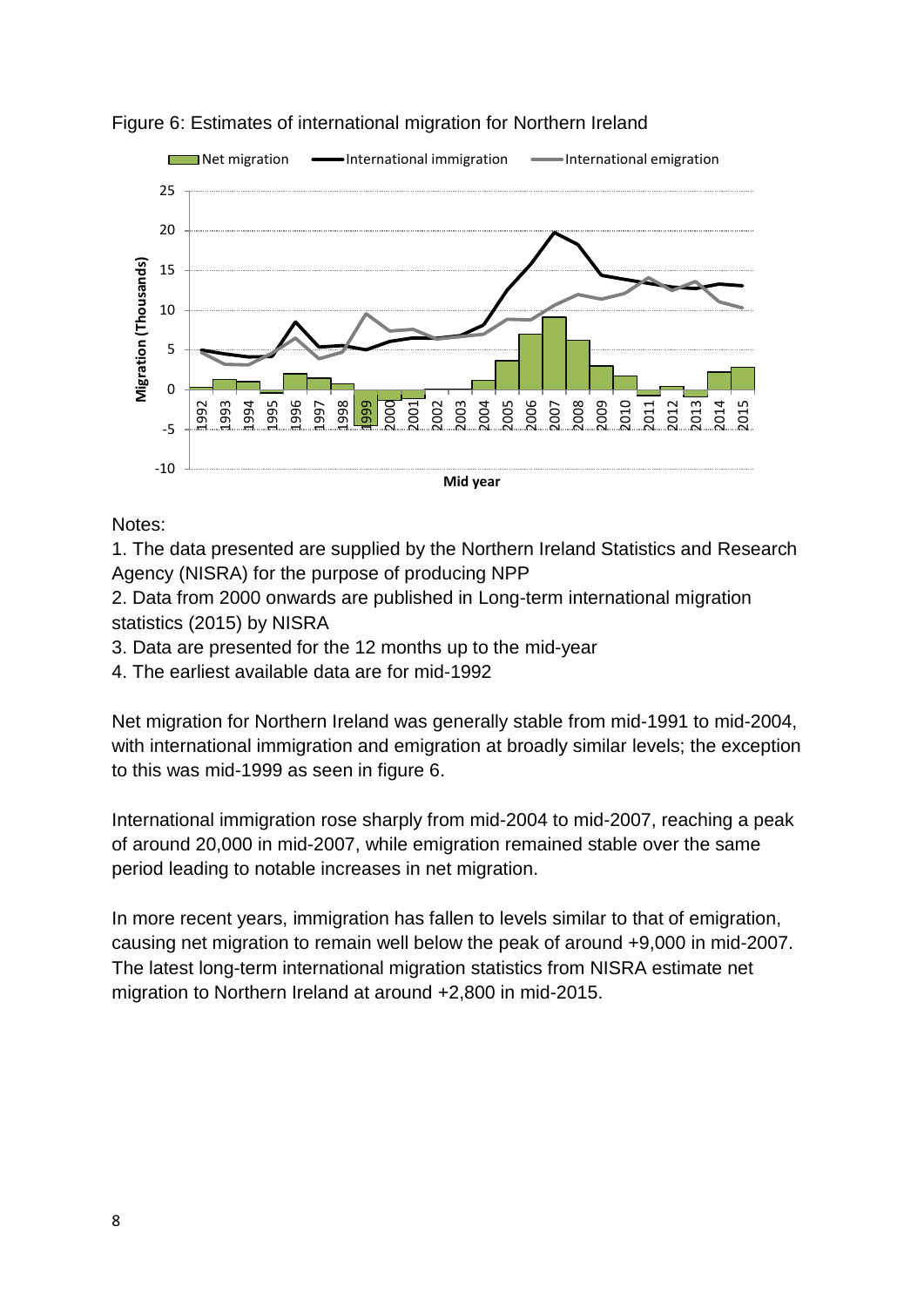## 1.3 UK net migration by EU and Non-EU citizenship



Figure 7: UK net migration by EU and Non-EU citizenship grouping (Excluding British)

Notes:

- 1. Source: Provisional estimates of long-term international migration (LTIM), ONS
- 2. Data for 2016 are provisional
- 3. Calendar year refers to the year ending (YE) December
- 4. EU grouping does not include British citizens

Net migration at the UK level by EU and Non-EU citizenship are shown above in figure 7. Historically, non-EU net migration has always been higher than that of EU net migration. This became more apparent at the end of the 1990s when non-EU net migration saw a notable increase from 1997 onwards.

It should be noted that the total population of non-EU countries far exceeds that of EU countries and the "non-EU" geographic grouping contains a much more diverse range of countries, as such, there was likely no single significant event which caused the increase seen in non-EU net migration, but rather, the trend seen was the result of a combination of many different factors.

On the other hand, net migration of EU citizens remained relatively low until a significant rise in 2004. This coincided with the enlargement of the EU and opening of the UK labour market to the citizens of the EU8 countries (Czech Republic, Estonia, Latvia, Lithuania, Hungary, Poland, Slovakia and Slovenia).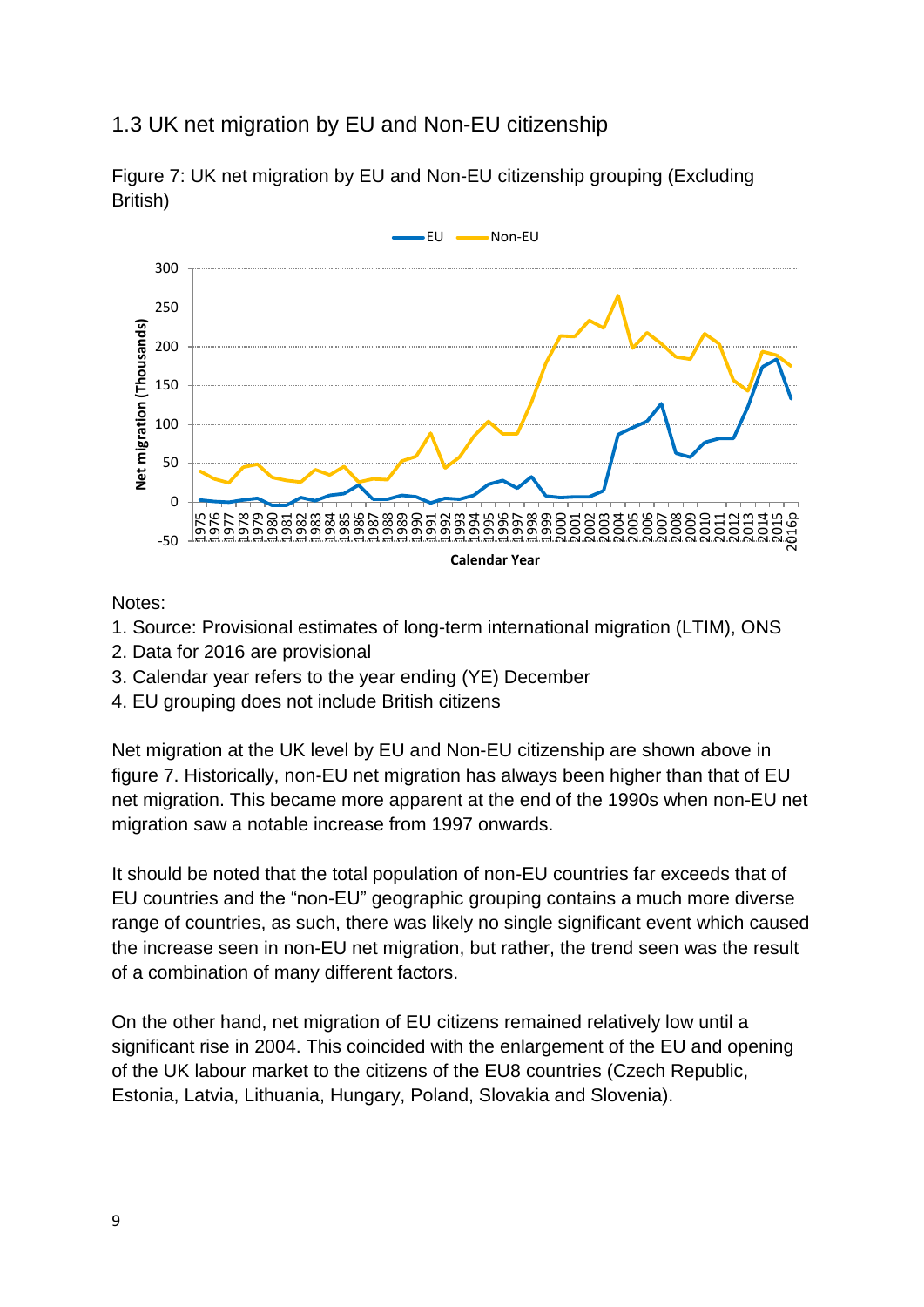EU net migration continued to rise each year until a significant decline in 2008, falling from an estimated +127,000 in 2007 to +63,000 in 2008. This coincided with the start of the economic downturn.

Between 2008 and 2012 net migration of EU citizens remained comparatively low before sharply rising over the following years to an estimated figure of +184,000 in 2015; the highest calendar year estimate on record.

The relatively high levels of EU net migration in more recent years up to 2015 follows the lifting of work restrictions previously imposed on EU2 countries (Bulgaria and Romania) as well as notable increases in the net migration of EU15 citizens; from +18,000 in 2010 to +80,000 in 2015 as highlighted by Markaki and Vargas-Silva (2016).

However, the most recent estimates of LTIM showed a statistically significant reduction in EU net migration to an estimate of +133,000, a fall of 51,000 compared with the previous year. The latest estimate for non-EU net migration stands at +175,000 compared with +189,000 the previous year (this difference was not statistically significant).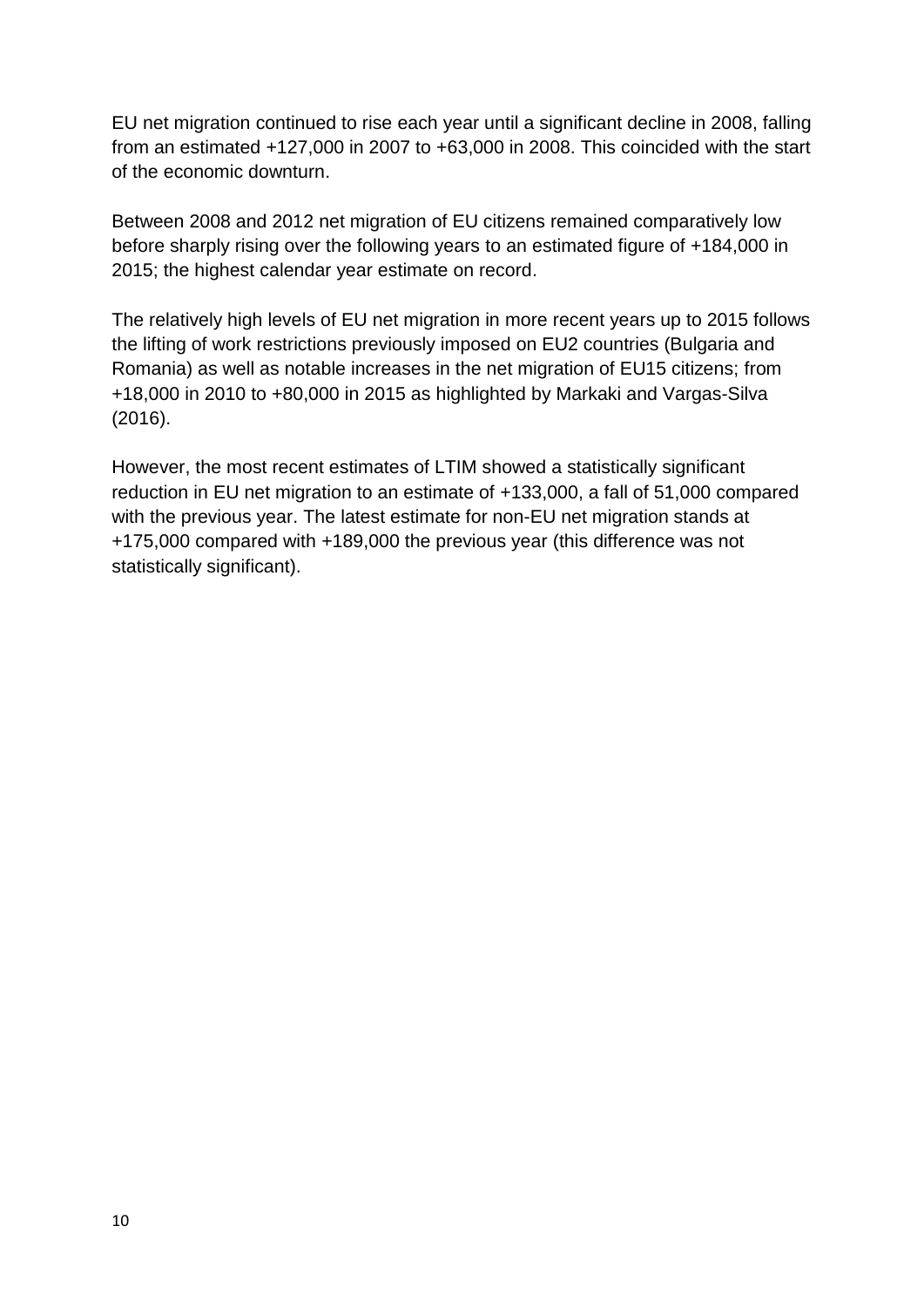## 1.4 Reasons for migration

In the latest provisional estimates of long-term international migration (LTIM) the most common reason for immigrating to the UK was for work while the second most common reason was formal study.

Figure 8: LTIM estimate of immigration to the UK, by main reason for migration, YE Dec 2006 to YE Dec 2016



Notes:

- 1. Source: Provisional estimates of long-term international migration (LTIM), ONS
- 2. Data for 2016 are provisional

Historically, work has always been the most common reason stated for migration to the UK. The exception to this was the period from 2009 to 2012 when study was the most common reason (Figure 8).

Since 2013 migration for work related reasons has steadily increased to the highest estimate on record in year ending (YE) June 2016 at 311,000. This change can be in part attributed to increased migration from EU2 countries (Romania and Bulgaria) following the removal of previously imposed work restrictions as well as an increase in the number of EU15 citizens immigrating for work related reasons, rising from 66,000 in YE June 2014 to 85,000 (highest estimate on record) in YE June 2016.

In the most recent provisional estimates of LTIM, immigration to the UK for work related reasons stands at an estimated 275,000 in YE December 2016 while immigration for formal study was estimated at 136,000 over the same period.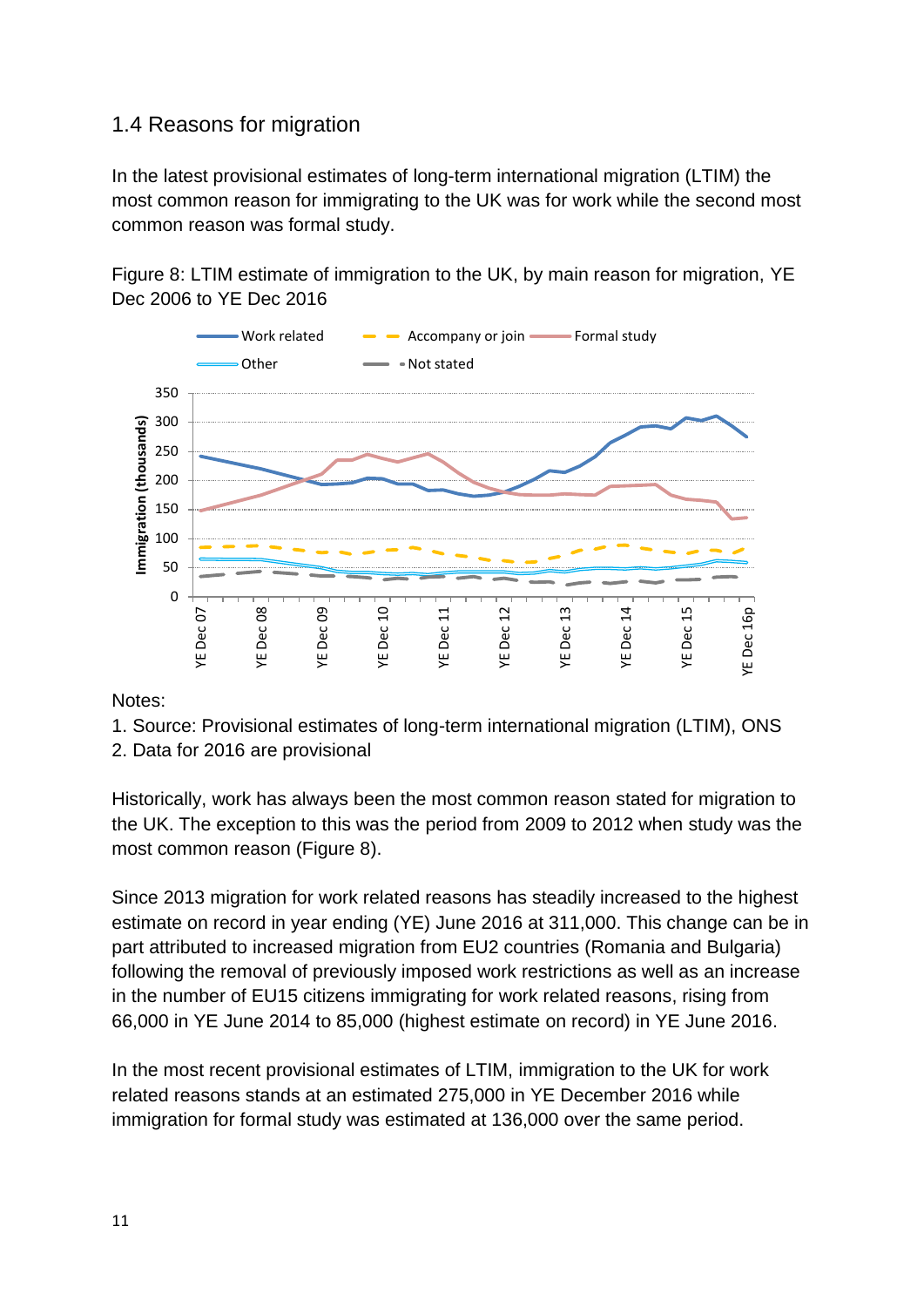Over the decade 2007 to 2016, the majority of migrants coming to the UK for work related reasons were EU citizens while the majority of those coming here to study originated non-EU citizens (figures 9 and 10). This may be a reflection of the work restrictions imposed on non-EU citizens.

The estimates of immigration to the UK for work related reasons by EU and non-EU citizenship grouping is shown below in figure 9. Immigration for formal study by EU and non-EU citizenships is shown in figure 10.



Figure 9: Immigration for work related reasons by EU and non-EU grouping

#### Notes:

1. Source: International Passenger Survey (IPS) data from provisional estimates of LTIM, ONS

2. Data for 2016 are provisional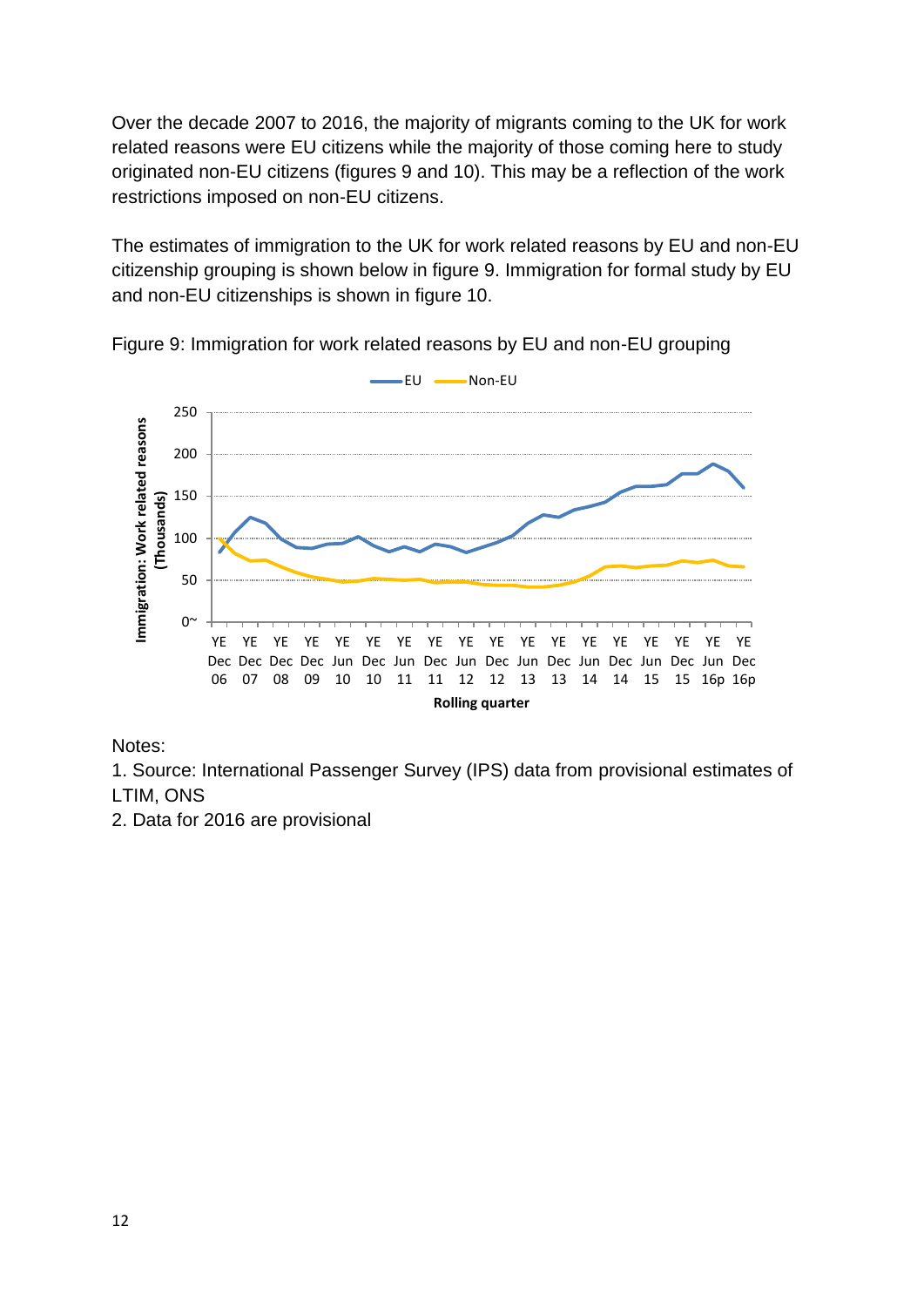



Notes:

1. Source: International Passenger Survey (IPS) data from provisional estimates of LTIM, ONS

2. Data for 2016 are provisional

### 1.5 Asylum seekers

Applications for asylum have followed a general upward trend since 2010. The Home Office reports there were a total of 30,603 main applications in the year ending December 2016, a decrease of 7% from the previous year. Overall asylum seeker numbers have remained relatively stable over the past decade compared with the peak of 84,132 recorded in the year ending December 2002.

# **2. Future trends in migration**

Migration is described as a very volatile process by the United Nations (UN), one that is affected by changes in economy, social, political and environmental factors (United Nations, 2015). In the context of population projections, Wilson and Rees (2005) describe migration as the component with the greatest uncertainty, a view shared by the UN which recognises that migration is the most difficult component to project (United Nations, 2015).

Following the United Kingdom's vote to leave the European Union in June 2016, there has been much speculation on the effect the Brexit process will have on future levels of migration to and from the UK.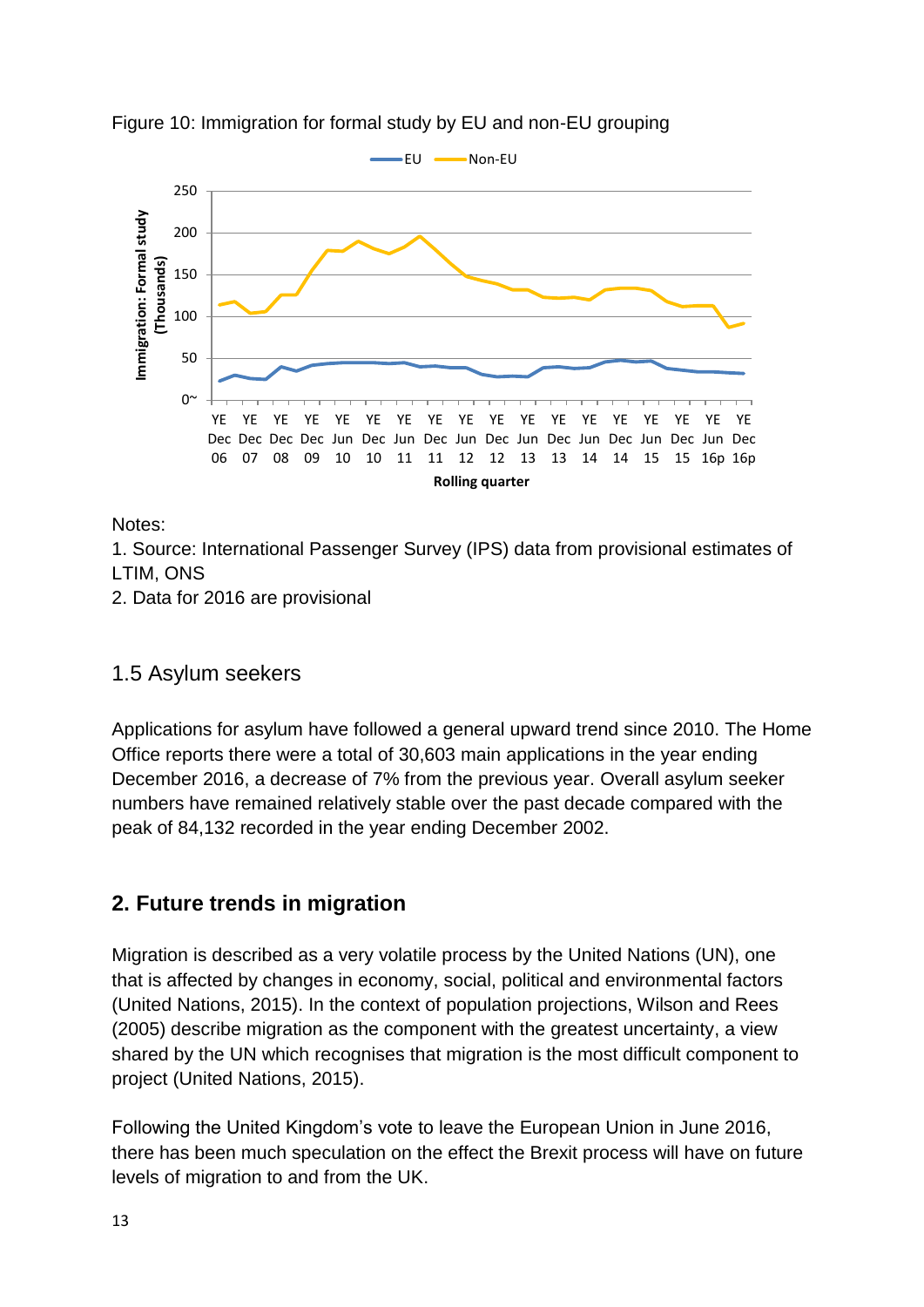The latest provisional long-term international migration estimates showed that work was the main reason migrants came to the UK, and that the large majority of these people were from within the EU.

Currently all EU citizens have the right to free movement between all countries within the EU as well as the right to work within the UK (with the exception of Croatian citizens who are still subject to transitional restrictions in the UK). However, this could change in the aftermath of Brexit negotiations as potential new legislations are brought into place.

Although changes in policy may indeed have significant influence on future migration trends, in practice it is very difficult to predict what the demographic consequences of Brexit might be. Despite the official trigger of Article 50 in March 2017, the negotiated terms of the UK's departure are still unknown at the time of writing and it is impossible to know the final outcome of the dialogues.

During the 2017 National Population Projection (NPP) expert advisory panel, ONS asked a group of eight academic experts in the field of demography the question of how they felt Brexit will influence future levels of UK migration.

The general consensus amongst the panel was that of great uncertainty. The experts explained that Brexit was a relatively short term process and that the long term is much more important. It was advised that ONS should not attempt to speculate or pre-empt future policies. A summary of the experts' responses to the pre-meeting questionnaire can be found in the next section.

As with all previous NPPs, the 2016-based NPPs will not be produced as population forecasts, and therefore will not attempt to predict the impact that future government policies, changing economic circumstances or other factors might have on demographic behaviour (however, the projections of people of pensionable age do take account of future changes in State Pension Age under existing legislation). The projection will remain the outcome of a calculation showing what happens if particular assumptions are made.

This approach is in line with the advice given by the demographic experts who emphasised the huge uncertainty surrounding the potential outcome of Brexit negotiations and that it is not possible to know the effect of any future policies at this stage.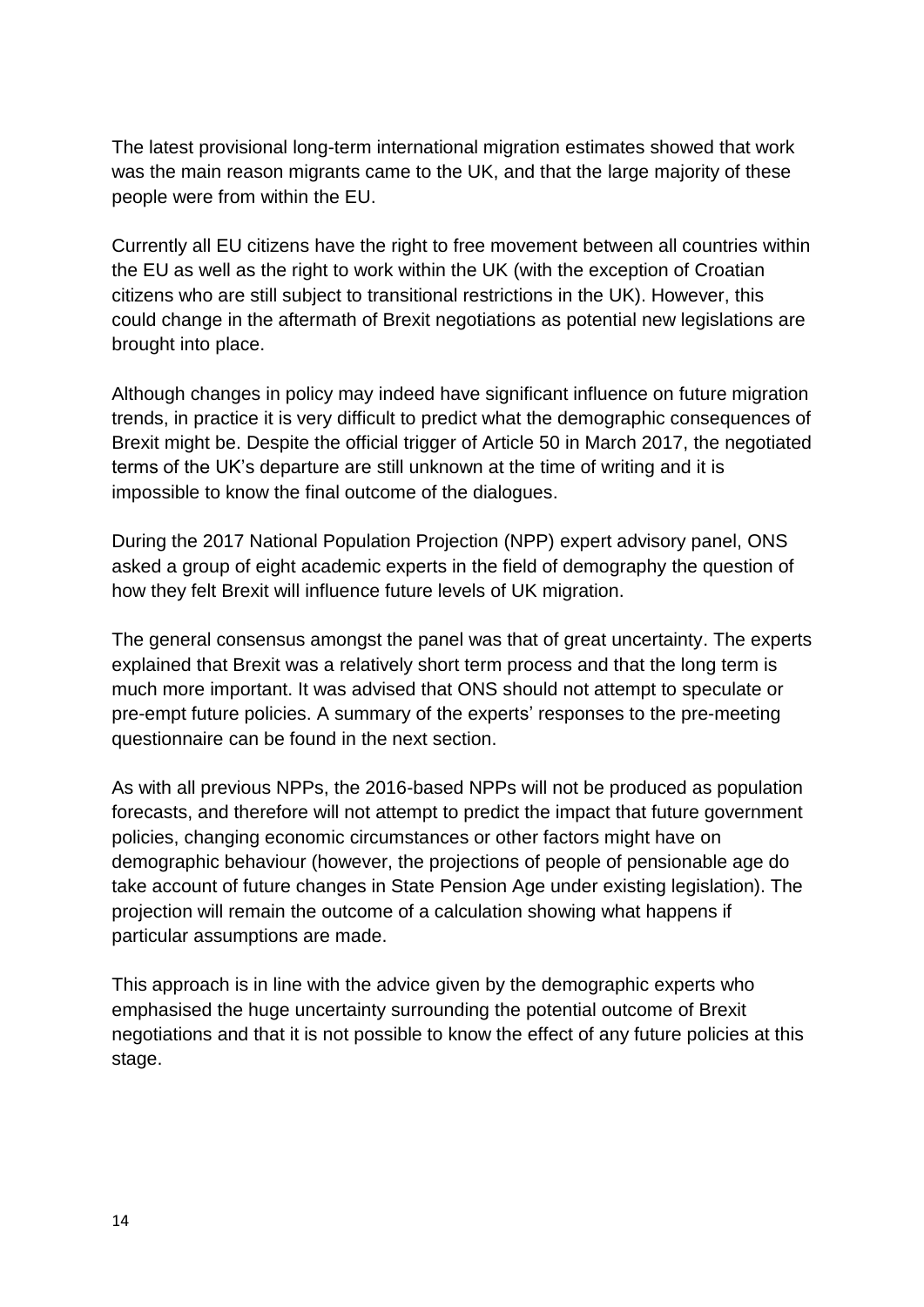## **3. NPP expert advisory panel**

In March 2017, ONS invited a group of eight demographic experts to share their views on the future of UK migration.

Prior to the meeting, each expert received a questionnaire which asked for their opinions on the potential forces that could influence trends in international migration (the economy, political instability, environmental change and Brexit) as well as their estimates of long-term international migration in 2020 and 2040.

Summaries of the experts' responses are presented in this section.

Please note that one expert did not provide any response to the migration section of the questionnaire.

### 3.1 Migration in 2020

The experts predicted that on average annual immigration to the UK in 2020 would be 516,000, with an average 67% confidence interval of 400,000 to 589,000 and 95% confidence interval of 323,000 to 627,000.

The average annual emigration from the UK in 2020 was estimated to be 313,000, with an average 67% confidence interval of 258,000 to 383,000 and 95% confidence interval of 226,000 to 410,000.

The average annual net migration from the UK in 2020 was estimated to be +221,000, with an average 67% confidence interval of +170,000 to +289,000 and 95% confidence interval of +64,000 to +354,000.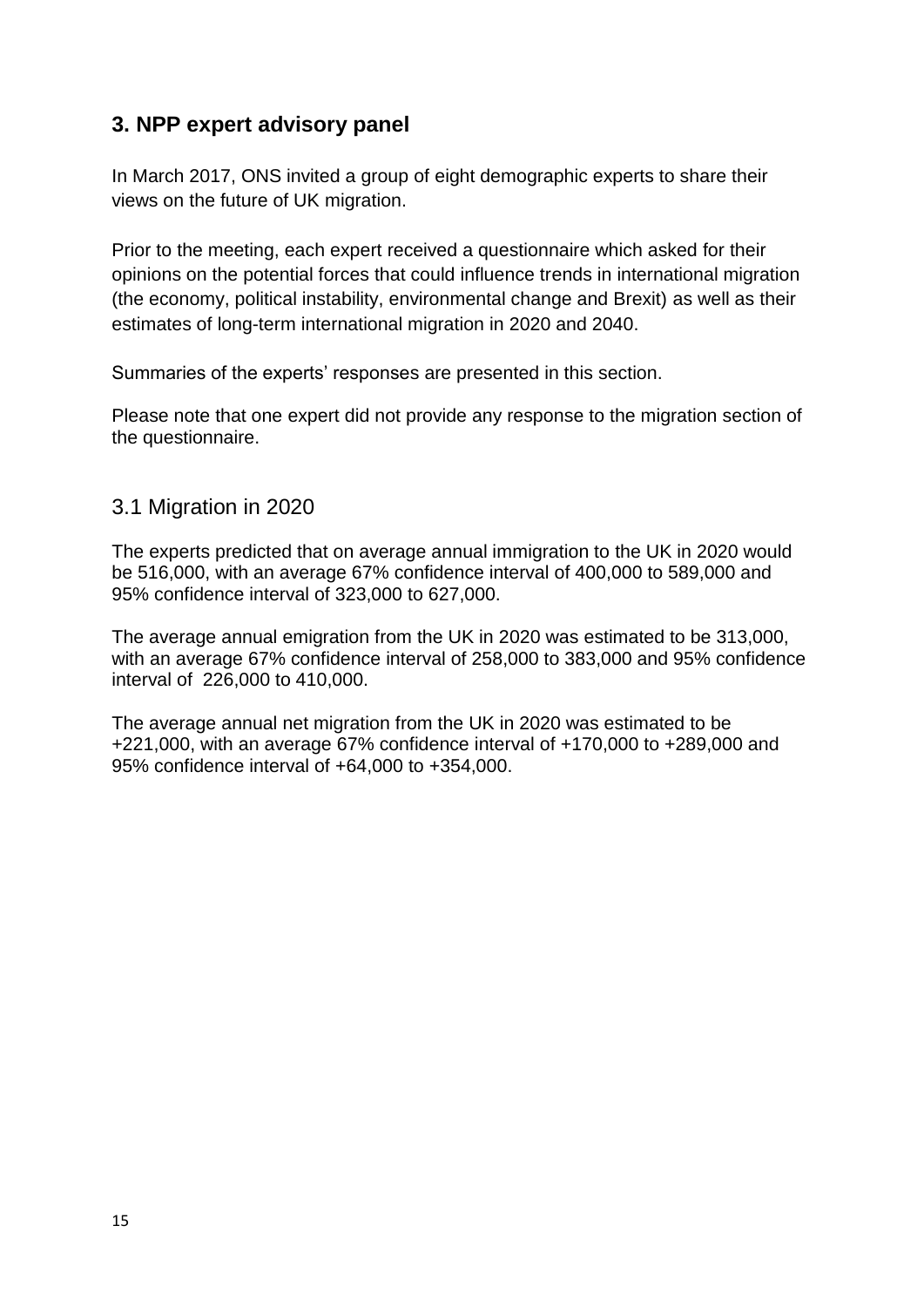



Figure 12: Respondents' estimates of net migration 2020 (and associated 95% confidence intervals)

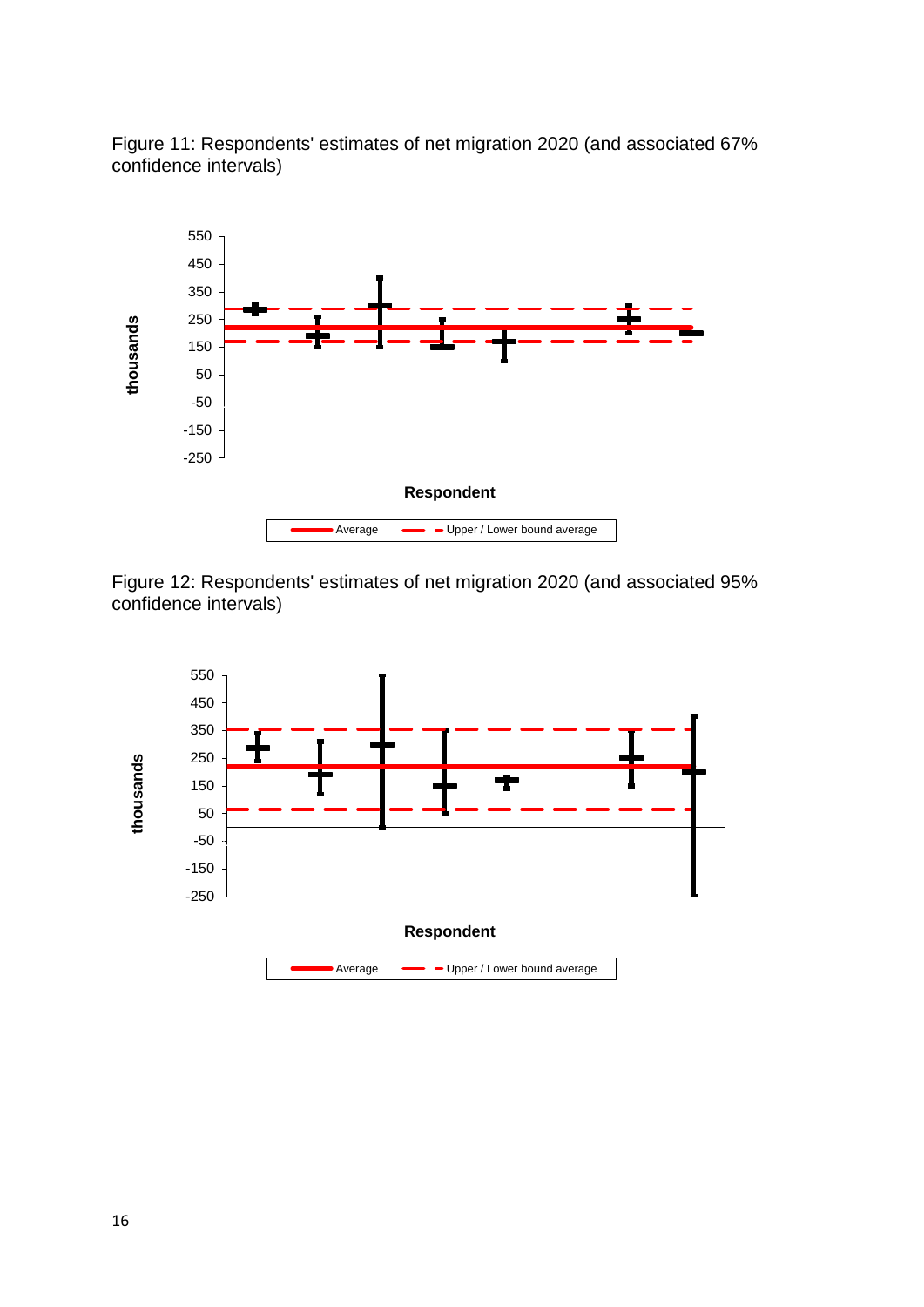#### 3.2 Migration in 2040

On average the experts estimated annual immigration to the UK in 2040 would be 441,000; with an average 67% confidence interval of 318,000 to 556,000 and 95% confidence interval of 230,000 to 630,000.

For emigration from the UK, on average the experts thought 318,000 would leave the UK in 2040. The average 67% confidence interval was 214,000 to 413,000 and 95% confidence interval of 170,000 to 469,000.

The UK average annual net migration in 2040 was estimated to be +144,000; with the average 67% confidence interval of +78,000 to +303,000 and 95% confidence interval of -61,000 to +374,000.

The experts' average net migration estimate of +144,000 in the long term is lower than the proposed 2016-based principal long-term migration assumption of +165,000 per year. This principal migration assumption was set using a 25 year average, an approach the experts felt was valid; please see section 5.5.2 for further details.

It should also be noted that in comparison to the responses to the 2014-based expert advisory panel questionnaire, the answers to the 2016-based questionnaire have considerably more variation between each expert, further highlighting the uncertainty surrounding future levels of migration.

Figure 13: Respondents' estimates of net migration 2040 (and associated 67% confidence intervals)

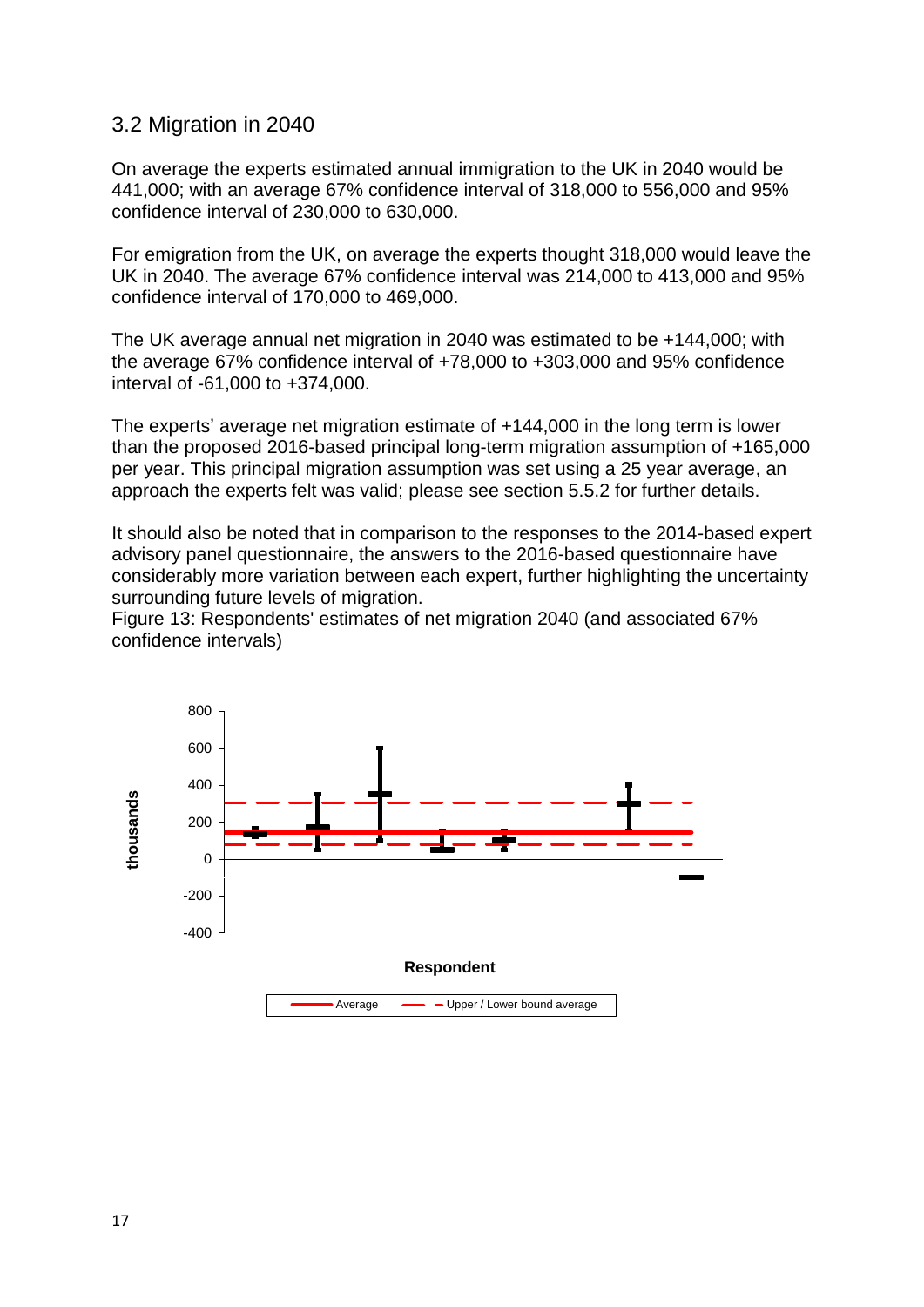Figure 14: Respondents' estimates of net migration 2040 (and associated 95% confidence intervals)



### 3.3 Economy

There experts had mixed views on how the changing global economy would affect UK net migration in both the short and long term.

In the short term, 3 experts thought it would have a small upwards effect, 3 thought it would have little or no effect and 2 thought it would have a small downwards effect.

In the long term, 3 thought it would have a small downwards effect, 1 a large downwards effect, 3 a small upwards effect and 1 thought it would have little or no effect.

Some experts thought possible stagnation of the economy or economic uncertainty would be likely to act as a deterrent for UK immigration.

### 3.4 Political instability

In the short term the majority of experts thought global political instability would have a small upwards effect on UK net migration (5 out of 8). 3 experts thought it would have little or no effect in the short term.

In the long term 6 out of 8 experts thought political instability would have a small upwards effect on UK net migration. 2 experts thought it would have little or no effect.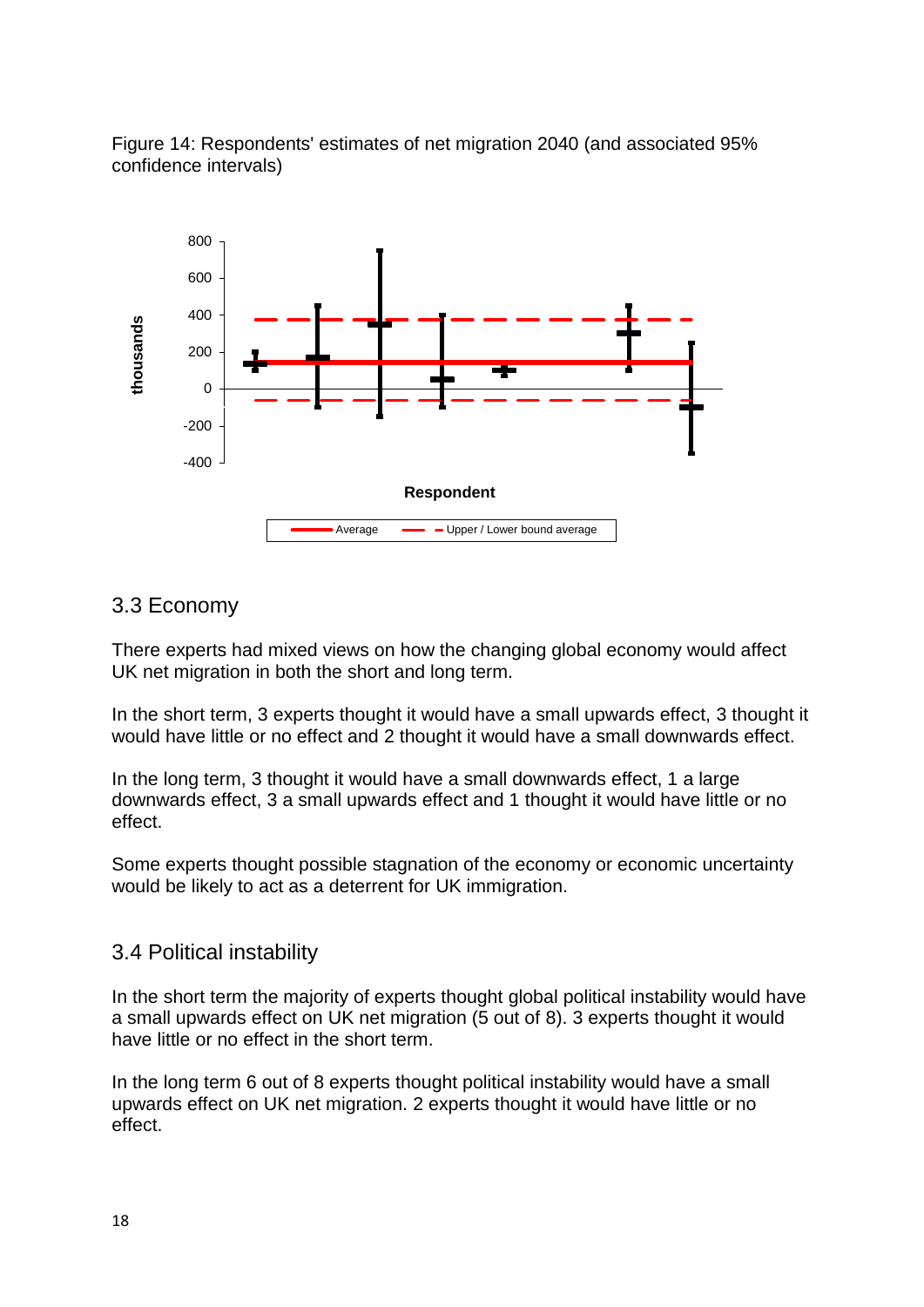There was consensus from the experts that future political instability would be likely to result in an increase in refugees in both the short and long term; however the UK's willingness to accommodate them would largely be determined by government policy.

### 3.5 Environmental change

Half of the experts thought environmental change would cause little or no effect on the levels of UK net migration in the short term. The remainder thought it would have a small downwards effect (1 out of 8) or an upwards effect (small: 2 or large: 1) on UK net migration.

In the long term the majority thought environmental change would have a small upwards effect (5 out of 8) and 1 expert thought it would have a large upwards effect on UK net migration.

Some of the experts suggested environmental change is likely to trigger environmental disasters in the long term, which is likely to increase flows in to the UK as a result of displacement. However, the actual immigration numbers would be contingent on governmental policy concerning the accommodation of refugees. Some experts also pointed out that climate change could also contribute to migration flows due to the growing aridity of at risk regions.

### 3.6 Brexit

In the short term 5 out of 8 experts thought Brexit will result in a small downward effect on UK net migration while 1 expert thought there would be a large downwards effect. The remaining 2 experts answered with small upwards and little or no effect respectively.

Similarly, in the long term, 5 out of 8 experts thought Brexit would have a small downward effect while 2 experts believed it would cause a large downwards effect to UK net migration. 1 expert thought Brexit would have little or no effect. There was consensus among the experts that both the short and long term trends will be strongly influenced by government policy concerning the terms of Brexit.

### 3.7 Cross-border migration

The main factors which the experts suggested were likely to impact on cross-border migration were possible Scottish independence and the future nature of the border between Northern Ireland and the Republic of Ireland (which may also impact onward movements to the rest of the UK).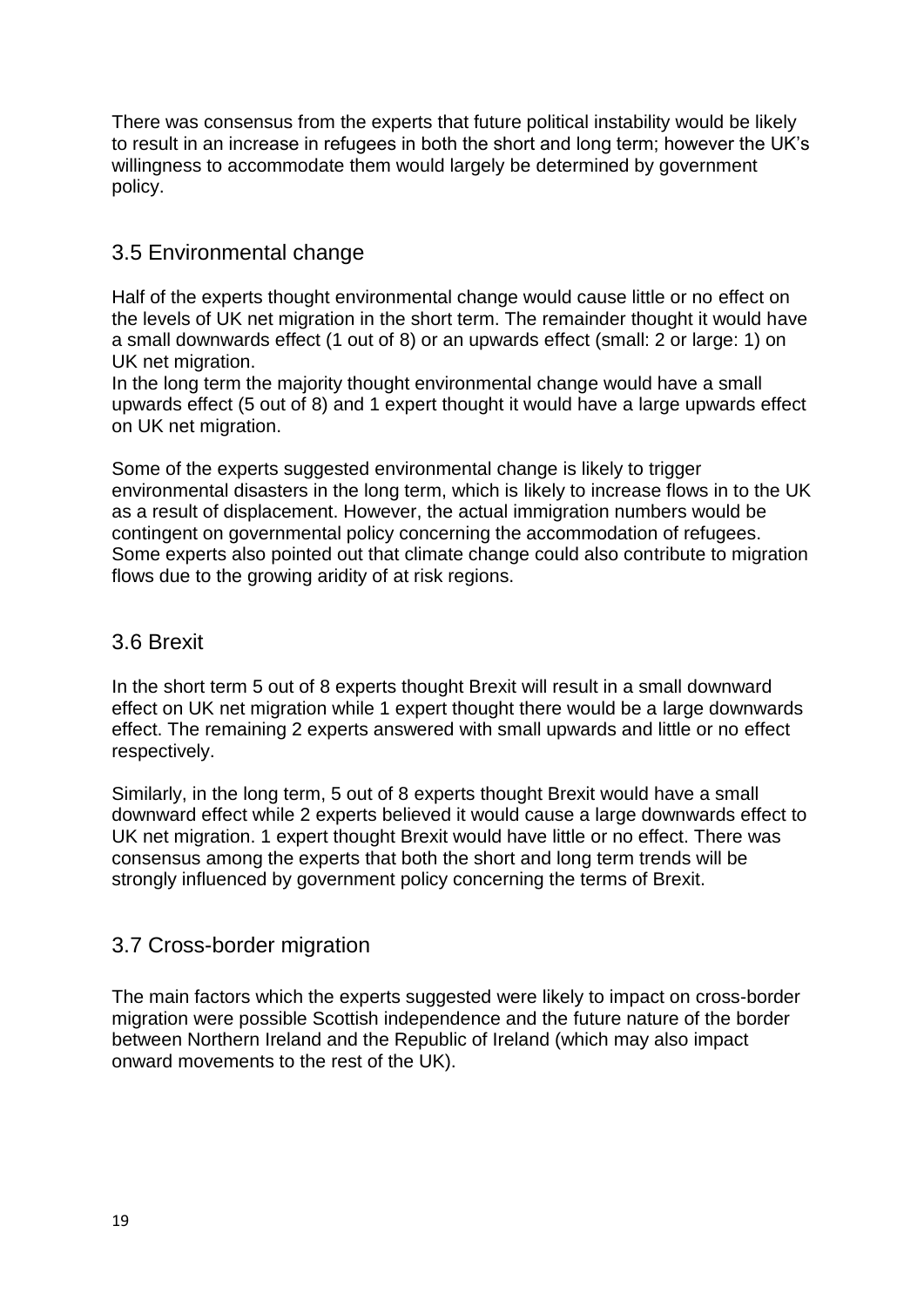## 3.8 Other factors which could affect international migration

Other factors the experts noted could affect international migration:

- Greater immigration restrictions by the US could divert migration flows to other destinations such as the UK
- Global education markets growing numbers of educated young people in developing countries could lead to an increase in international migration to the UK for education
- Government policies towards international students
- An ageing population is likely to contribute to a greater demand for immigrants

## **4. Assumption setting methodology**

#### 4.1 International migration flows

For the 2016-based projections, the proposed long-term international migration assumptions have been produced by modelling the historical time series data for the flows to and from each country of the UK.

The net flows for the countries and assumptions for the UK have been calculated by aggregating the modelled data. The asylum seeker flows are modelled separately from the IPS-based flows.

## 4.2 Cross border (intra-UK) flows

The 2016-based projections will continue to use the rates-based method to calculate cross border flows first implemented in the 2014-based projections.

The main advantage of the method is that it allows migrant flows to change on the basis of the underlying population size and age structure. This means that the projections cannot produce implausible values, such as negative population stocks when projected fixed levels of emigration are greater than the initial population size.

A more detailed explanation on the further advantages of the rates based method is available in section 3 of the [2014-based migration assumptions discussion paper.](http://webarchive.nationalarchives.gov.uk/20160105160709/http:/www.ons.gov.uk/ons/guide-method/method-quality/specific/population-and-migration/population-projections/migration-discussion-paper.pdf)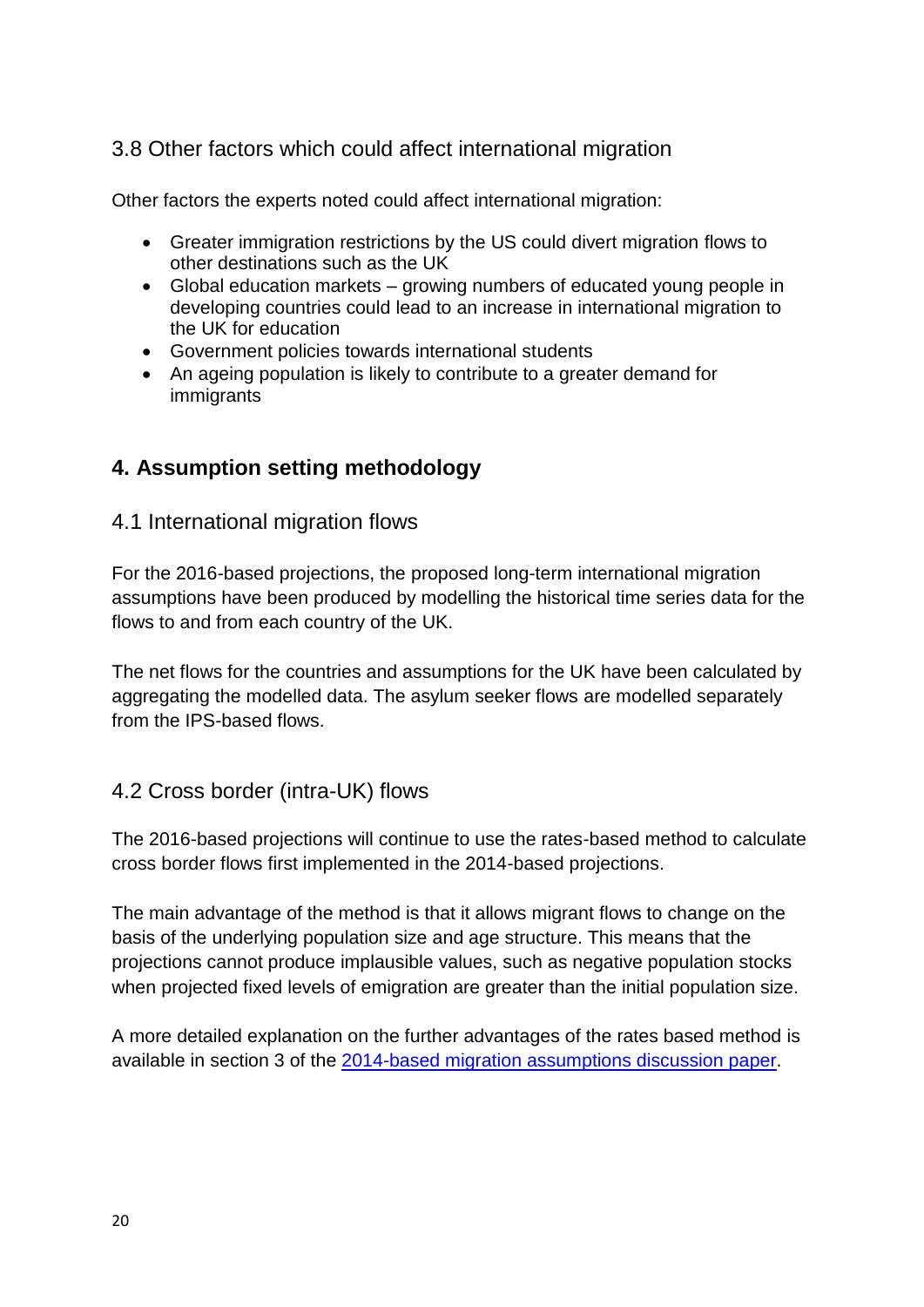The overall workflow process for migration assumption setting is outlined in figure 15.

Figure 15: Work flow for creating the 2016-based NPP migration assumptions



Note: More detail on cross border rates adjustment can be found in Annex 1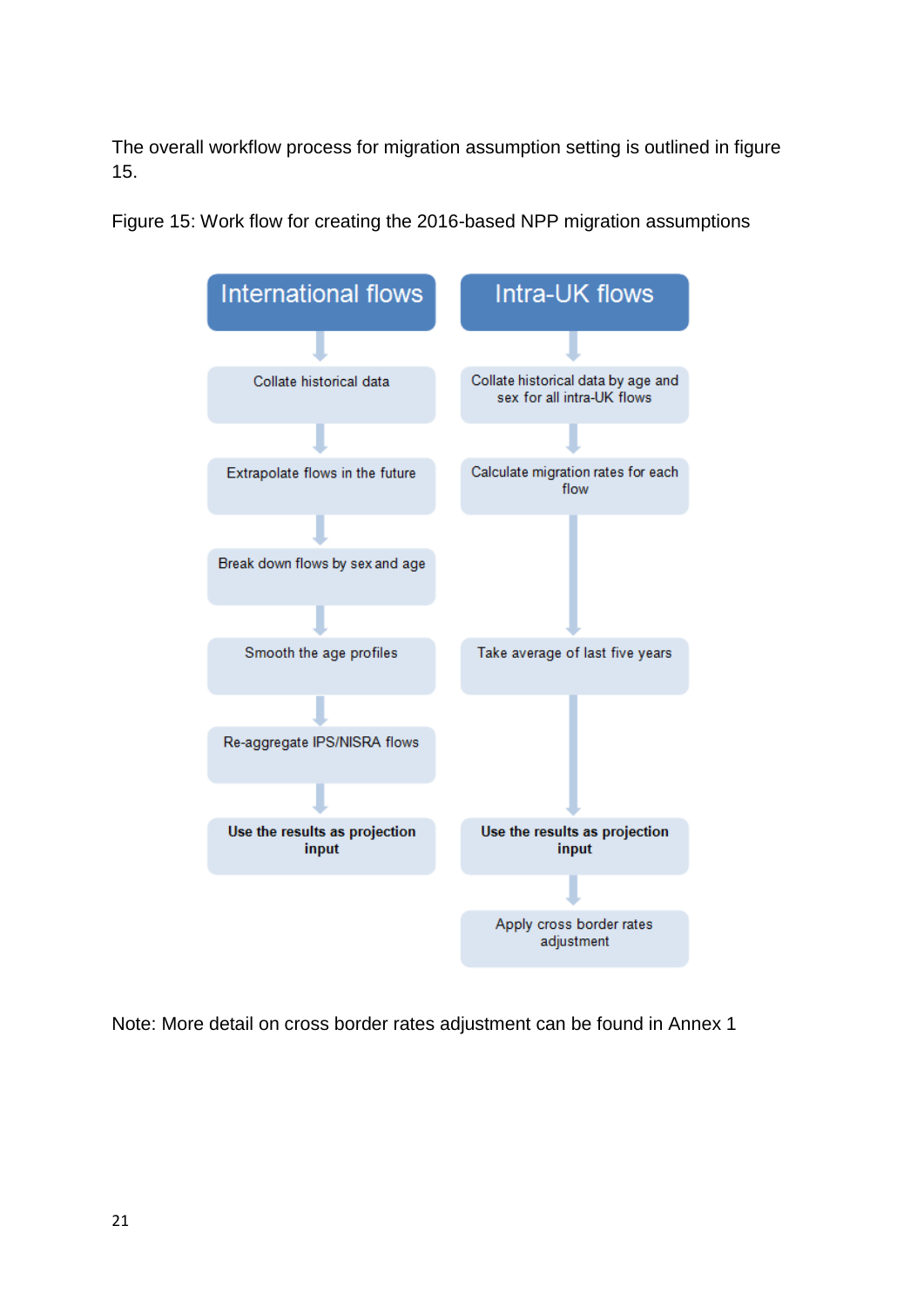# **5. Detailed methodology**

### Collate historical migration flows

Migration flows will be modelled in five groups as set out below:

- 1. Cross border migration
- 2. International inflow
- 3. International outflow
- 4. Asylum seeker inflow
- 5. Asylum seeker outflow

#### 5.1 Cross border (intra-UK) flows

Migrant numbers for each flow are obtained from the England and Wales National Health Service Central Register (NHSCR), Northern Ireland Statistics and Research Agency (NISRA) and National Records Scotland (NRS).

However, it should be noted that the Central Health Register Inquiry System (CHRIS) was closed in February 2016 and as a result, no complete NHSCR data is available beyond 2015. ONS determined that for the mid-2016 population estimates the optimal approach is to re-apply the NHSCR data for the year ending mid-2015, so the projections will also use these data.

Annual age and sex-specific migration rates for each cross border flow are calculated for a specific historical reference period (eg 2012-2016), where migration rate = number of migrants at end of year/population of country of origin at start of year.

A reference period of the last five years has been selected in order to reflect recent trends and because the availability of age-specific data adjusted to account for the under-estimation of student migrants between England and Wales is limited.

The denominator for the rates, which represents the population at risk of migrating, is the population estimate for the country of origin at the beginning of the year in question. This is, strictly speaking, not a true rate since the denominator does not exactly represent the population at risk of migration, but the use of this simplified 'pseudo-rate' enables straightforward application of the rates during the projections process.

An unweighted average of the annual rates from the reference period is calculated for each flow and age-sex group.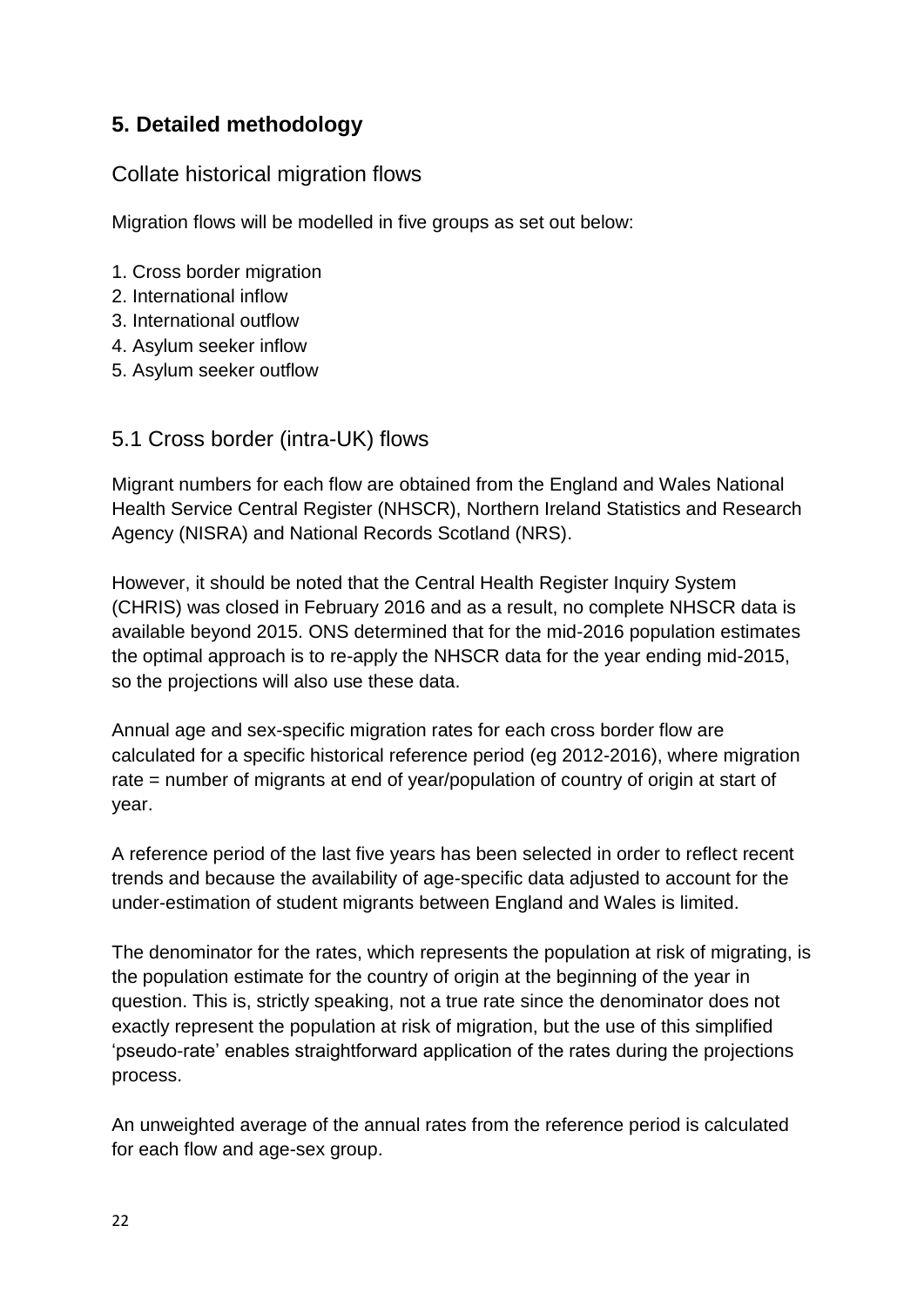## 5.2 International immigration flows

The modelled flows of international immigration are as follows:

- Total inflow to England
- Total inflow to Northern Ireland
- Total inflow to Scotland
- Total inflow to Wales

The majority of the data are from the International Passenger Survey (IPS), including the adjustments made for "switchers", and are available from the year ending June 1976 to the year ending June 2016. Data for the flows to Northern Ireland are obtained from the Northern Ireland Statistics and Research Agency (NISRA) and are available only for the period from 1992 onwards. Estimates of migration between the UK and Irish Republic from 1991 to 2007 were provided by the Irish Central Statistics Office. Lastly, international migration inflows for the years 2002 to 2011 use data from the revised components of change for international migration from the mid-year population estimates (MYEs) in order to reflect the results of the 2011 Census.

### 5.3 International emigration flows

As with international immigration, the majority of the data are taken from the International Passenger Survey (IPS), including the adjustments made for "switchers" and are available from the year ending June 1976 to the year ending June 2016. Data for the flows from Northern Ireland from 1992 onwards are obtained from NISRA. Estimates of migration of all citizenships between the UK and Irish Republic from 1991 to 2007 are provided by the Irish Central Statistics Office. For the years 2002 to 2011, international emigration data are also from the revised MYE components of change to account for the result of the 2011 Census.

The following flows are modelled:

- International outflow from England
- International outflow from Northern Ireland
- International outflow from Scotland
- International outflow from Wales

## 5.4 Asylum seekers (inflow and outflow)

The asylum seeker data come from the Home Office and are available from the year ending June 1992 to the year ending June 2016. Asylum seekers to and from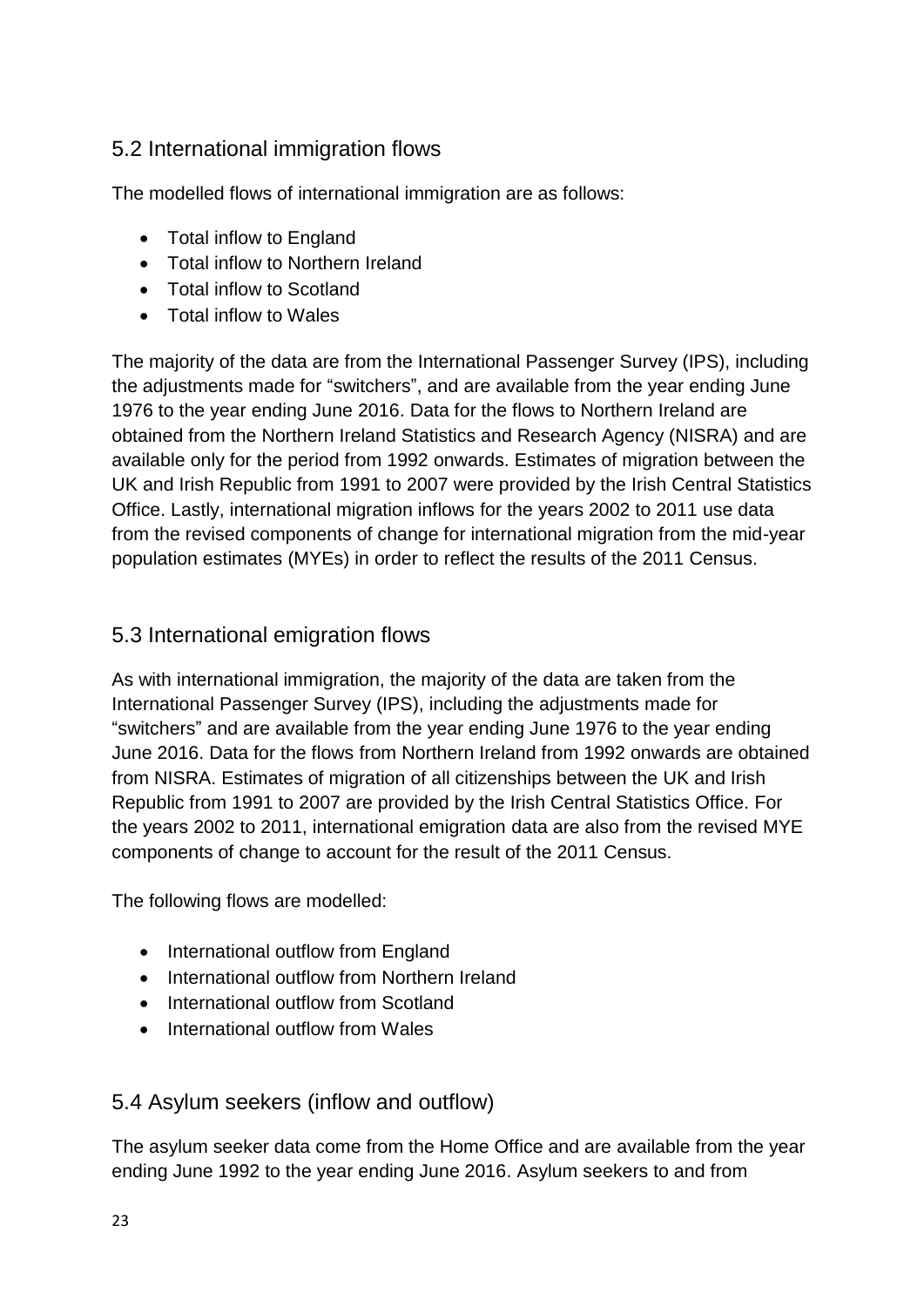Northern Ireland are included in NISRA international flows from 2008 onwards so cannot be modelled separately. Northern Ireland asylum seeker inflows and outflows are therefore set to zero.

The following asylum seeker flows are modelled:

- Asylum seeker inflow to England
- Asylum seeker inflow to Northern Ireland (set to zero)
- Asylum seeker inflow to Scotland
- Asylum seeker inflow to Wales
- Asylum seeker outflow from England
- Asylum seeker outflow from Northern Ireland (set to zero)
- Asylum seeker outflow from Scotland
- Asylum seeker outflow from Wales

### 5.5 Extrapolate flows into the future

### 5.5.1 Intra-UK migration flows

For the intra-UK migration flows, averages are calculated using a reference period of the last five years. The averaged rates are fed into the projections system and are applied to the relevant population at the start of each projection year, with the resulting migrant numbers added onto / taken away from the relevant country populations in the same way as is done for the fixed numbers flows.

Finally, an adjustment is applied at the beginning of each year before migrant numbers are calculated in order to take the population of the destination country into account (the "Statistics Canada cross border rates adjustment" – see Annex 1).

### 5.5.2 International migration flows (excludes asylum seekers)

The statistical method used to derive the 2016-based international migration assumptions was a 25 year average. The method was chosen due to the substantial uncertainty surrounding the future of UK migration. During the 2016-based National Population Projections (NPPs) expert advisory panel meeting in April 2017, we presented our intention to use a 25 year average to a group of 8 demographic experts; there were no objections to this methodology and it was also advised that it was not necessary to use more complex methods unless they actually added something to the projections.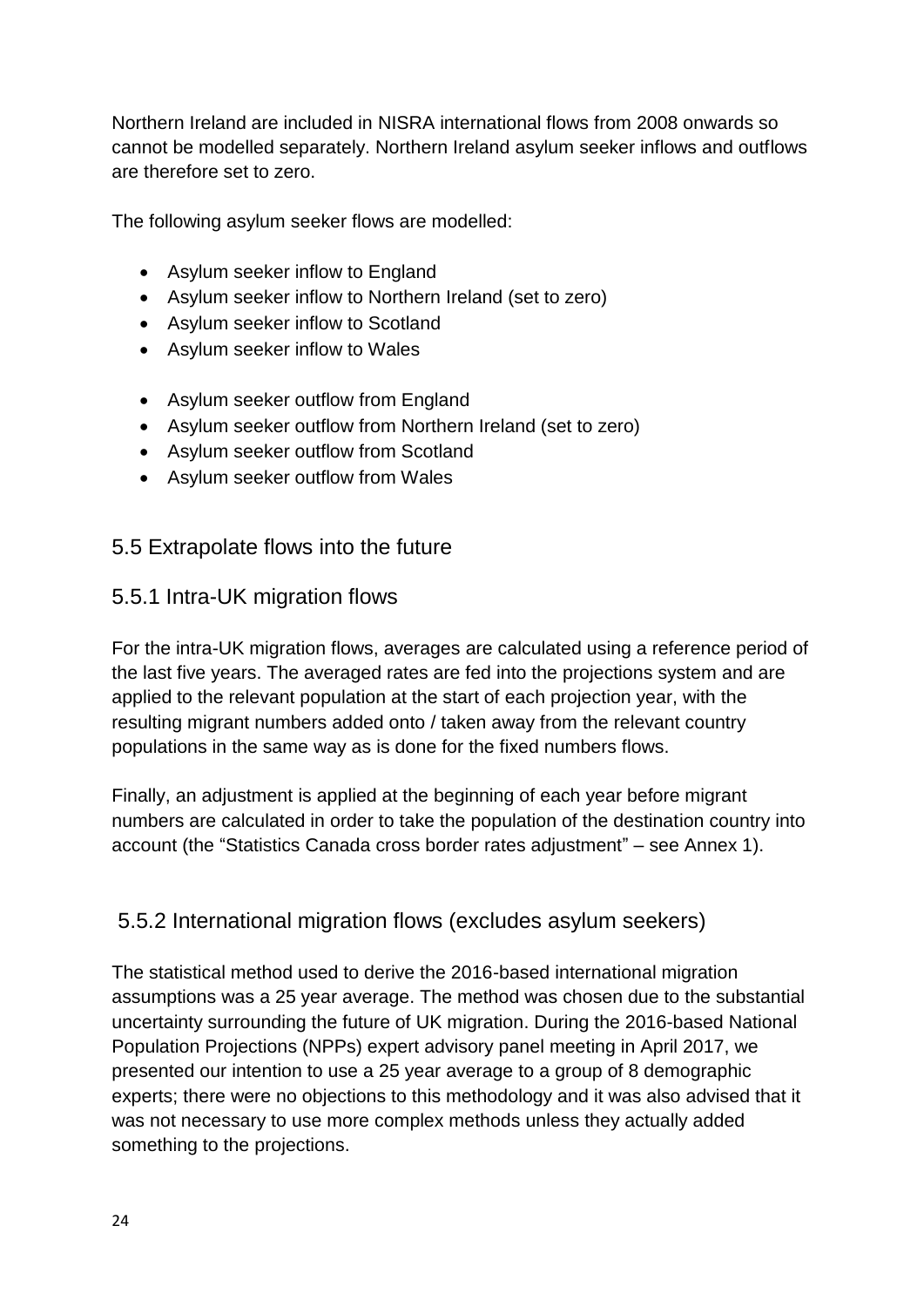The use of 25 years of historical data was deemed appropriate because the UK has experienced periods of comparative low net migration, rising net migration and historically high levels of net migration over the past 25 years.

Each constituent UK country is modelled separately and assumptions at the overall UK level are derived through the addition of the country level assumptions.

The 25 year average method proposed for the 2016-based NPPs is similar to the 25 year moving average used in the 2014-based NPPs. The 25 year moving average approach involved extrapolating historical data for 7 years and taking the projected value of that year as the long-term migration assumption; the issue with this approach was that the final assumptions varied depending on the number of years the moving average extrapolated. For example, assumptions based on extrapolating historical data for 6 years using a moving average approach will be different than those based on an extrapolation of 10 years.

A simple 25 year average, on the other hand, will produce a single figure based on the past 25 years and distributes "weight" evenly across each year; each of the 25 years contributes an equal amount of information towards the final average.

In the 2012-based NPP, ARIMA models were fitted to historical migration flows and the resulting mean forecasts were taken as migration assumptions. However, the most commonly fitted model was that of ARIMA (0,1,0) or "Random walk without drift", the mean of which is simply a continuation of the most recent data point. It was recommended in the NPP methodology review by the University of Southampton that ARIMA models in demography do not exceed (1,1,1) (Bijak, 2012 with reference to Keilman et al. 2001) which meant that the forecasting models only took into account information from the previous data point in the series, effectively placing all the weight on the data from the year previous to the projected year (however the autoregressive and moving average terms; which act as coefficients in the equations would have been determined by information from the entire time series).

As such, ARIMA models often produced projections which were essentially continuations of the migration levels seen in the most recent year. At the time this was thought to be a plausible scenario, however with the increase in net migration up to the time of the 2014-based NPPs, it was felt that taking the mean of ARIMA models would no longer produce plausible long-term assumptions since the models would simply project the high levels of net migration to remain at similar levels throughout the entire projection period.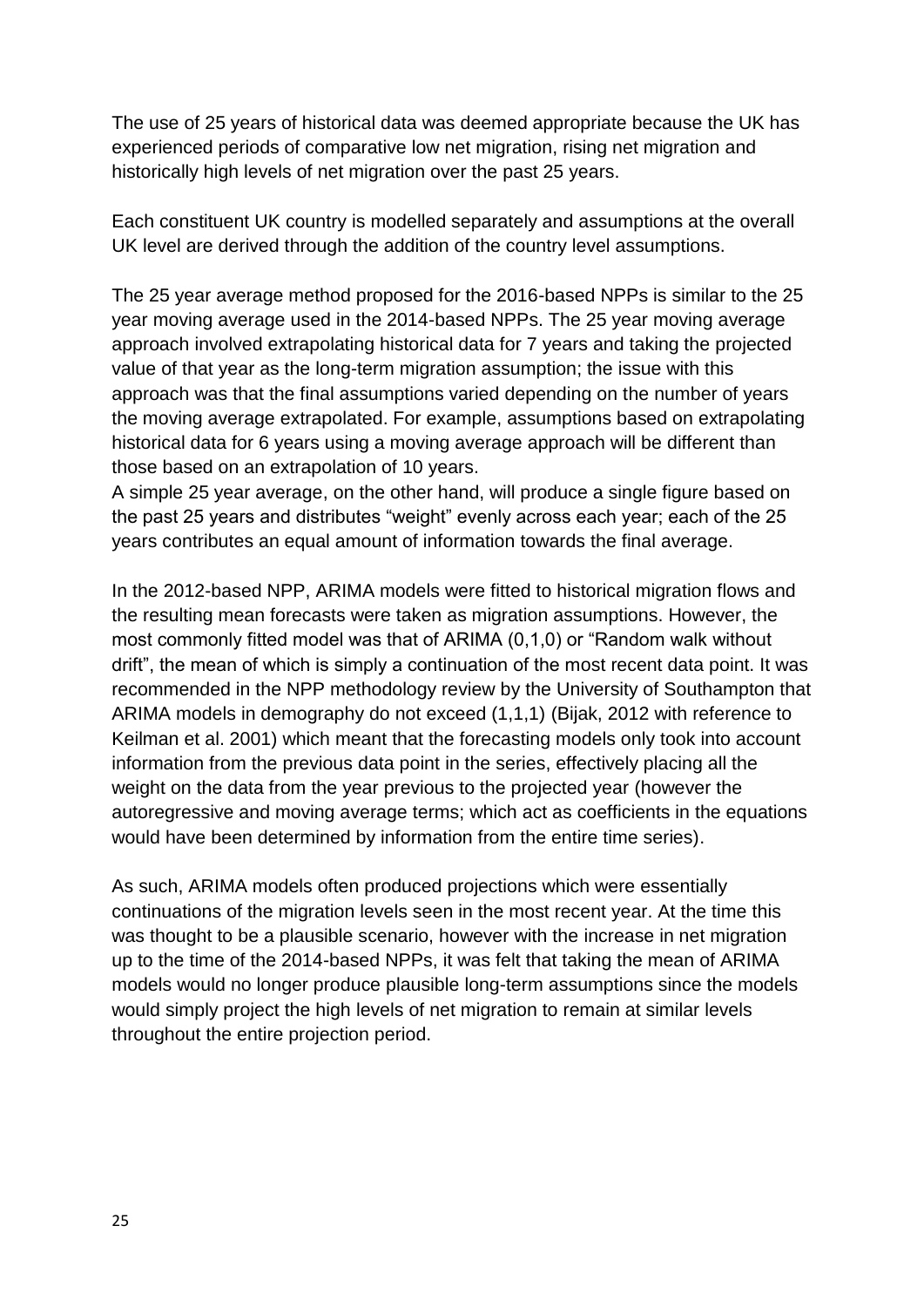### 5.5.3 Asylum seekers flows

Asylum seeker flows were modelled separately from international migration flows. A 10 year average was used to derive the long-term asylum seeker assumption as opposed to the 25 years used for international migrants. The reason for this was that historical trends for asylum seekers (based on numbers of applications for asylum) saw a significant decrease around the early 2000s.

The Home Office states that the fall in the number asylum applications since 2002 coincides with the introduction of a process which prevented certain nationalities from appealing a decision while in the country in 2002, the opening of UK border controls in France and Belgium in 2002 and 2004 respectively, and the introduction of fast-track facilities for asylum applications in 2003 (Home Office, 2013).

#### Figure 16: Long-term trends in applications of asylum



Source: [Asylum, Immigration Statistics October to December 2016, Home Office](https://www.gov.uk/government/publications/immigration-statistics-october-to-december-2016/asylum)

From figure 16, it is seen that the number of applications of asylum has remained relatively low in recent years compared to levels prior to 2004. As such, it was deemed more reasonable to produce long-term assumptions for asylum seekers based on a historical period after the events described by the Home Office.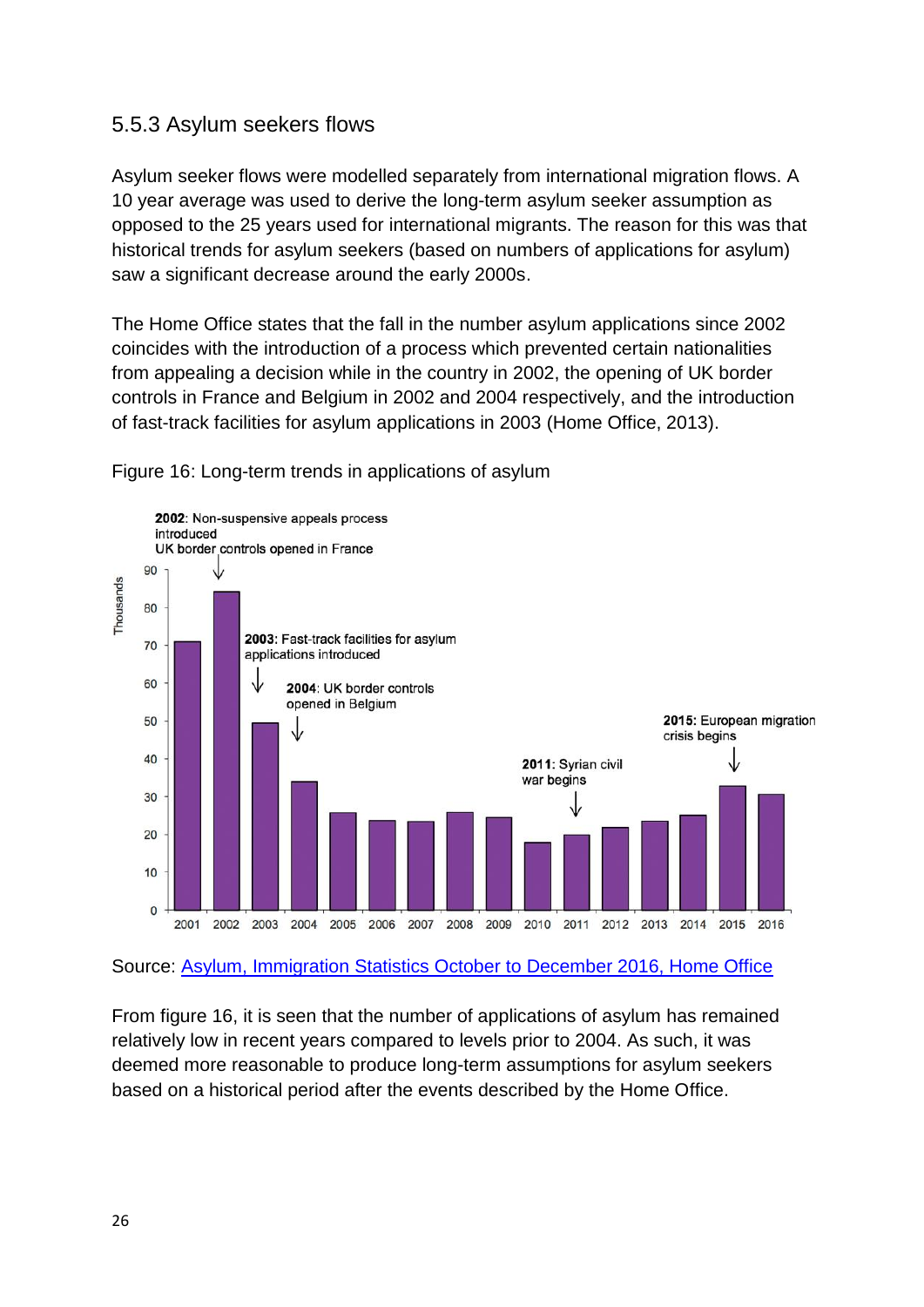## 5.5.4 Adjustments to international migration data

In the 2016-based NPPs, historical international migration data used to produce the long term assumptions were taken from the revised components of change from midyear population estimates for the years ending mid-2002 to mid-2011 for the countries of England, Wales and Scotland. This was done to reflect the results of the 2011 Census and agreed with the NPP Committee prior to implementation.

These data were supplied by ONS for England and Wales and National Records of Scotland (NRS) for Scotland. No adjustments were made to Northern Ireland migration data from the Northern Ireland Statistical and Research Agency (NISRA) because these data already take into account the results of the 2011 Census.

### 5.6 Smooth and apply age-sex distributions

The flows of migrants are projected at a total level so need to be broken down by single year of age and sex before being input into the projections production system.

For the intra-UK flows, annual age and sex-specific migration rates for each cross border flow from the last five years are calculated.

For the international flows, IPS, NRS and NISRA age/sex data only are used because the other datasets (eg visitor switchers) are not available by single year of age. These distributions are also applied to the asylum seeker flows because the asylum seeker data are available only by broad age groups.

For each international flow, the projected total migrants per year are broken down by sex using the average sex proportions from the last five years of data. The single year of age distributions for each sex for the last five years are then averaged and smoothed using an appropriate variation of the Rogers-Castro curve. The smoothing outputs single years of age up to 89 years old only, so an assumption of zero migration will be made for all ages 90+. The smoothed age distributions are applied to the projected male and female migrants for each year of the projection to give projected migrants by age and sex for each flow.

## 5.7 Re-aggregate the flows and calculate net migration levels

The assumptions for each flow, expressed as numbers of migrants by single year of age and sex for each year of the projection, are then combined to produce net migration levels by age and sex for each UK constituent country. These figures are the principal international migration assumptions.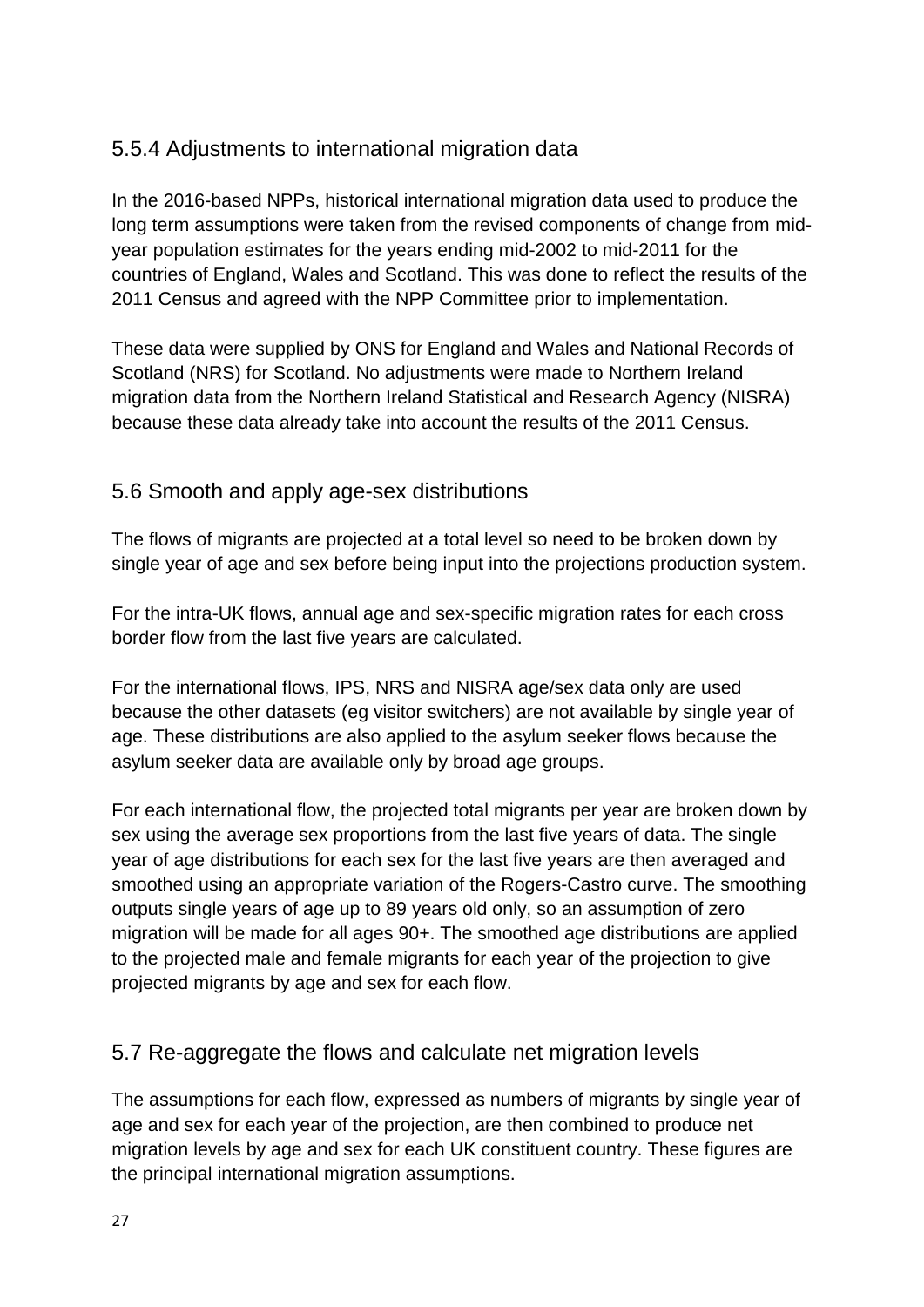# 5.8 Outputs

The following data is fed into the projections production system:

- Cross border rates by single year of age and sex for each UK country
- International inflows and outflows by single year of age and sex for each constituent country of the UK
- Asylum seeker inflows and outflows by single year of age and sex for each constituent country of the UK (with Northern Ireland asylum seeker inflow and outflow set to zero)
- Historical population data in order to adjust cross border rates.
- Any other known migration flow, not covered by the above, by single year of age and sex for each constituent country of the UK (eg the phased return of armed forces from Germany to England, and refugees)

### 5.9 Variant assumptions

The high and low migration variants (if required) will be produced by varying the international in and out flow assumptions only and using the principal assumptions for all other flows. Variant cross border rates assumptions will not be used because varying the rates adds an extra level of complexity to both the variant assumptions and the outputs, and there is no evidence that this would actually better meet user needs.

## **6. Results**

### Proposed assumptions

The long-term international migration assumptions proposed for the principal 2016 based National Population Projection (NPP) are derived through a 25 year average (10 year average for asylum seeker flows) are shown below in table 3.

As discussed previously, cross border migration are set using a rate based method. At the time of writing the final cross border migration rates for the 2016-based NPP are not yet available, however; assumed cross border flows from the 2014-based NPP have been included as Annex 4 for reference.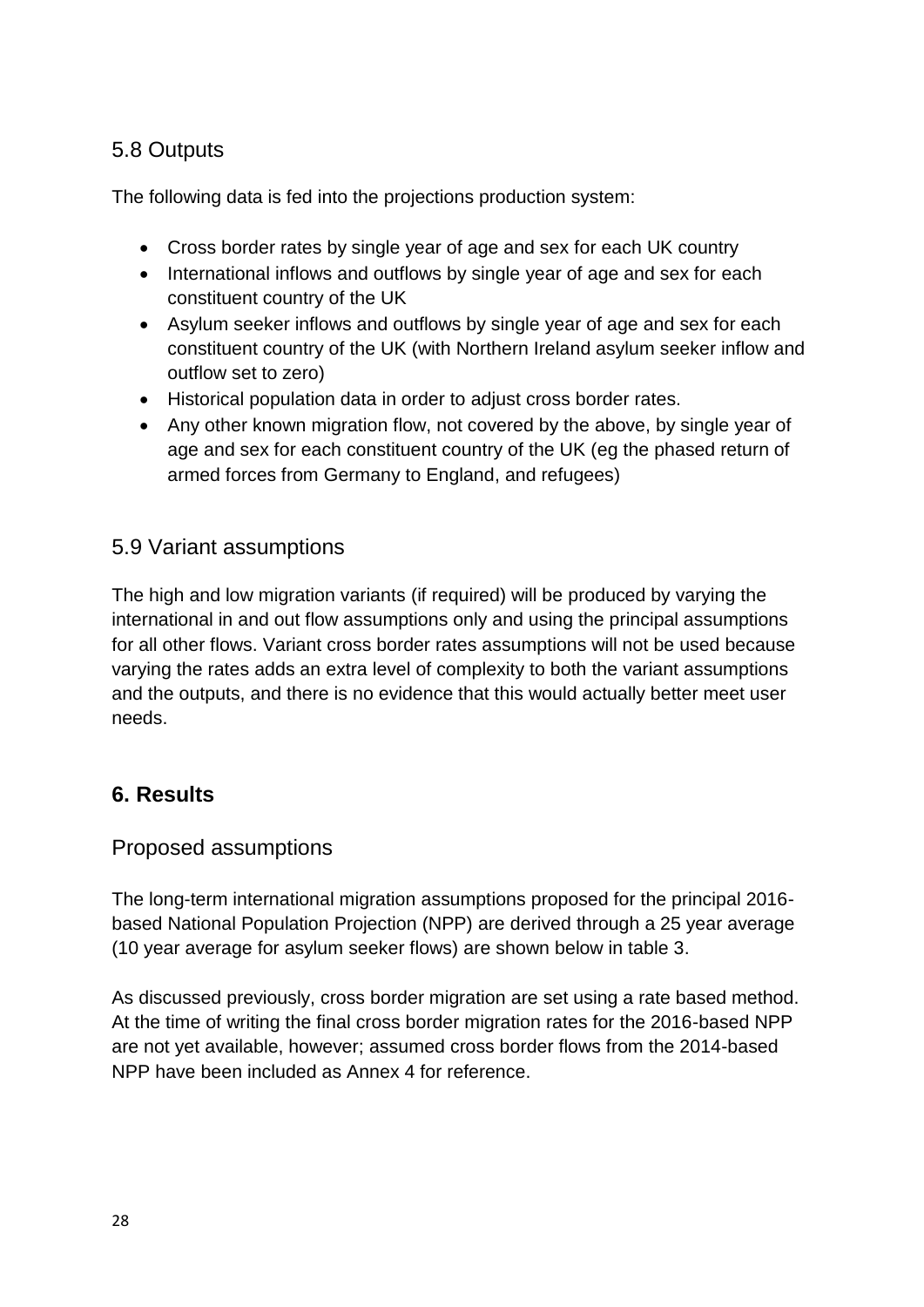Table 3: Proposed Migration assumptions for the 2016-based Principal National Population Projection

|                     | Proposed 2016-based<br>International migration<br>(excluding asylum seekers) |         |            | Proposed 2016-based<br>asylum seekers |       |                          |         | Proposed 2016-based total<br>international migration |            |
|---------------------|------------------------------------------------------------------------------|---------|------------|---------------------------------------|-------|--------------------------|---------|------------------------------------------------------|------------|
|                     | In.                                                                          | Out     | <b>Net</b> | In.                                   | Out   | <b>Net</b>               | In.     | Out                                                  | <b>Net</b> |
| UK                  | 455,000                                                                      | 307,000 | 148,000    | 24,500                                | 7,500 | 17,000                   | 479.500 | 314,500                                              | 165,000    |
| England<br>Northern | 403,500                                                                      | 267,000 | 136,500    | 22,000                                | 6,500 | 15,500                   | 425,500 | 273,500                                              | 152,000    |
| Ireland             | 10,000                                                                       | 8,500   | 1,500      |                                       |       | $\overline{\phantom{a}}$ | 10,000  | 8,500                                                | 1,500      |
| Scotland            | 29,000                                                                       | 23,000  | 6,000      | 1,500                                 | 500   | 1,000                    | 30,500  | 23,500                                               | 7,000      |
| Wales               | 12,500                                                                       | 8,500   | 4,000      | 1,000                                 | 500   | 500                      | 13,500  | 9,000                                                | 4,500      |

Comparisons of the proposed 2016-based assumptions against the 2014-based assumptions for international migration and asylum seekers are shown in tables 4 and 5 respectively.

Table 4: Comparison of the proposed 2016-based NPP migration assumptions and final assumptions from the 2014-based NPP (Figures include asylum seekers)

|                     |         | 2014-based international<br>migration assumptions<br>(includes asylum seekers) |            |         | Proposed 2016-based<br>international migration<br>assumptions (includes asylum<br>seekers) |            |           | Change between 2014 and<br>2016-based |            |
|---------------------|---------|--------------------------------------------------------------------------------|------------|---------|--------------------------------------------------------------------------------------------|------------|-----------|---------------------------------------|------------|
|                     | In.     | Out                                                                            | <b>Net</b> | In.     | Out                                                                                        | <b>Net</b> | In.       | Out                                   | <b>Net</b> |
| UK                  | 518,500 | 333,500                                                                        | 185,000    | 479,500 | 314,500                                                                                    | 165,000    | $-39,000$ | $-19,000$                             | $-20,000$  |
| England<br>Northern | 458,500 | 288,000                                                                        | 170,500    | 425,500 | 273,500                                                                                    | 152,000    | $-33,000$ | $-14,500$                             | $-18,500$  |
| Ireland             | 13,000  | 12,000                                                                         | 1,000      | 10,000  | 8,500                                                                                      | 1,500      | $-3,000$  | $-3,500$                              | 500        |
| Scotland            | 33,500  | 24,000                                                                         | 9,500      | 30,500  | 23,500                                                                                     | 7,000      | $-3,000$  | $-500$                                | $-2,500$   |
| Wales               | 13,500  | 9,500                                                                          | 4,000      | 13,500  | 9,000                                                                                      | 4,500      | 0         | -500                                  | 500        |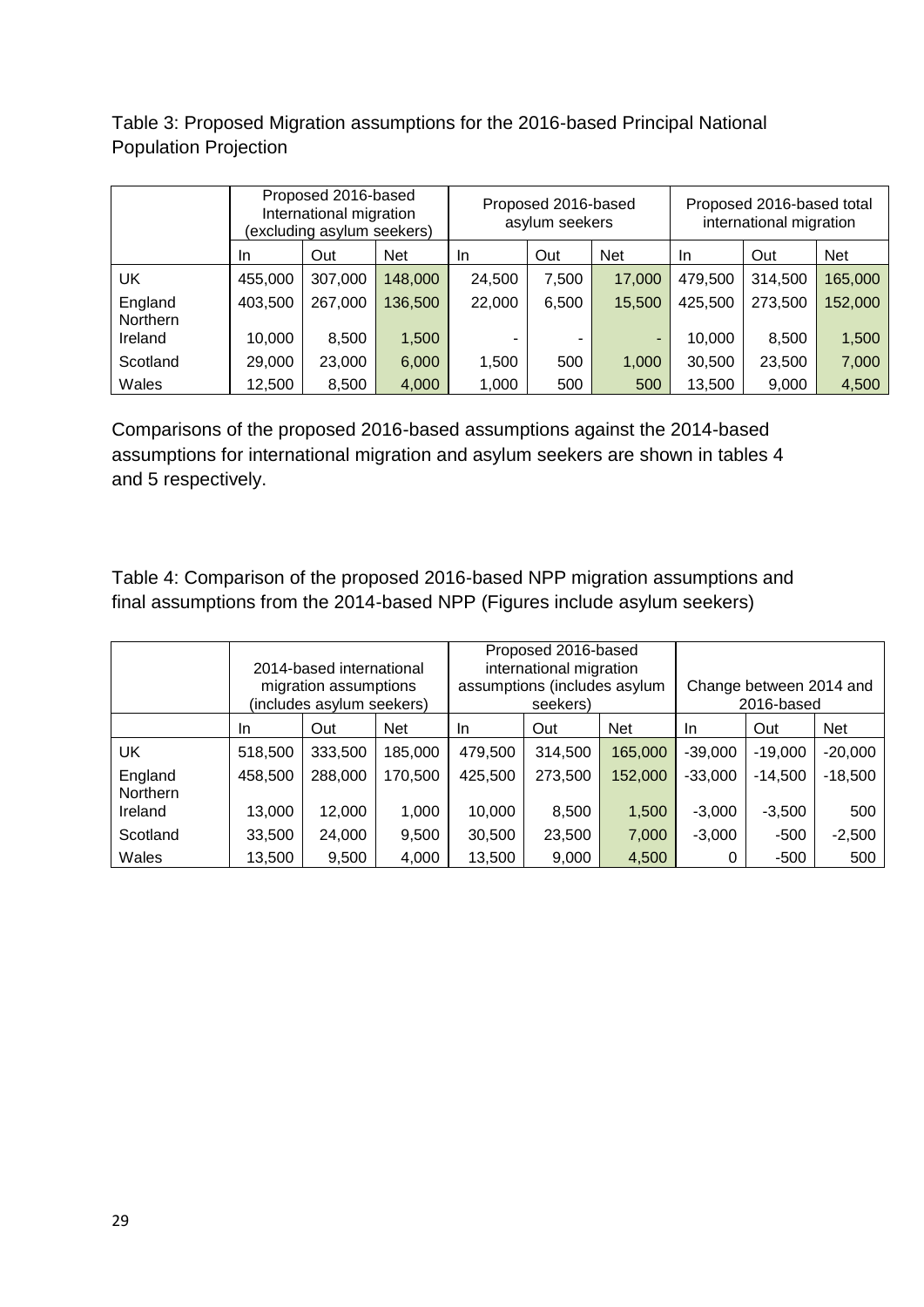|                                | 2014-based asylum seekers |       |            | Proposed 2016-based asylum<br>seekers |       |             | Change between 2014 and<br>2016-based |             |            |
|--------------------------------|---------------------------|-------|------------|---------------------------------------|-------|-------------|---------------------------------------|-------------|------------|
|                                | In                        | Out   | <b>Net</b> | <b>In</b>                             | Out   | <b>Net</b>  | In.                                   | Out         | <b>Net</b> |
| UK                             | 23,000                    | 8,000 | 15,000     | 24,500                                | 7,500 | 17,000      | 1,500                                 | $-500$      | 2,000      |
| England<br>Northern<br>Ireland | 20,500                    | 7,000 | 13,500     | 22,000                                | 6,500 | 15,500<br>- | 1,500                                 | $-500$<br>- | 2,000      |
| Scotland                       | 1,500                     | 500   | 1,000      | 1,500                                 | 500   | 1,000       | 0                                     | 0           | 0          |
| Wales                          | 1,000                     | 500   | 500        | 1,000                                 | 500   | 500         | 0                                     | 0           | 0          |

Table 5: Comparison of the proposed 2016-based NPP asylum seeker assumptions and final assumptions from the 2014-based NPP

Finally, figure 18 shows the assumptions for the UK as a whole compared against historical estimates of long-term international migration (LTIM).





Notes:

- 1. The equivalent graphs for each UK country can be found in Annex 2.
- 2. The equivalent graphs for asylum seekers are found in Annex 3.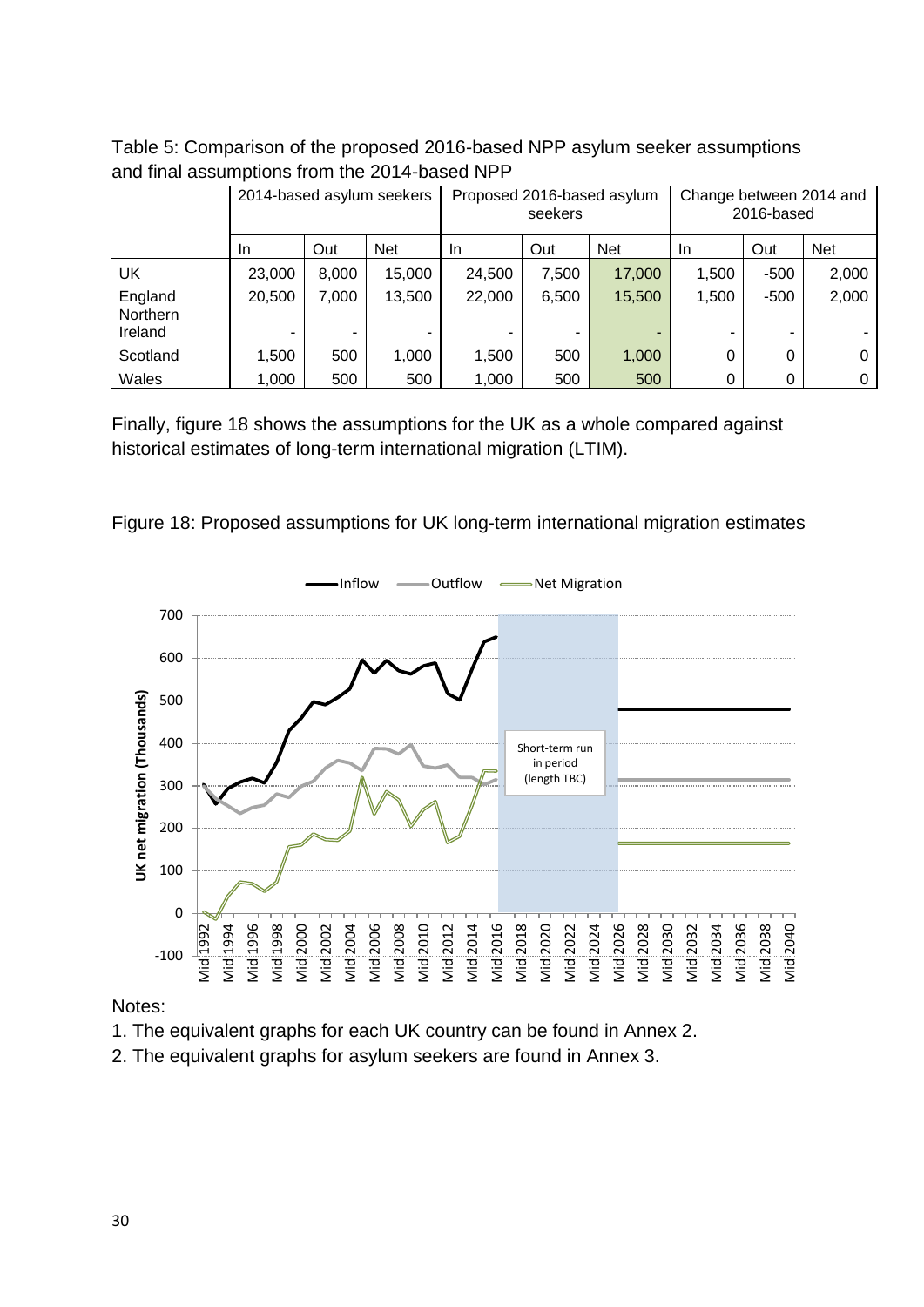# **7. Rounding**

As with the migration assumptions of previous NPPs, the 2016-based final long-term assumption for UK net migration has been rounded to the nearest 5,000 and individual flows were rounded to the nearest 500. This was done to ensure a spurious level of accuracy is not implied in the projections.

# **8. Returning armed forces**

There are approximately 9,500 Home Armed Forces personnel stationed in Germany who will be returning to the UK (mainly England) with their dependants by the end of 2020.

Armed forces personnel are not included in IPS flows, so a separate flow will be created to account for this specific short-term movement (the flow will be set to zero for years beyond 2020). A specific age/sex distribution taking into account the characteristics of this flow will be applied to the totals by year. Armed forces movements will be input into the projections production system as a separate migration flow.

# **9. Persons granted humanitarian protection under various resettlement schemes**

In 2015, the Government made significant extensions to the Syrian Vulnerable Persons Resettlement (SVPR) scheme. Under the scheme, up to 20,000 people from Syria granted humanitarian protection will be resettled in the UK by 2020 (McGuiness, 2017).

The 2016-based Mid-Year Population Estimates (MYEs), which are used as the base population for the 2016-based National Population Projections (NPPs), includes migrants that have been resettled in the UK under the SVPR scheme based on data from the Home Office, the 2016-based NPP will make an assumption that a further 4400 persons will arrive under the SVPR scheme each year up to a figure of 20,000 by 2020.

Persons granted humanitarian protection and resettlement to the UK under the SVPR scheme will not be modelled along with international migration flows; like returning armed forces, they will be input into the projections production system as a separate short-term migration flow because it is assumed that migrant flows under the SVPR scheme will cease in 2020.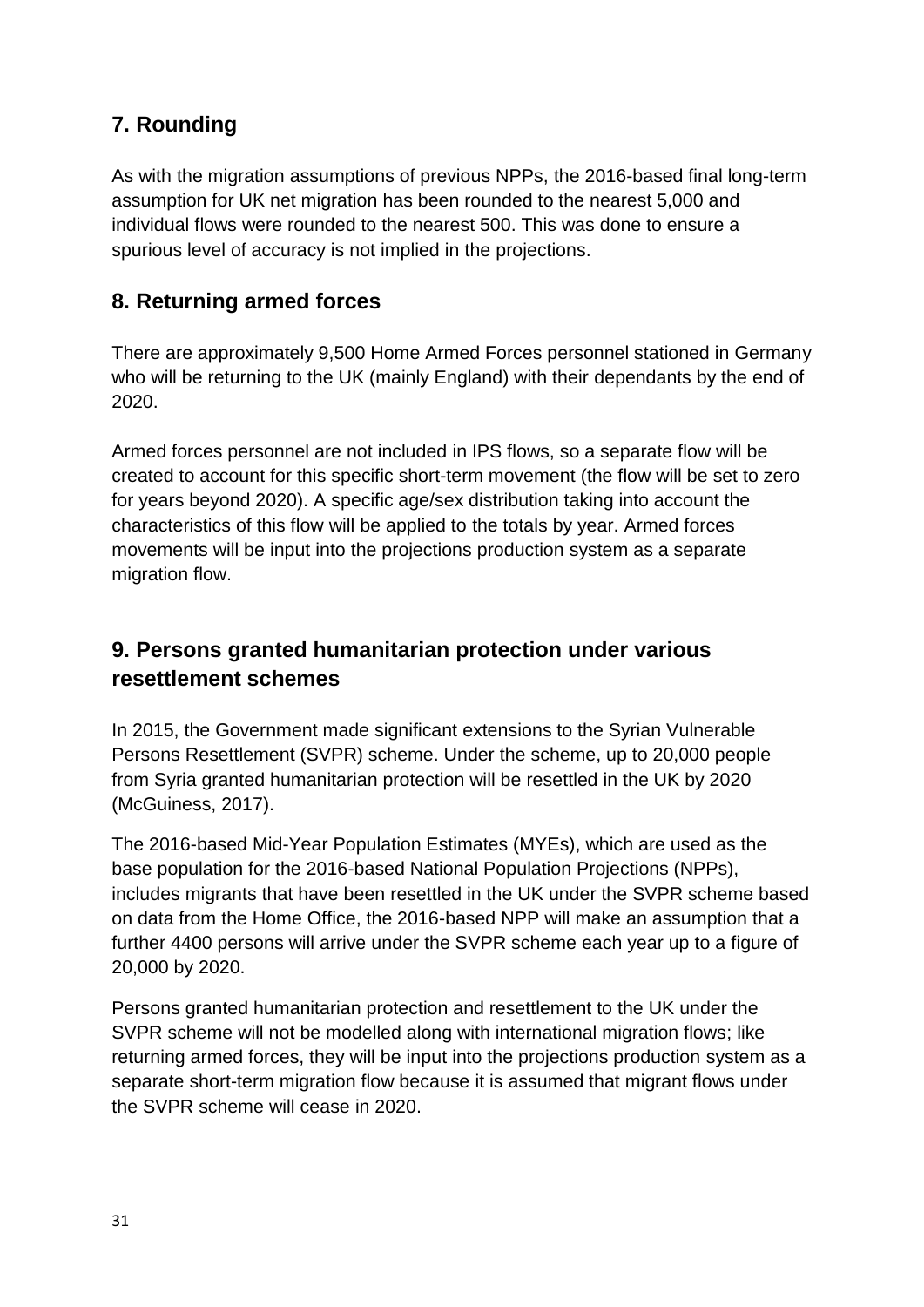Please note:

The proposals and information provided in Section 9 are based on the most recent government commitments at the time of writing.

ONS are aware that the timeframes quoted may be subject to change following the June 2017 general election. ONS endeavours to update the proposals set out in section 9 if and when new information becomes available.

## **10. Variant projections**

This section sits in the context of the paper NPP17(4) on variant projections. In particular, note that we only wish to produce those variants for which there is an identified user need. The following information applies on the assumption that variant migration projections are required, but we reserve the right to vary the values if they better fit requirements.

Since the 2000-based projections, the official high and low migration variants have assumed that annual net migration to the UK would be 60,000 higher or lower than in the principal projection.

This figure of +/- 60,000 was increased to +/- 80,000 in the 2014-based projections to reflect the uncertainty surrounding future net migration.

It is proposed that the 2016-based high and low migration variant assumptions continue to use the "variant width" of +/-80,000. As with the 2014-based variants we also propose that only levels of international migration will be varied and a consistent set of cross border rates will be applied to the principal, low and high migration variants. Cross border migration will still vary between the principal, low and high projections since each projection will have different total population sizes.

Table 6 shows what the 2016-based variant assumptions would be if the principal assumptions were to be as indicated in table 4. Please note that both principal and variant assumptions are provisional at this stage.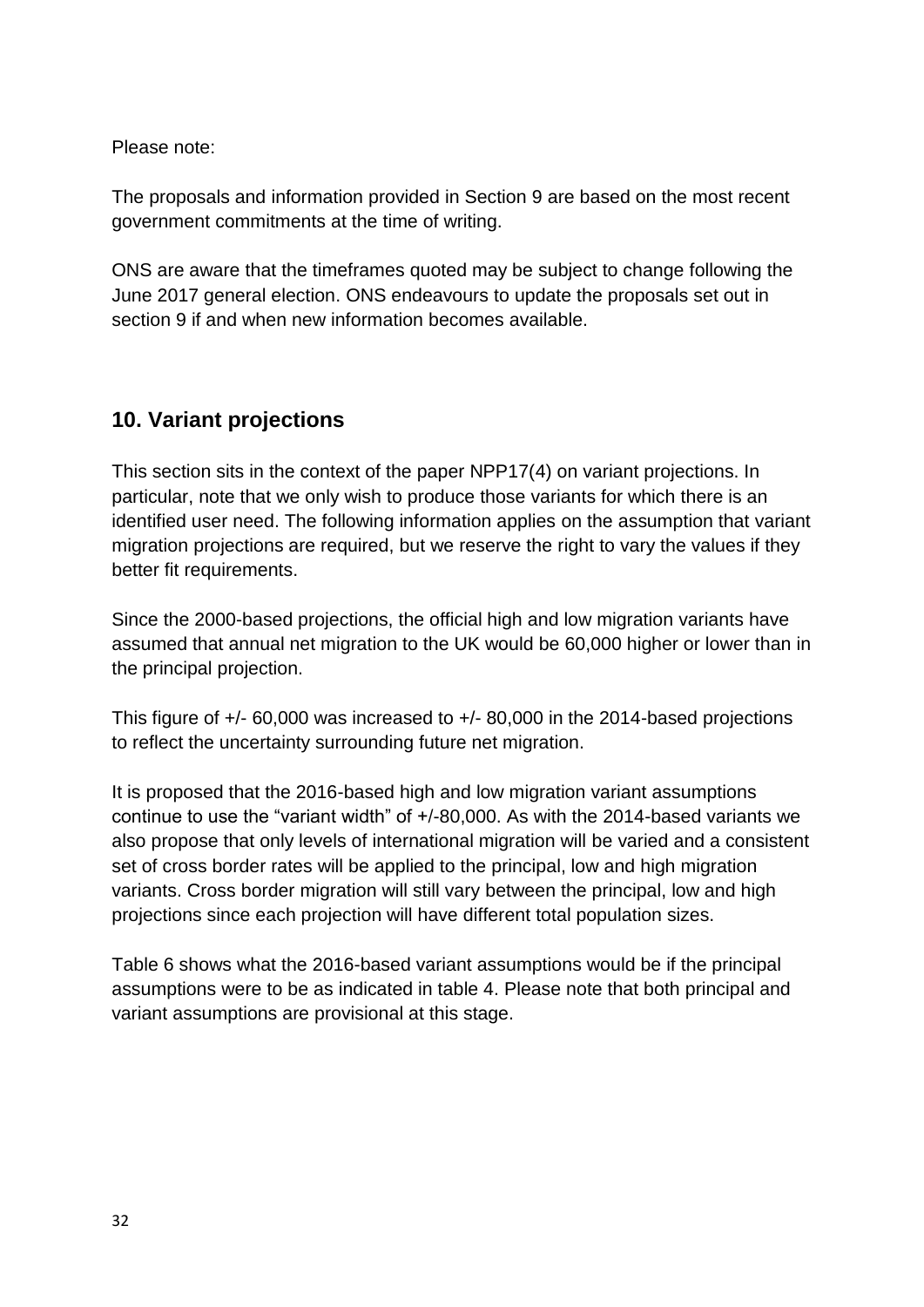Table 6: Variant projections: provisional proposed long-term annual net migration flows for each country.

| Country              | Proposed<br>$2016 -$<br>based high<br>variant | Proposed<br>2016-based<br>principal | Proposed<br>2016-based<br>low variant |
|----------------------|-----------------------------------------------|-------------------------------------|---------------------------------------|
| Annual net migration |                                               |                                     |                                       |
| England              | $+214,500$                                    | $+152,000$                          | +89,500                               |
| Northern Ireland     | $+6,000$                                      | $+1,500$                            | $-3,000$                              |
| Scotland             | $+15,500$                                     | $+7,000$                            | $-1,500$                              |
| Wales                | $+9,000$                                      | $+4,500$                            |                                       |
| United Kingdom       | $+245,000$                                    | $+165,000$                          | $+85,000$                             |

Note: Variant projections are intended as plausible alternative scenarios and not as upper or lower limits for what might happen in the future.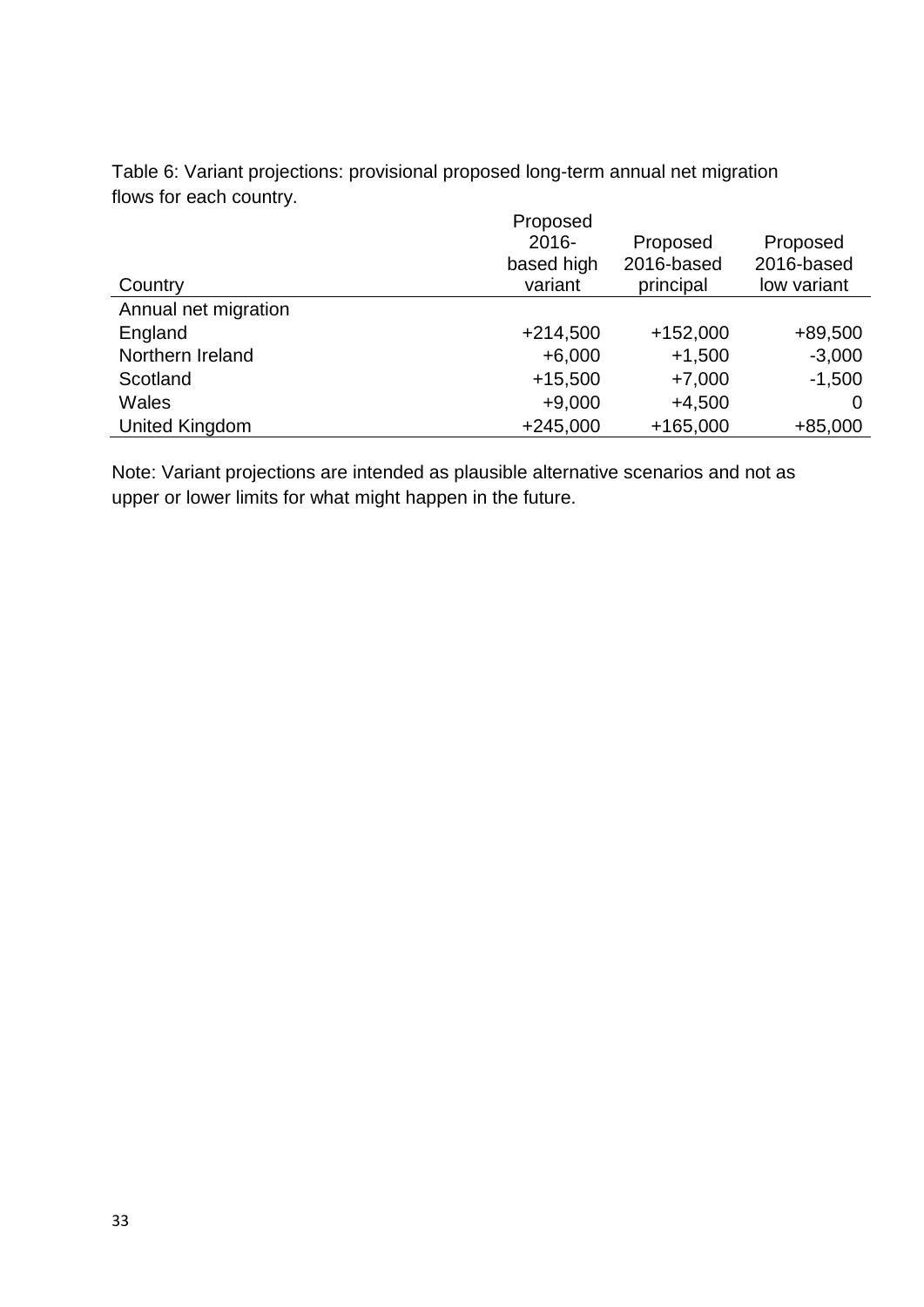# **Annex 1: The cross border rates adjustment**

The Statistics Canada adjustment<sup>1</sup> works by modifying the provincial out-migration rates according to the relative population sizes of the regions to balance the migration flows. For each year of the projection, the outmigration rates are adjusted on the basis of the average outmigration rates, the population sizes from the reference period and the basis of the population sizes at the beginning of the year to be projected.

The equation is as follows:

$$
m_{ij}^{t,t+1} = m_{ij}^{ref} \frac{P_j^t / \sum_k P_k^t}{P_j^{ref} / \sum_k P_k^{ref}}
$$

Where:

 $m_{ij}^{t,t+1}$  is the new adjusted rate for the flow and year in question

 $\begin{array}{l} m_{ij}^{ref} \end{array}$  is the averaged rate from the reference period

 $P_j^t$  is the size of the population of the region of destination at the beginning of the projection year

 $\sum_{k} P_{k}^{t}$  is the sum of the populations of all the regions in the system at the beginning of the projection year

 $P_j^{ref}$  is the average size of the population of the region of destination from the reference period

 $\sum_{k} P_{k}^{ref}$  is the sum of the average sizes of the populations of all regions from the reference period

**.** 

<sup>1</sup> Dion, P. (2014). Chapter 8: Projection of interprovincial migration In: Statistics Canada. *Population Projections for Canada (2013 to 2063), Provinces and Territories (2013 to 2038): Technical Report on Methodology and Assumptions*. Available at[: http://www.statcan.gc.ca/pub/91-620-x/2014001/chap08-eng.htm](http://www.statcan.gc.ca/pub/91-620-x/2014001/chap08-eng.htm)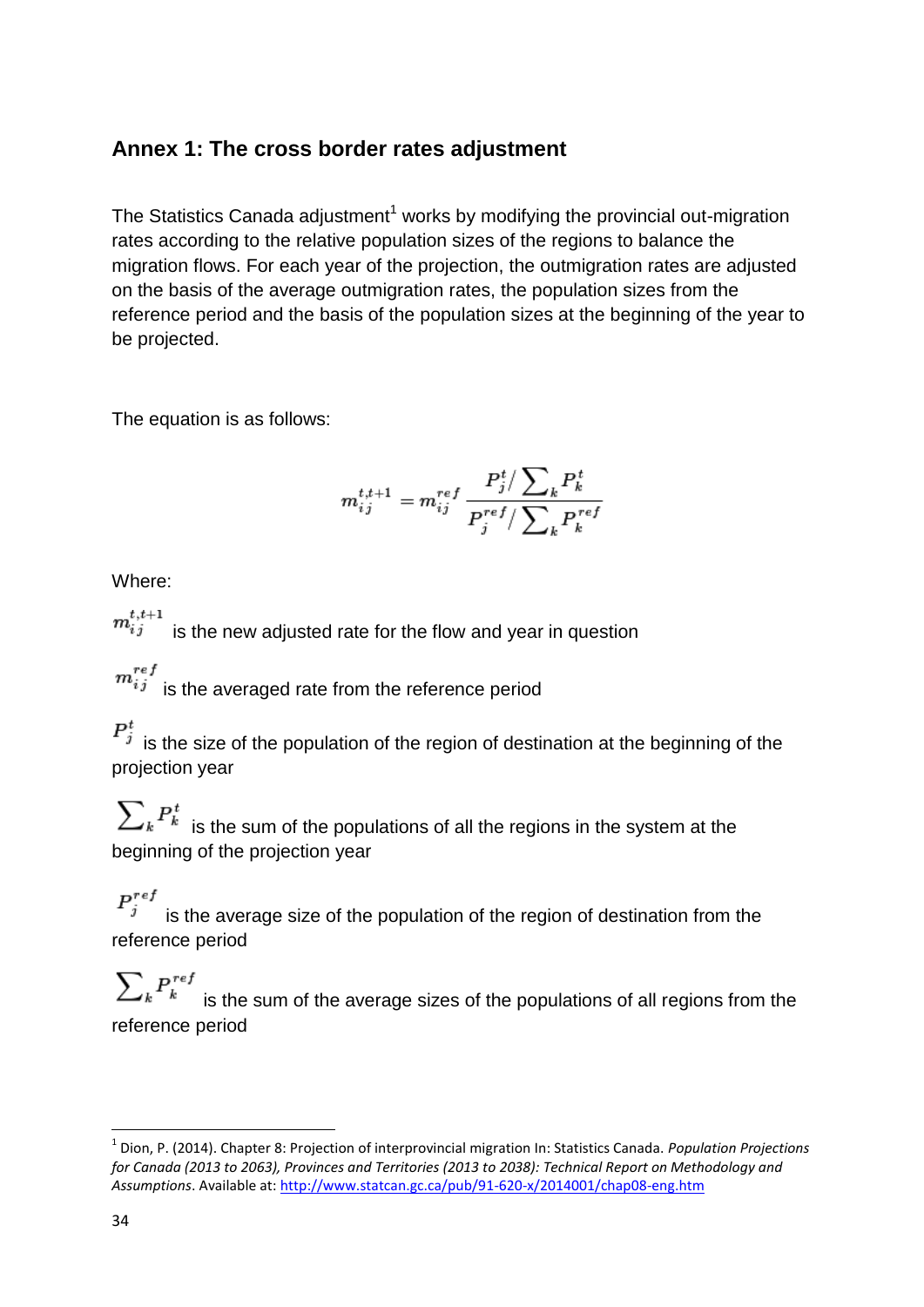The adjustment can be applied to the UK, with the UK countries being analogous to the Canadian provinces. The effect is that if the receiving country makes up a smaller proportion of the UK than it did in the reference period, the migration rate to it for the year in question will be scaled down slightly. Conversely, if the receiving country makes up a larger proportion of the UK than it did in the reference period, the migration rate to it for the year in question will be scaled up slightly.

This basically assumes, in line with Plane (1993)<sup>2</sup>, that faster growing countries will become more attractive destinations for in-migrants as well as naturally producing more out-migrants due to their greater population size. The eventual outcome of this is that net migration levels between countries are kept more stable than without the adjustment.

**.** 

<sup>2</sup> Plane, D.A. (1993). Requiem for the fixed-transition probability migrant. *Geographical Analysis*, 25, 211–223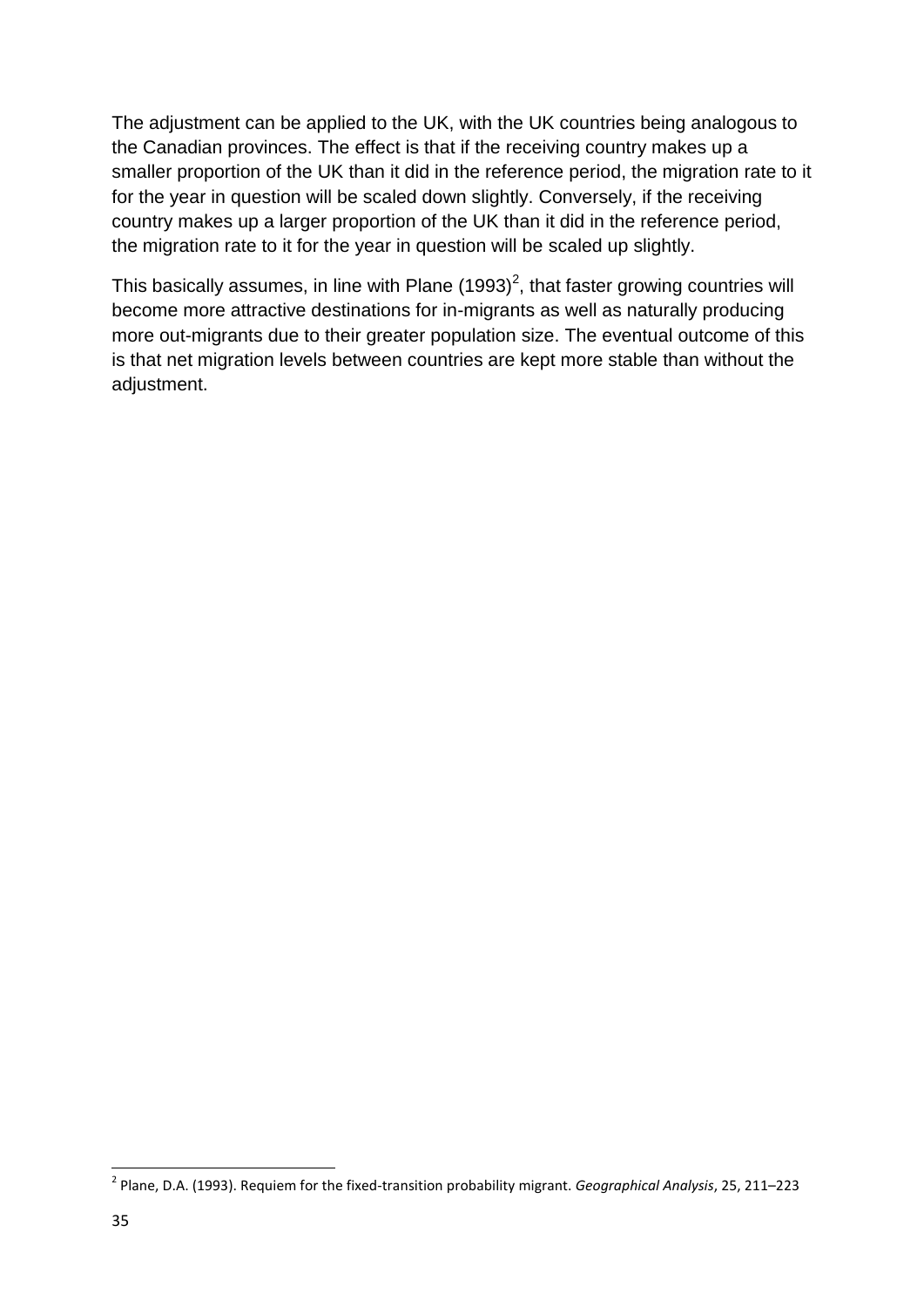# **Annex 2. International migration flows and long-term assumptions by country**

Note 1: The historical flows included in the charts for England, Scotland and Wales are based on actual data used to construct the international migration assumptions. These include the adjustments for international inflow and international outflow using mid-year population estimates' components of change for 2002 to 2011.

Note 2: The historical flows for Northern Ireland are as supplied by NISRA.

Note 3: The international migration flows in this section include asylum seekers, visitor switchers and migrant switchers.

Note 4: Long-term assumptions are rounded to the nearest 500.



## **England**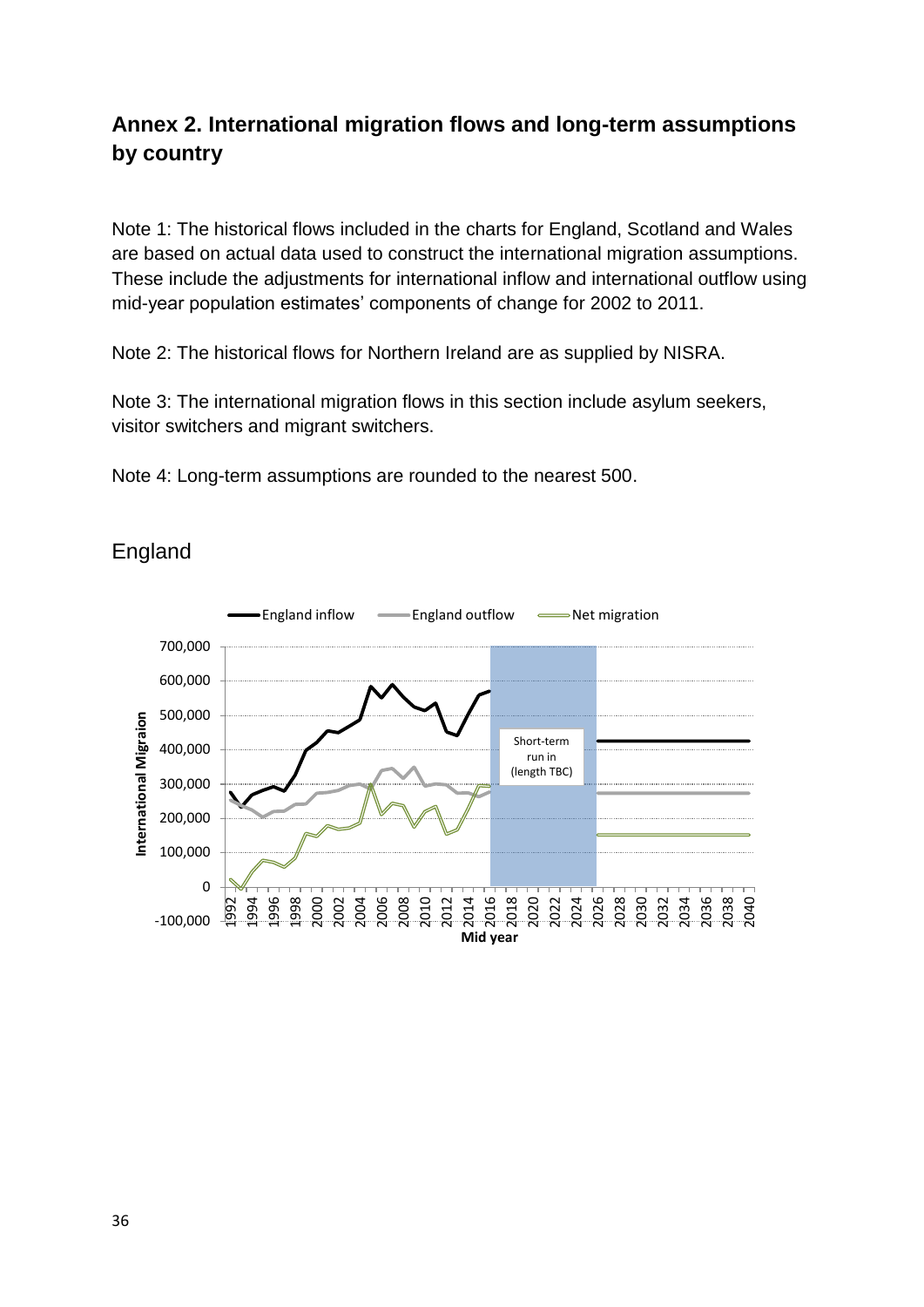## Northern Ireland



**Scotland** 

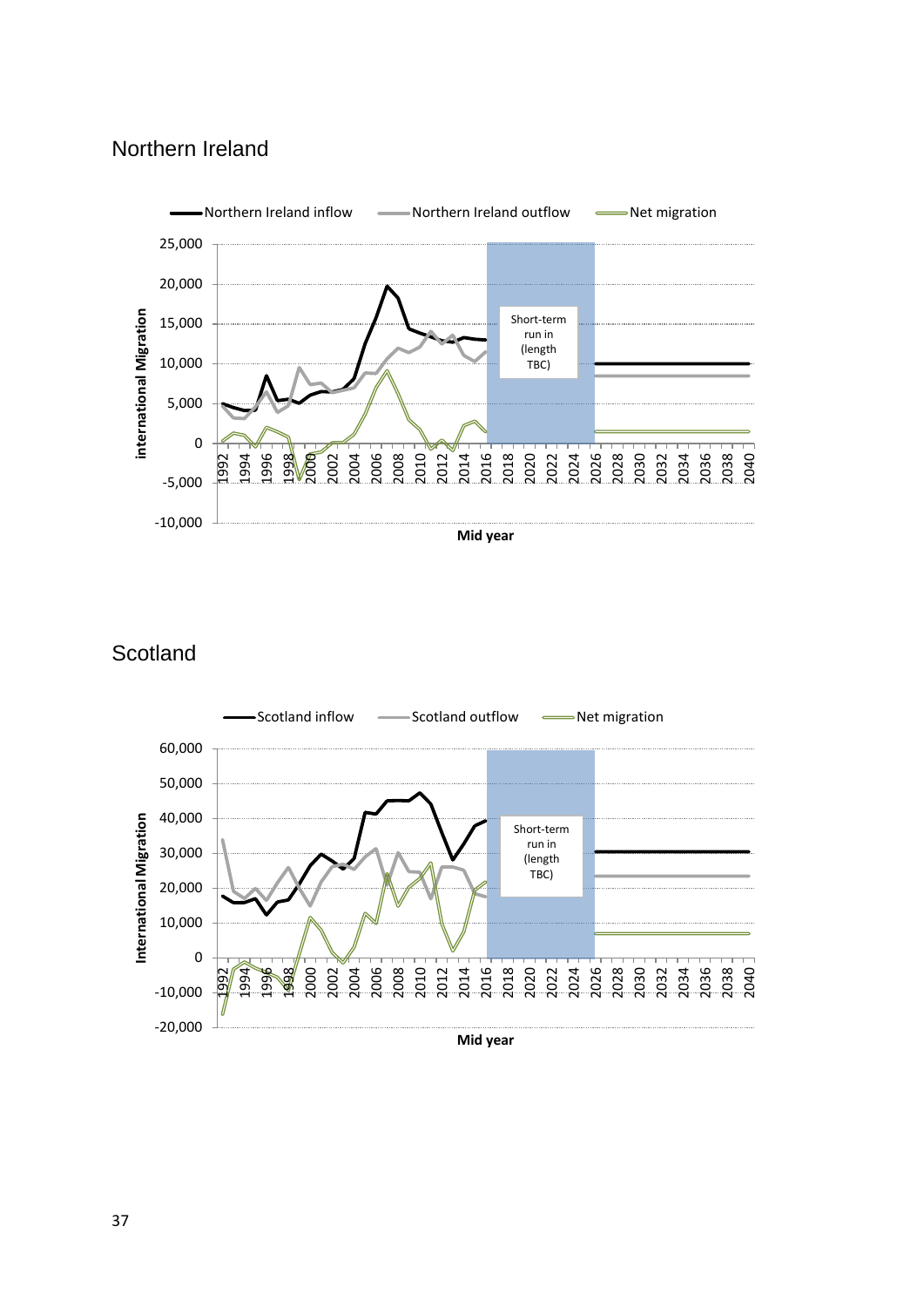

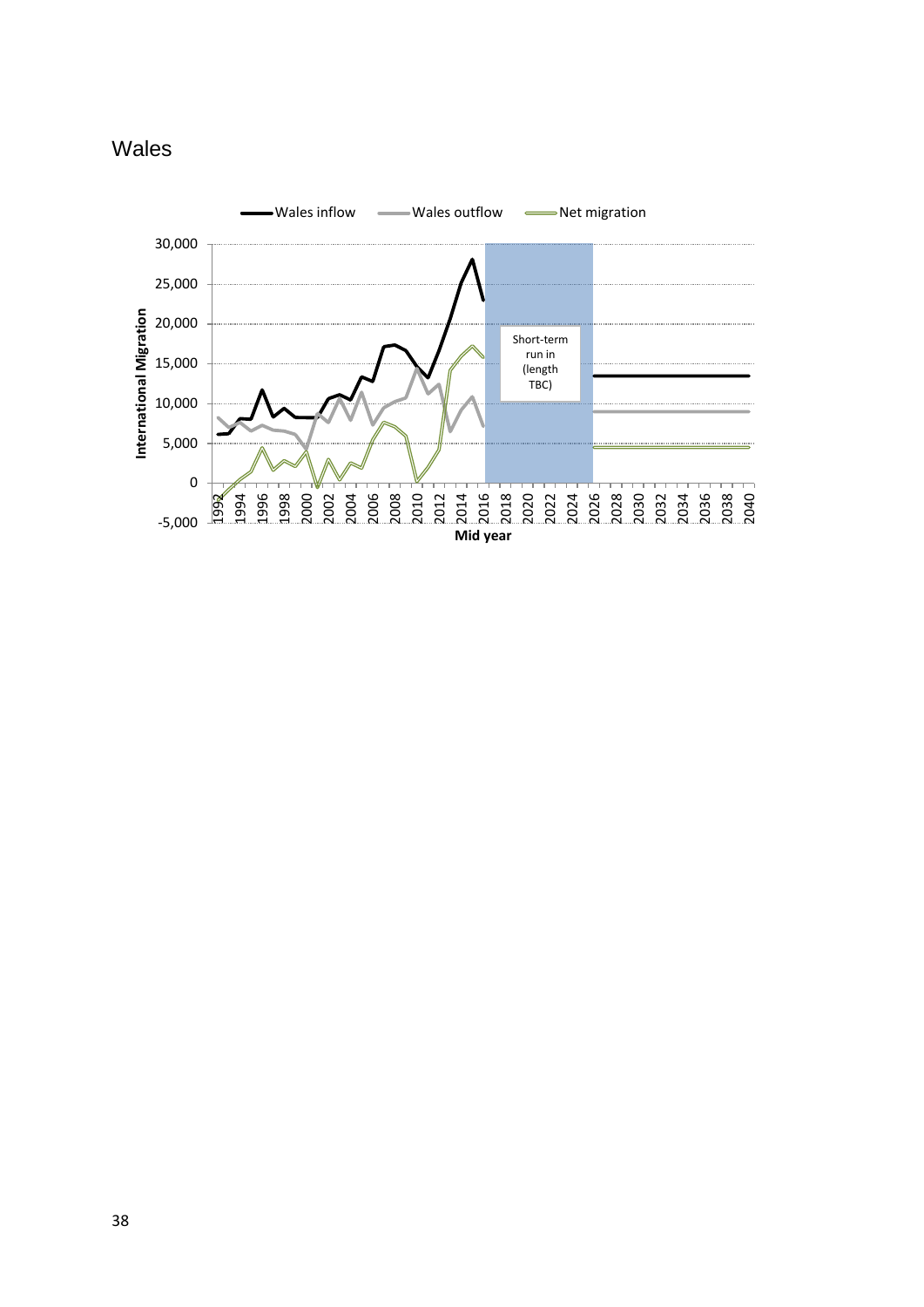# **Annex 3. Asylum seeker flows and long-term assumptions by country**

Note 1: The historical flows included in the charts for England, Scotland and Wales are based on actual data used to construct the asylum seeker (AS) assumptions, these include the adjustments for AS inflow and AS outflow using mid-year population estimates' components of change.

Note 2: Northern Ireland asylum seeker flows are included and modelled together with their international migration flows.

Note 3: Long-term assumptions are rounded to the nearest 500.



## England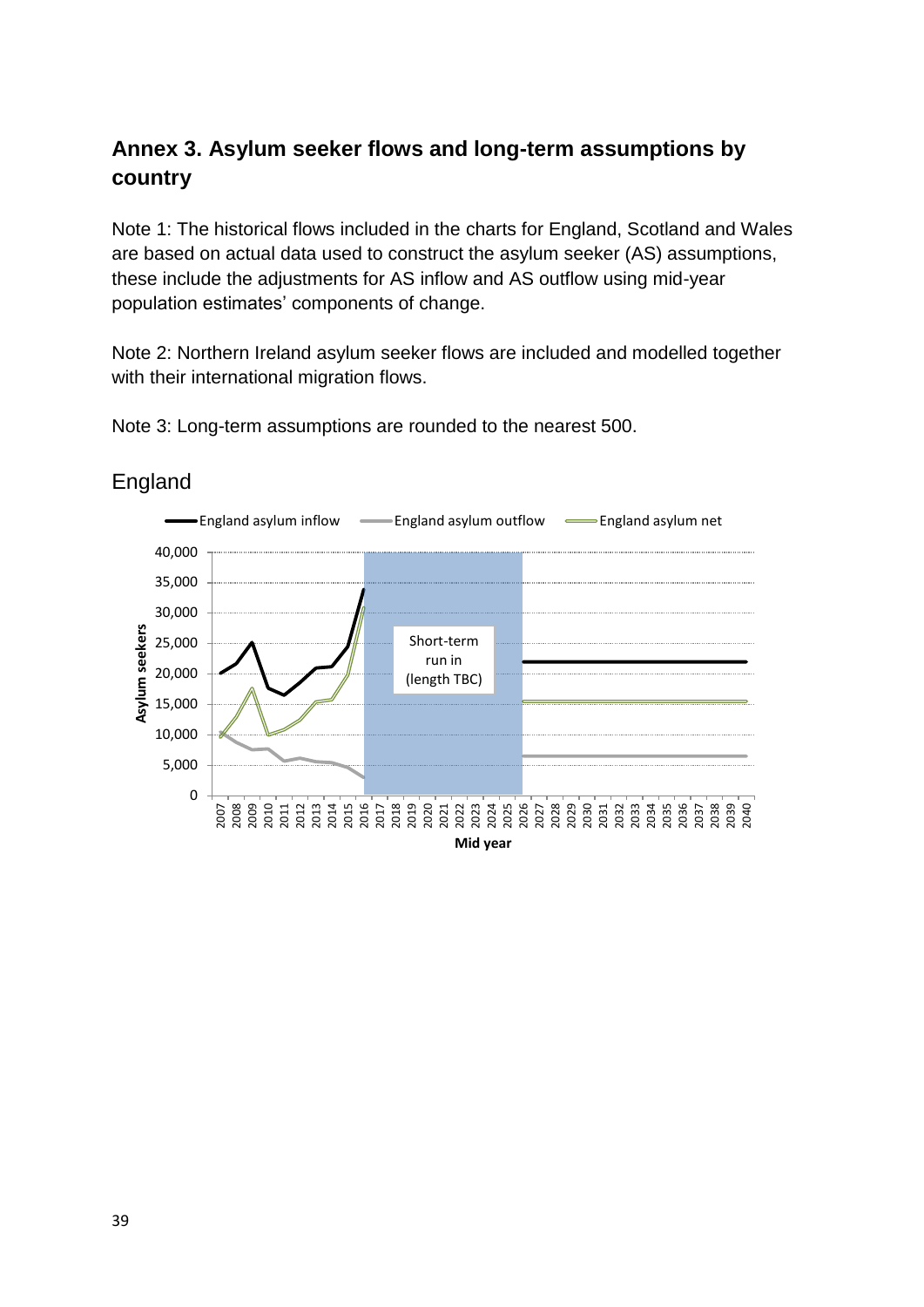



# **Scotland**

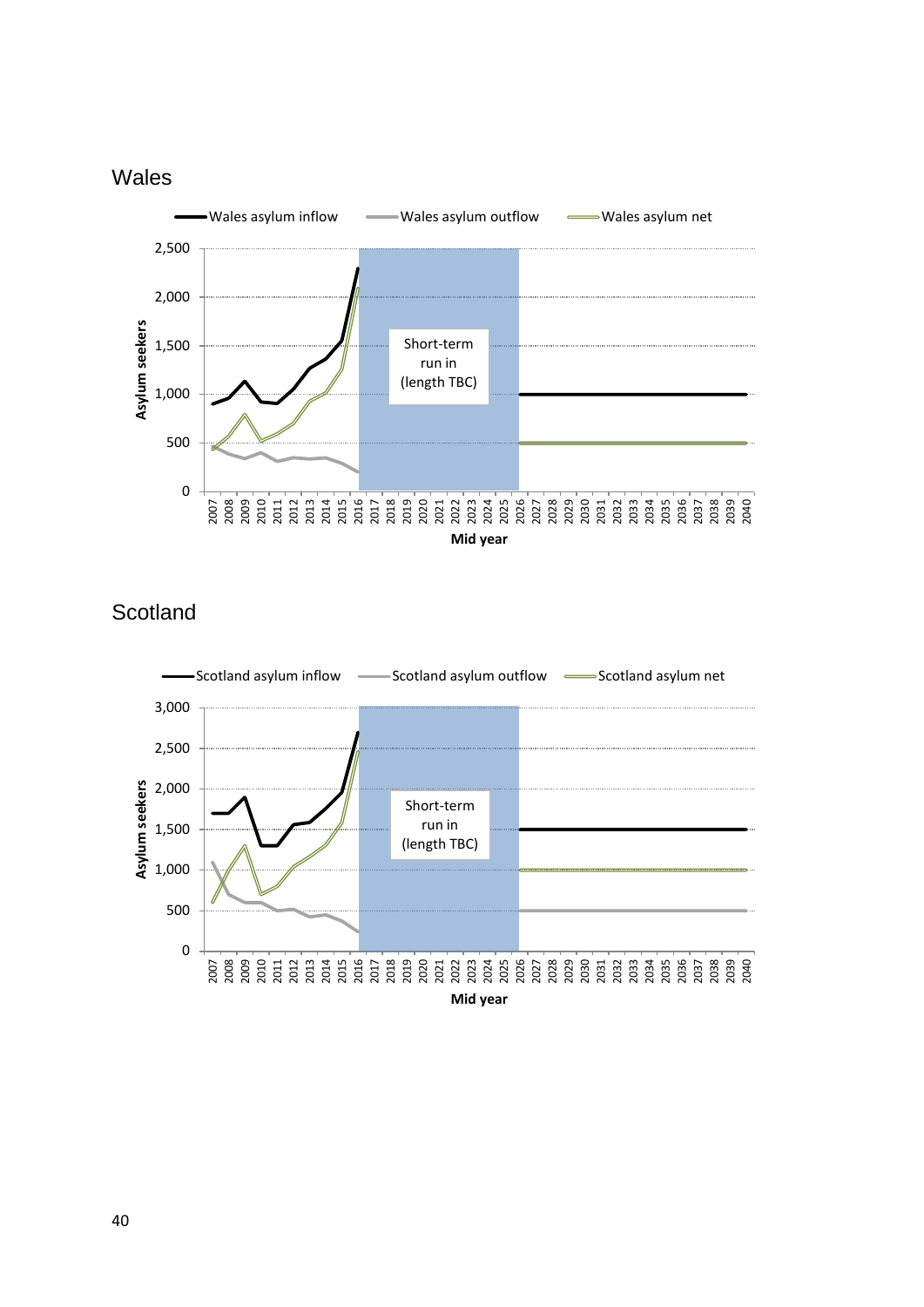# **Annex 4. Assumed cross border migration flows from the 2014 based National Population Projections**

Note: The fluctuations occurring in the earlier years of the projection were due to differences in the age and sex structure of the underlying population (a cohort effect).

## England



**Scotland** 

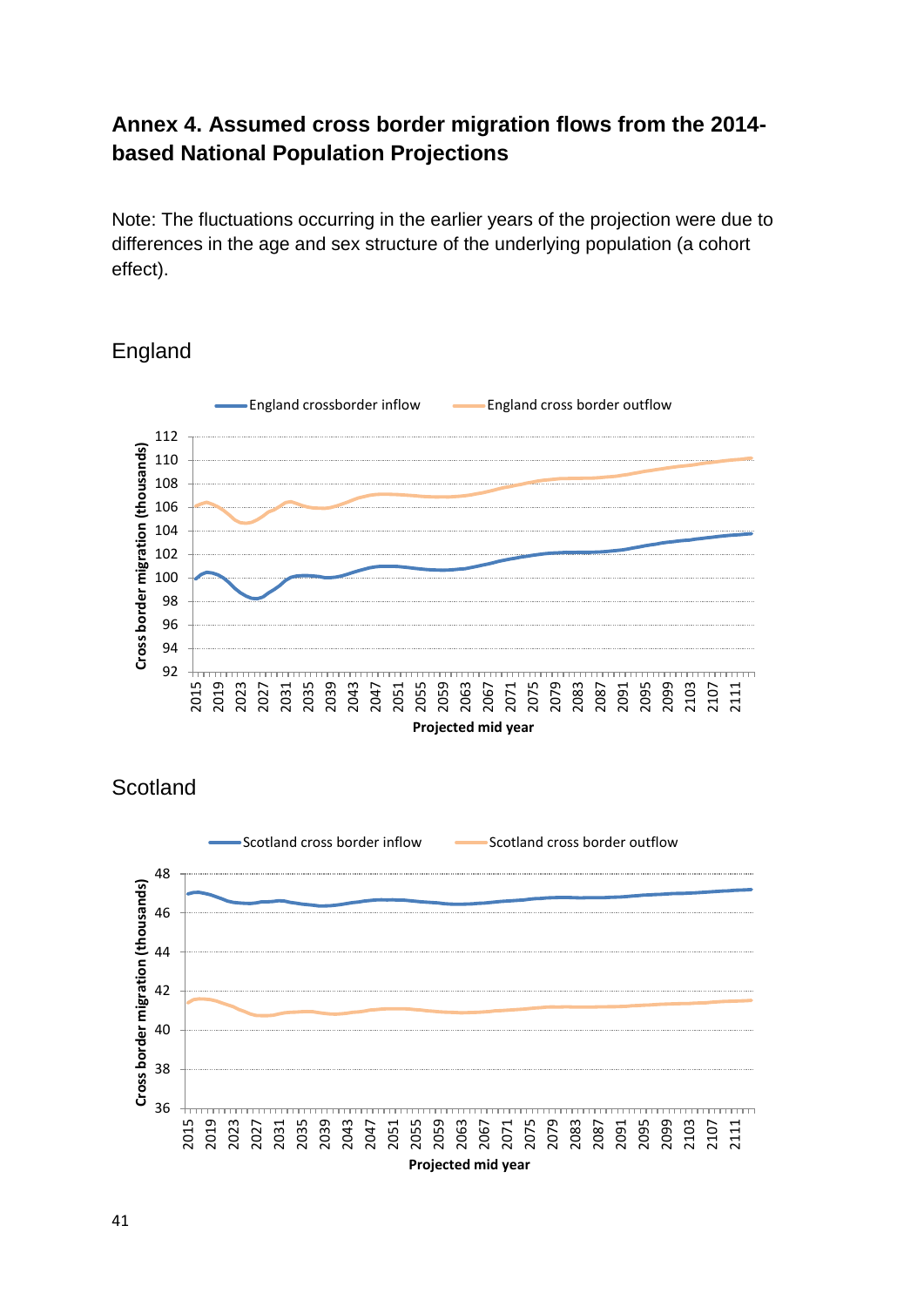



# Northern Ireland

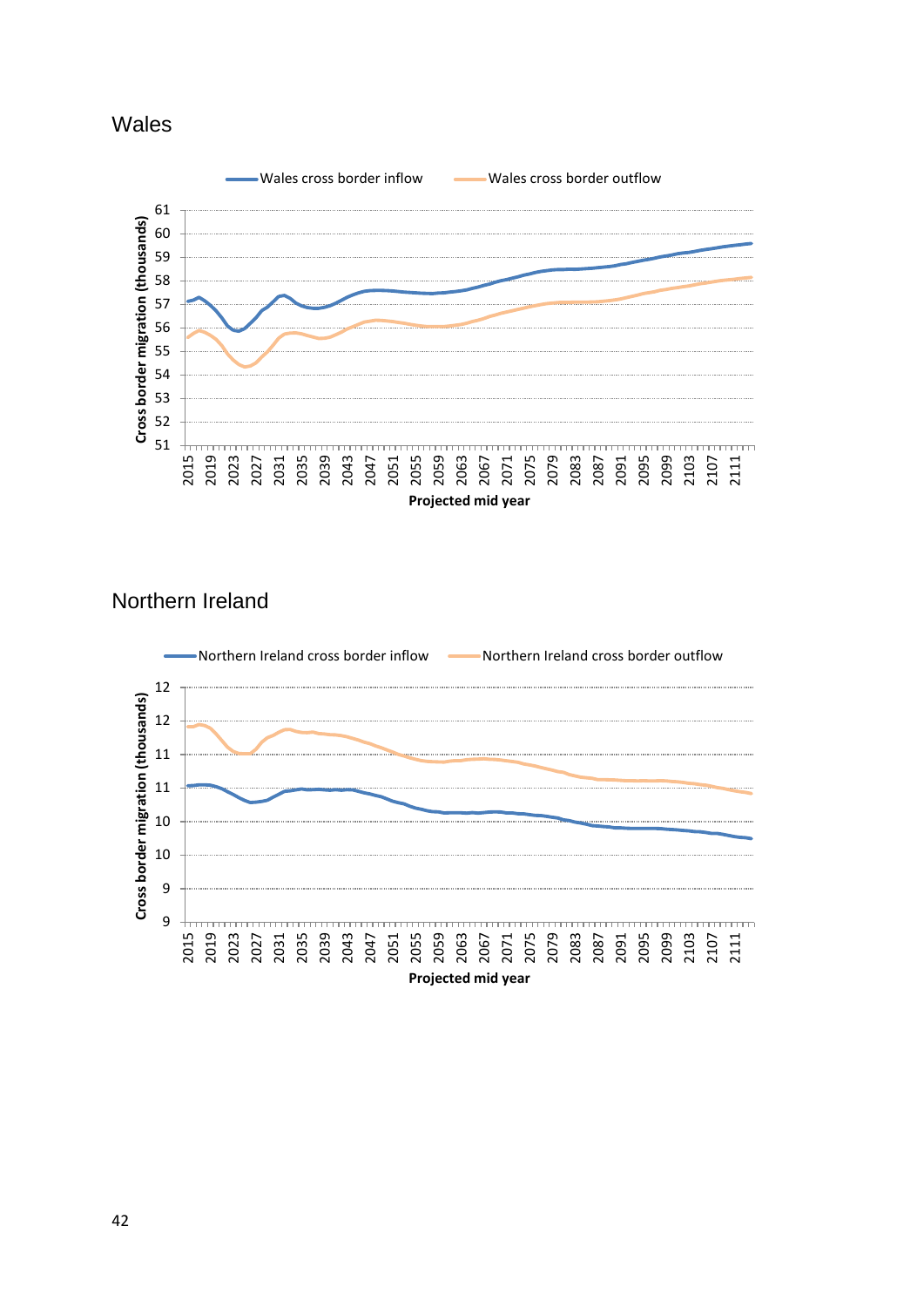## **References and further reading**

Bijak, J., 2012, Migration assumptions in the UK national population projections: Methodology review, ESRC centre for population change, University of Southampton, Southampton, Available at: [https://www.ons.gov.uk/ons/guide](https://www.ons.gov.uk/ons/guide-method/method-quality/specific/population-and-migration/population-projections/npp-migration-assumptions-methodology-review/migration-assumptions-in-the-uk-npp-methodology-review.pdf)[method/method-quality/specific/population-and-migration/population-projections/npp](https://www.ons.gov.uk/ons/guide-method/method-quality/specific/population-and-migration/population-projections/npp-migration-assumptions-methodology-review/migration-assumptions-in-the-uk-npp-methodology-review.pdf)[migration-assumptions-methodology-review/migration-assumptions-in-the-uk-npp](https://www.ons.gov.uk/ons/guide-method/method-quality/specific/population-and-migration/population-projections/npp-migration-assumptions-methodology-review/migration-assumptions-in-the-uk-npp-methodology-review.pdf)[methodology-review.pdf](https://www.ons.gov.uk/ons/guide-method/method-quality/specific/population-and-migration/population-projections/npp-migration-assumptions-methodology-review/migration-assumptions-in-the-uk-npp-methodology-review.pdf) [Last accessed May 2017]

Dion, P., 2014, Chapter 8: Projection of interprovincial migration In: Statistics Canada. Population Projections for Canada (2013 to 2063), Provinces and Territories (2013 to 2038): Technical Report on Methodology and Assumptions, Available at:<http://www.statcan.gc.ca/pub/91-620-x/2014001/chap08-eng.htm> [Last accessed: May 2017]

Home Office, 1999, Asylum Statistics United Kingdom 1998, Home Office, [http://webarchive.nationalarchives.gov.uk/20110218135832/http://rds.homeoffice.gov](http://webarchive.nationalarchives.gov.uk/20110218135832/http:/rds.homeoffice.gov.uk/rds/pdfs/hosb1099.pdf) [.uk/rds/pdfs/hosb1099.pdf](http://webarchive.nationalarchives.gov.uk/20110218135832/http:/rds.homeoffice.gov.uk/rds/pdfs/hosb1099.pdf) [Last accessed: May 2017]

Home Office, 2014, Immigration statistics, October to December 2013, Asylum, [https://www.gov.uk/government/publications/immigration-statistics-october-to](https://www.gov.uk/government/publications/immigration-statistics-october-to-december-2013/immigration-statistics-october-to-december-2013)[december-2013/immigration-statistics-october-to-december-2013](https://www.gov.uk/government/publications/immigration-statistics-october-to-december-2013/immigration-statistics-october-to-december-2013) [Last accessed: May 2017]

Home Office, 2017, Immigration statistics, October to December 2016, Asylum, [https://www.gov.uk/government/publications/immigration-statistics-october-to](https://www.gov.uk/government/publications/immigration-statistics-october-to-december-2016/asylum)[december-2016/asylum](https://www.gov.uk/government/publications/immigration-statistics-october-to-december-2016/asylum) [Last accessed: May 2017]

Keilman, N., Pham, D.Q., Hetland, A., 2001, Norway's uncertain demographic future. Statistics Norway, Oslo.

Markaki, Y., Vargas-Silva, C., 2016, Long-term international migration flows to and from the UK, Migration observatory briefing, COMPAS, University of Oxford, [http://www.migrationobservatory.ox.ac.uk/wp-content/uploads/2016/04/Briefing-](http://www.migrationobservatory.ox.ac.uk/wp-content/uploads/2016/04/Briefing-LTIM_FLows_UK-1.pdf)[LTIM\\_FLows\\_UK-1.pdf](http://www.migrationobservatory.ox.ac.uk/wp-content/uploads/2016/04/Briefing-LTIM_FLows_UK-1.pdf) [Last accessed: May 2017]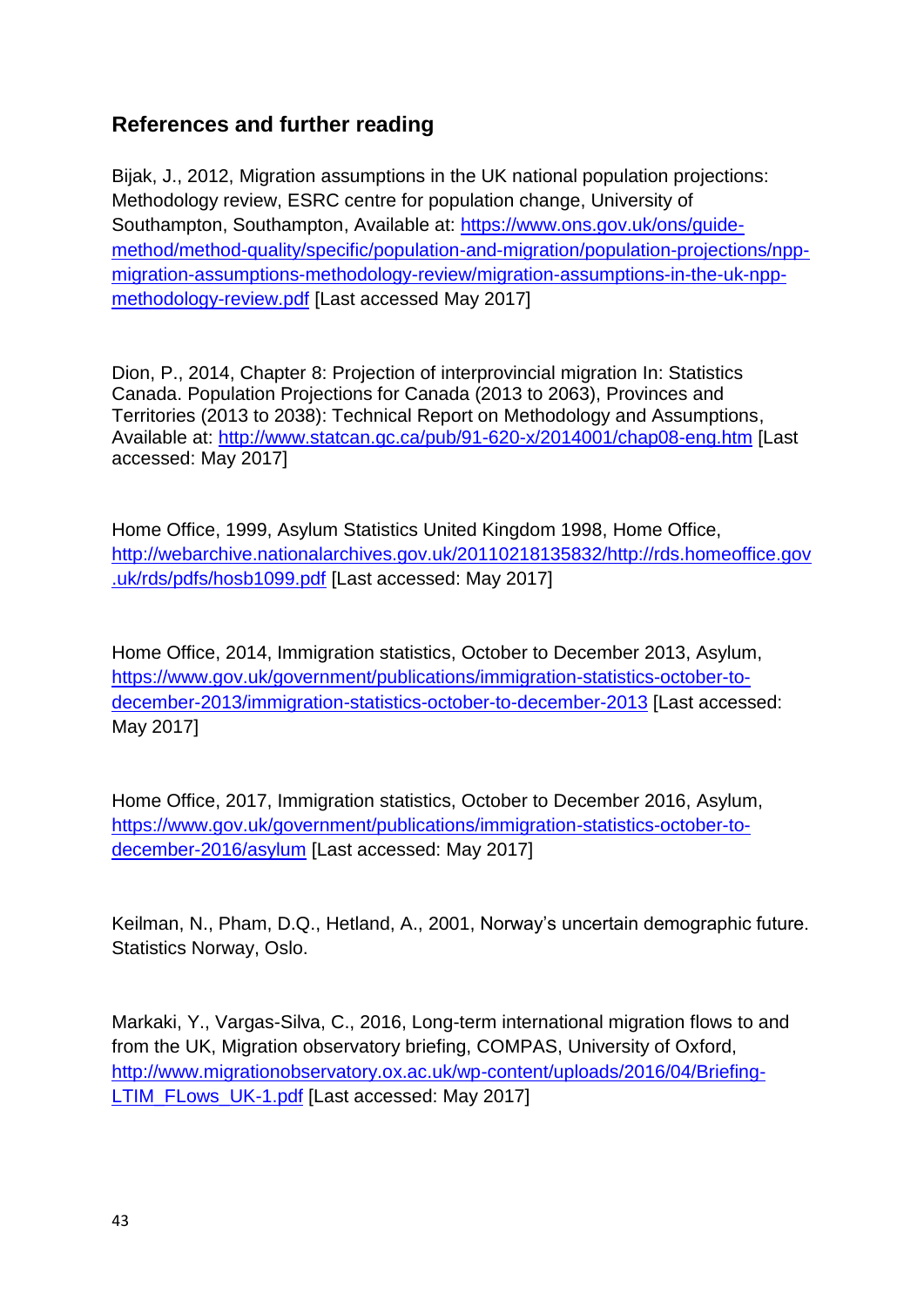McGuiness T., 2017, The UK response to the Syrian refugee crisis, House of Commons, Briefing paper number 06805.

<http://researchbriefings.files.parliament.uk/documents/SN06805/SN06805.pdf> [Last accessed: May 2017]

Northern Ireland Statistics and Research Agency, 2016, Long-term International Statistics for Northern Ireland (2015), [https://www.nisra.gov.uk/publications/long](https://www.nisra.gov.uk/publications/long-term-international-migration-statistics-northern-ireland-2015)[term-international-migration-statistics-northern-ireland-2015](https://www.nisra.gov.uk/publications/long-term-international-migration-statistics-northern-ireland-2015) [Last accessed: May 2017]

Office for National Statistics, 2016, Explore 50 years of international migration to and from the UK,<http://visual.ons.gov.uk/explore-50-years-of-international-migration/> [Last accessed: May 2017]

Office for National Statistics, 2017, Migration statistics quarterly report: May 2017, [https://www.ons.gov.uk/peoplepopulationandcommunity/populationandmigration/inter](https://www.ons.gov.uk/peoplepopulationandcommunity/populationandmigration/internationalmigration/bulletins/migrationstatisticsquarterlyreport/may2017) [nationalmigration/bulletins/migrationstatisticsquarterlyreport/may2017](https://www.ons.gov.uk/peoplepopulationandcommunity/populationandmigration/internationalmigration/bulletins/migrationstatisticsquarterlyreport/may2017) [Last accessed: May 2017]

Office for National Statistics, 2017, Provisional Long-term international migration (LTIM) estimates,

[https://www.ons.gov.uk/peoplepopulationandcommunity/populationandmigration/inter](https://www.ons.gov.uk/peoplepopulationandcommunity/populationandmigration/internationalmigration/datasets/migrationstatisticsquarterlyreportprovisionallongterminternationalmigrationltimestimates) [nationalmigration/datasets/migrationstatisticsquarterlyreportprovisionallongtermintern](https://www.ons.gov.uk/peoplepopulationandcommunity/populationandmigration/internationalmigration/datasets/migrationstatisticsquarterlyreportprovisionallongterminternationalmigrationltimestimates) [ationalmigrationltimestimates](https://www.ons.gov.uk/peoplepopulationandcommunity/populationandmigration/internationalmigration/datasets/migrationstatisticsquarterlyreportprovisionallongterminternationalmigrationltimestimates) [Last accessed: May 2017]

Plane, D.A., 1993. Requiem for the fixed-transition probability migrant. Geographical Analysis, vol 25, pp.211–223

United Nations, 2015, World population prospects: The 2015 Revision, Methodology of the United Nations population estimates and projections, Department of Economic and Social Affairs, Population Division, Working paper No. ESA/P/WP.242.

Wilson, T., Rees, P., 2005, Recent developments in population projection methodology: a review, Population space and place, vol.11, pp.337-360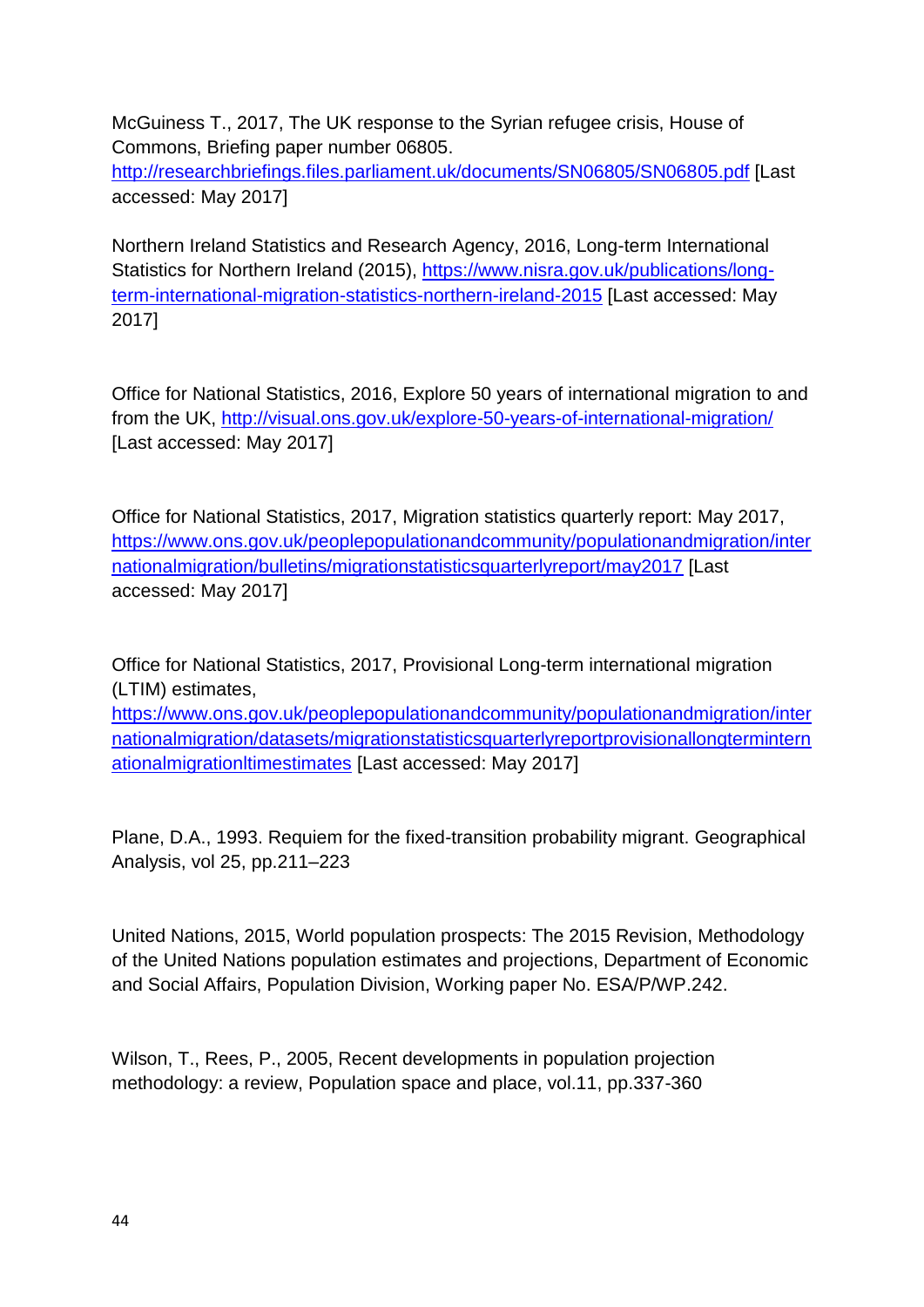# **Glossary**

#### **ARIMA time series modelling**

"Autoregressive Integrated Moving Average" models. Time series data are used to predict future data points in the series. ARIMA models can take into account trends, autoregression, errors and non-stationary aspects of a data set when making forecasts.

### **EU2**

The EU2 (formerly known as the A2) are the two countries that joined the EU on 1 January 2007: Bulgaria and Romania. EU2 nationals previously had certain restrictions placed on them; in the first 12 months of stay, working Bulgarian and Romanian nationals are generally required to hold an accession worker card or apply for one of two lower-skilled quota schemes. Other Bulgarian and Romanian nationals could apply for a registration certificate to obtain proof of a right to live in the UK. These restrictions were lifted in 2014, EU2 nationals now have the same rights as other workers from the EU and EEA.

#### **EU8**

The EU8 (formerly known as the A8) are the eight central and eastern European countries that joined the EU on 1 May 2004: Czech Republic, Estonia, Hungary, Latvia, Lithuania, Poland, Slovakia and Slovenia. The EU8 does not include the two other countries that joined on that date: Cyprus and Malta. EU8 nationals previously had restrictions on their rights to work and were required to register under the Worker Registration Scheme, but since 1 May 2011 EU8 nationals now have the same rights as other workers from the EU and EEA.

### **EU15**

Austria, Belgium, Denmark, Finland, France, Germany, Greece, Republic of Ireland, Italy, Luxembourg, Netherlands, Portugal, Spain and Sweden. The UK is excluded.

#### **International Passenger Survey (IPS)**

The International Passenger Survey (IPS) is a survey of a random sample of passengers entering and leaving the UK by air, sea or the Channel Tunnel. Over a quarter of a million face-to-face interviews are carried out each year. The IPS is carried out by ONS.

#### **NISRA**

Northern Ireland Statistics and Research Agency.

#### **NRS**

National Records of Scotland.